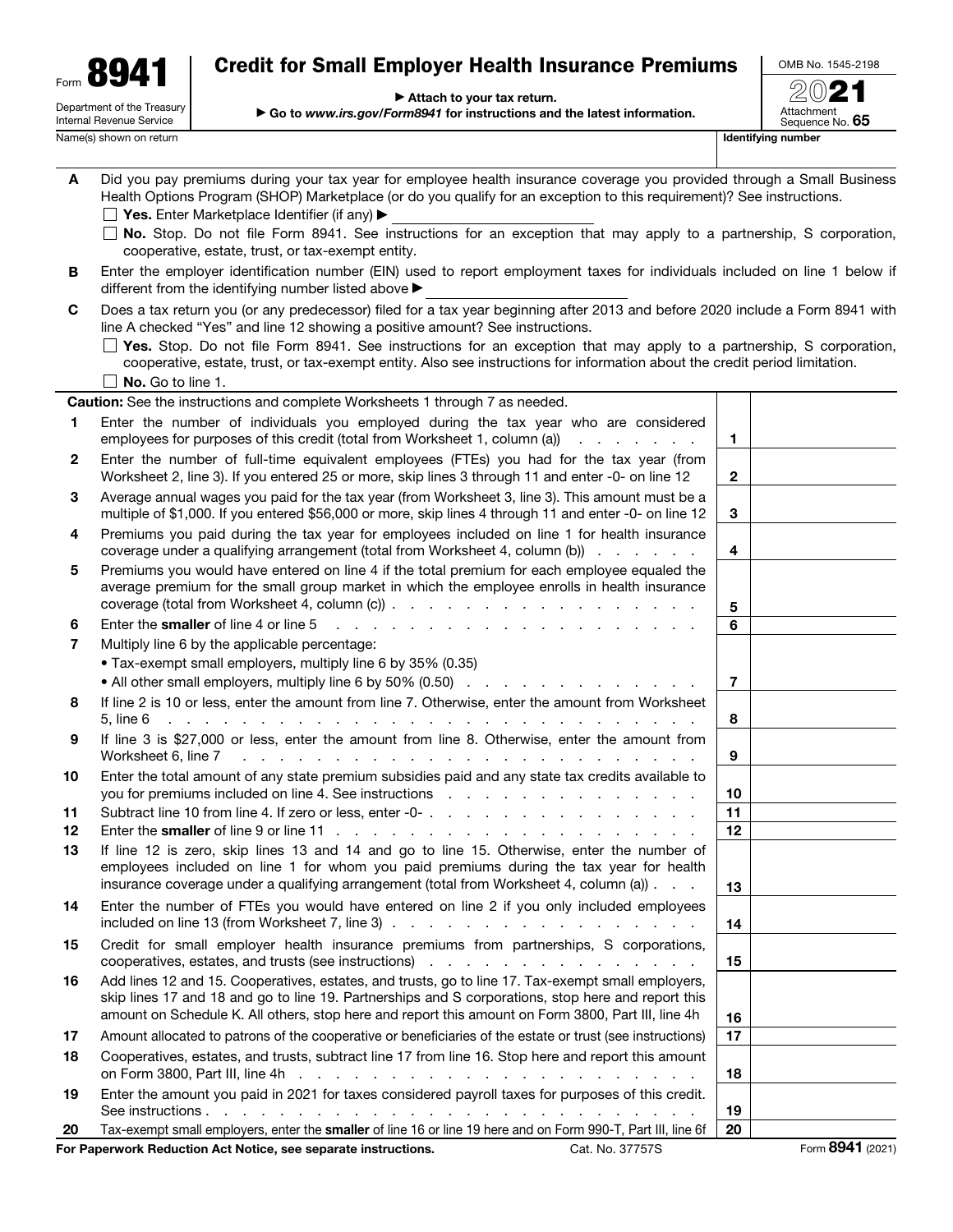# 2021 **Instructions for Form 8941**



### Credit for Small Employer Health Insurance Premiums

Section references are to the Internal Revenue Code unless otherwise noted.

### **Future Developments**

For the latest information about developments related to Form 8941 and its instructions, such as legislation enacted after they were published, go to *[IRS.gov/](https://www.irs.gov/form8941) [Form8941](https://www.irs.gov/form8941)*.

### **Reminders**

**Exception for eligible small employers in certain** 

**counties.** Certain small employers whose principal business address is in a county with no qualified health plan through a Small Business Health Options Program (SHOP) Marketplace may be able to claim the credit for small employer health insurance premiums. For more information, see *Exception for eligible small employers in certain counties* in the instructions for line A.

**Waiver for Hawaii.** Employers in Hawaii can't claim this credit for insurance premiums paid for health plan years beginning after 2016. For more information, see *Waiver for Hawaii* in the instructions for line A.

# **General Instructions**

# **Purpose of Form**

Eligible small employers (defined below) use Form 8941 to figure the credit for small employer health insurance premiums for tax years beginning after 2009. For tax years beginning after 2013, the credit is only available for a 2-consecutive-tax-year credit period. The maximum credit is generally a percentage of premiums the employer paid during the tax year for certain health insurance coverage the employer provided to certain employees enrolled in a qualified health plan offered through a Small Business Health Options Program (SHOP) Marketplace. But the credit may be reduced by limitations based on the employer's full-time equivalent employees, average annual wages, adjusted average premiums, and state premium subsidies and tax credits.



*For information about insurance plans offered through a SHOP Marketplace, visit [Healthcare.gov.](https://www.healthcare.gov/small-businesses/)*

For **tax-exempt eligible small employers**, the maximum credit is 35% of premiums paid, is limited to the amount of certain payroll taxes paid, and is claimed as a refundable credit on Form 990-T, Exempt Organization Business Income Tax Return. A tax-exempt eligible small employer is an eligible small employer described in section 501(c) that is exempt from taxation under section 501(a). A tax-exempt employer not described in section 501(c) is generally not eligible to claim this credit. However, a tax-exempt farmers' cooperative subject to

tax under section 1381 may be able to claim the credit as a general business credit, as discussed next.

For **all other eligible small employers**, the maximum credit is 50% of premiums paid and can be taken against both regular and alternative minimum tax. The credit is claimed as part of the general business credit on Form 3800.

*Partnerships, S corporations, cooperatives, estates, trusts, and tax-exempt eligible small*  **TIP** *employers must file this form to claim the credit. All other taxpayers must not complete or file this form if their only source for this credit is a partnership, S corporation, cooperative, estate, or trust. Instead, they must report this credit directly on line 4h in Part III of Form 3800, General Business Credit.*

# **Eligible Small Employers**

You're an eligible small employer for the tax year if you meet the following three requirements.

#### **1. You paid premiums for employee health insurance coverage under a qualifying arrangement.** A

qualifying arrangement is generally an arrangement that requires you to pay a uniform percentage (not less than 50%) of the premium cost for each enrolled employee's health insurance coverage (defined later). However, an arrangement that requires you to pay a uniform premium for each enrolled employee (composite billing) and offers different tiers of coverage (for example, employee-only, dependent, and family coverage) can be a qualifying arrangement even if it requires you to pay a uniform percentage that is less than 50% of the premium cost for employees not enrolled in employee-only coverage.

In addition, an arrangement that requires you to pay a separate premium for each employee based on age or other factors (list billing) can be a qualifying arrangement even if it requires you to pay a uniform percentage that is less than 50% of the premium cost for some employees.

For details, see *Employer Premiums Paid, Health Insurance Coverage*, and *Qualifying Arrangement*, later.

**2. You had fewer than 25 full-time equivalent employees (FTEs) for the tax year.** You may be able to meet this requirement even if you had 25 or more employees. For example, an employer with 48 employees that are each half-time employees has 24 FTEs and can claim the credit. For details, see Worksheets 1 and 2.

*Although the term "eligible small employer" is defined in the Internal Revenue Code to include*  defined in the Internal Revenue Code to inclusion employers with "no more than" 25 FTEs, the *phaseout of the credit amount operates in such a way that an employer with exactly 25 FTEs is not, in fact, eligible for the credit.*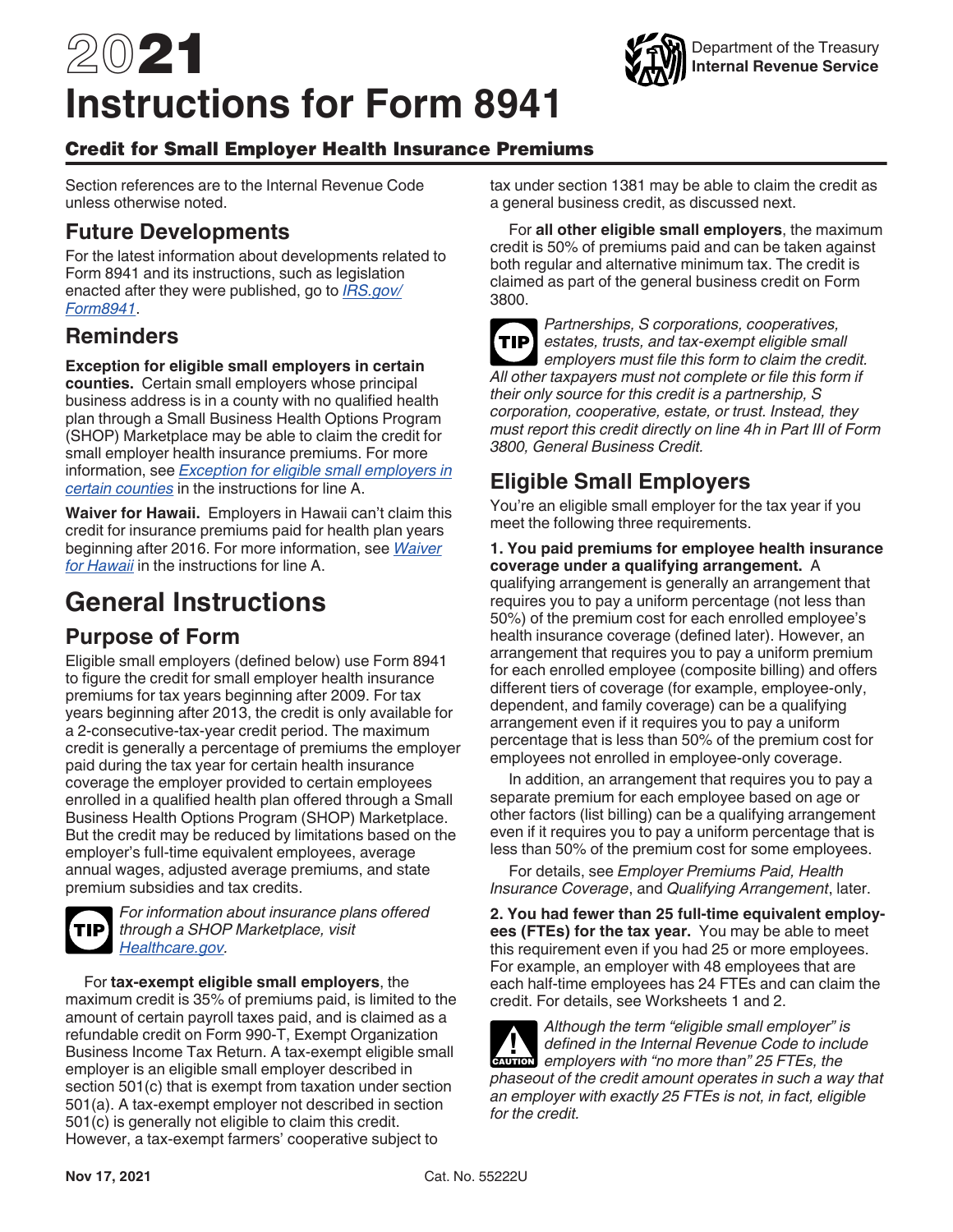**3. You paid average annual wages for the tax year of less than \$56,000 per FTE.** For details, see Worksheets 1 and 3.

*If you had more than 10 FTEs and average annual wages of more than \$27,000, the FTE and*  **z** annual wages of more than \$27,000, the FTE and average annual wage limitations (discussed later) *will separately reduce your credit. This may reduce your credit to zero even if you had fewer than 25 FTEs and average annual wages of less than \$56,000.*

**Employers treated as a single employer.** Treat the following employers as a single employer to figure the credit.

• Employers who are corporations in a controlled group of corporations.

• Employers who are members of an affiliated service group.

• Employers who are partnerships, proprietorships, etc., under common control. See Regulations sections 1.414(c)-2, 1.414(c)-3, and 1.414(c)-4.

• Tax-exempt employers under common control. See Regulations section 1.414(c)-5.

For details, see section 45R(e)(5)(A) and Regulations section 1.45R-2(b).



*No more than one Form 8941 can be filed with a tax return, unless the exception described in*  Example 2 *below applies.*

*Example 1.* You're a sole proprietor with two separate businesses and you file a separate Schedule C (Form 1040) for each business. You must treat both businesses as a single employer to figure the credit. You will file one Form 8941 for both businesses.

**Example 2.** You and your spouse are both sole proprietors and file a separate Schedule C (Form 1040) for each of your separate businesses. Neither spouse was an employee of the other spouse or participated in the management of the other spouse's business at any time during the tax year. No more than 50% of the gross income of either business was derived from royalties, rents, dividends, interest, and annuities and you otherwise meet the requirements listed in Regulations section 1.414(c)-4(b)(5)(ii). Don't treat both businesses as a single employer to figure the credit. If you and your spouse are both eligible small employers, you can file two Forms 8941 with a jointly filed Form 1040 or 1040-SR.

### **Credit Period**

For tax years beginning after 2013, the credit period during which the credit can be claimed is a 2-consecutive-tax-year period beginning with the first tax year in which:

• An eligible small employer (or any predecessor) files an income tax return with an attached Form 8941 with line A checked "Yes" and a positive amount on line 12, or

• A tax-exempt eligible small employer (or any predecessor) files Form 990-T with an attached Form 8941 with line A checked "Yes" and a positive amount on line 12.

# **Employer Premiums Paid**

Only premiums you paid for health insurance coverage under a qualifying arrangement (discussed later) for individuals considered employees are counted when figuring your credit.

**State premium subsidy or tax credit.** If you're entitled to a state tax credit or a state premium subsidy paid directly to you for premiums you paid, don't reduce the amount you paid by the credit or subsidy amount. Also, if a state pays a premium subsidy directly to your insurance provider, treat the subsidy amount as an amount you paid for employee health insurance coverage.

**Wellness programs.** A wellness program is generally an insurance program of health promotion or disease prevention. If you pay part or all of the cost of an employee's participation in a wellness program, treat the amount you paid toward the employee's participation as an amount you paid for employee health insurance coverage.

**Tobacco surcharges.** A tobacco surcharge is generally an additional amount charged for insurance for a tobacco user. If you pay part or all of an employee's tobacco surcharge, you can't use the amount you paid to figure your employer premiums paid.

**Dependent coverage.** Dependent coverage is generally coverage offered separately to an individual who is or may become eligible for coverage under the terms of a group health plan because of a relationship to a participant-employee, whether or not a dependent of the participant-employee. Dependent coverage doesn't include coverage, such as family coverage, which includes coverage of the participant-employee. If you pay part or all of the cost of an employee's dependent coverage, use the amount you paid to figure your employer premiums paid.

**Portion of premiums paid.** If you pay only a portion of the premiums and your employees pay the rest, only the portion you pay is taken into account. For this purpose, any premium paid through a salary reduction arrangement under a section 125 cafeteria plan isn't treated as an employer paid premium. For more information on cafeteria plans, see section 1 of Pub. 15-B, Employer's Tax Guide to Fringe Benefits.

**Example 3.** You offer health insurance coverage to employees under a qualifying arrangement that requires you to pay 60% of the premium cost for employee-only coverage for each employee enrolled in any health insurance coverage you provide to employees. The total premium for each employee enrolled in employee-only coverage is \$5,200 per year or \$100 (\$5,200  $\div$  52) for each weekly payday. The total premium for each employee enrolled in family coverage is \$13,000 per year or \$250 (\$13,000  $\div$  52) for each weekly payday.

Each payday you contribute \$60 (60% of \$100) toward the premium cost of each employee enrolled in employee-only coverage and withhold the remaining \$40 from the employee's paycheck to obtain the \$100 total weekly premium. Each payday you contribute \$60 (the same amount you pay toward the premiums of employees enrolled in employee-only coverage) toward the premium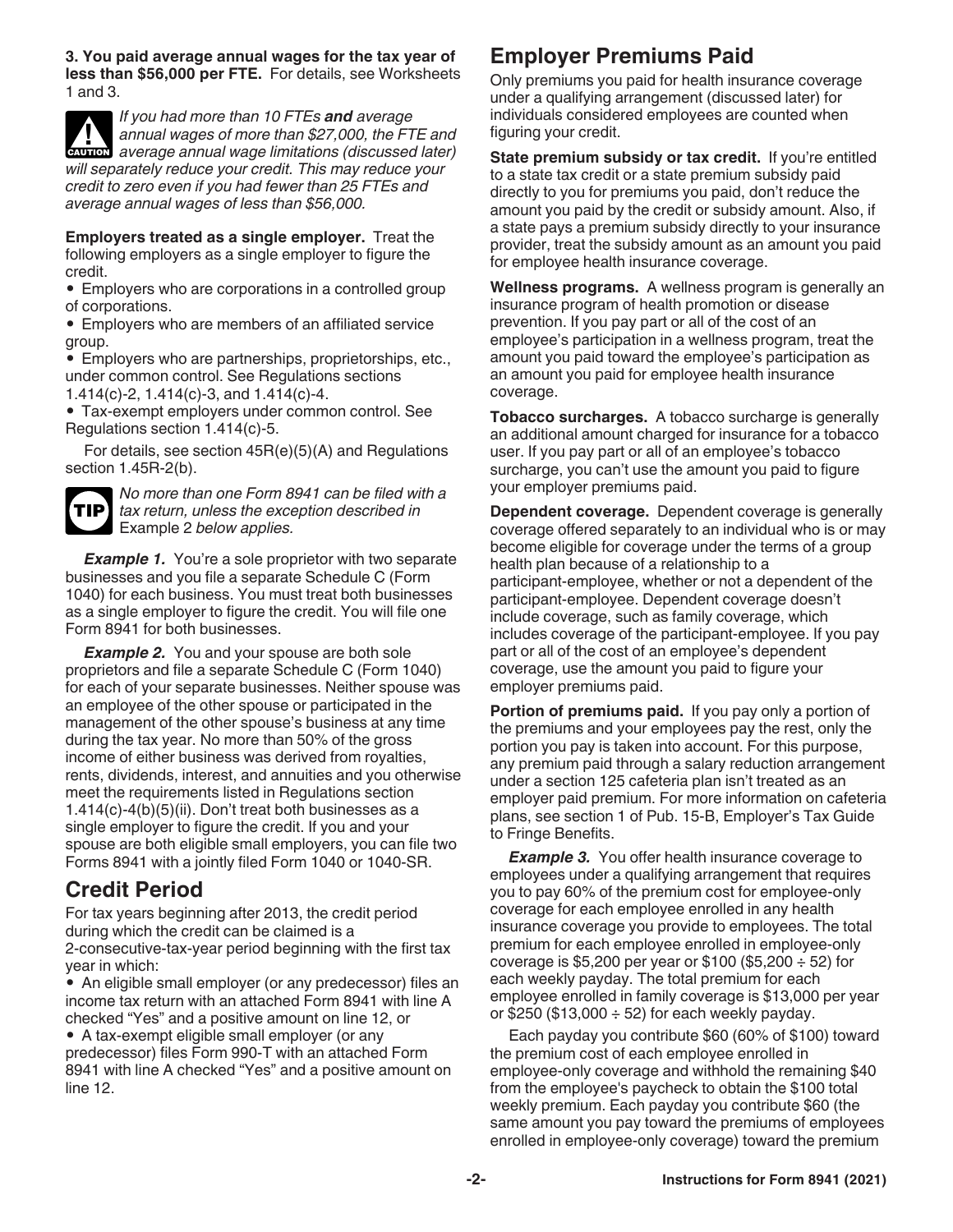cost of each employee enrolled in family coverage and withhold the remaining \$190 from the employee's paycheck to obtain the \$250 total weekly premium.

To determine the premiums you paid during the tax year, multiply the number of pay periods during which the employee was enrolled in the health insurance coverage by \$60. For example, you would've paid \$3,120 (\$60  $\times$  52) for an employee who was enrolled for the entire tax year. You would've paid \$600 (\$60  $\times$  10) for an employee who was only enrolled for 10 pay periods. You will need an additional set of calculations if the premium amounts changed during the tax year.

### **Health Insurance Coverage**

For tax years beginning after 2013, health insurance coverage generally means coverage provided to employees enrolled in a qualified health plan offered through a Small Business Health Options Program (SHOP) Marketplace. For an exception that applies to certain employers in certain counties, see the instructions for *line A*, later. If this exception applies, health insurance coverage means coverage, as defined under *Health Insurance Coverage* in the 2013 Instructions for Form 8941.



*A stand-alone dental plan offered through a SHOP exchange will be considered a qualified health plan for purposes of the credit.*

*Employer premiums paid for health insurance coverage can be counted in figuring the credit*  **COVERGE CALLET COVERGE CALLET AND COVERGE CALLET COVERGE CALLET CAUTION Only if the premiums are paid under a qualifying** *arrangement.*

# **Qualifying Arrangement**

A qualifying arrangement is generally an arrangement that requires you to pay a uniform percentage (not less than 50%) of the premium cost for each enrolled employee's health insurance coverage (defined earlier). An arrangement that offers different tiers of coverage (for example, employee-only and family coverage) is generally a qualifying arrangement if it requires you to pay a uniform percentage (not less than 50%) separately for each tier of coverage you offer. However, an arrangement can be a qualifying arrangement even if it requires you to pay a uniform percentage that is less than 50% of the premium cost for some employees.

For more information about the following exceptions, see Regulations section 1.45R-4.

**State or local law.** You will be treated as satisfying the uniform percentage requirement if your failure to otherwise satisfy the requirement was solely attributable to additional contributions you made to certain employees to comply with state or local law.

**Wellness program.** If a plan of an employer provides a wellness program, for purposes of meeting the uniform percentage requirement, the following applies. Any additional amount of the employer contribution attributable to an employee's participation in the wellness program over the employer contribution with respect to an employee that doesn't participate in the wellness program isn't considered in calculating the uniform percentage

requirement. This is true whether the difference is due to a discount for participation or a surcharge for nonparticipation. The employer contribution for employees who don't participate in the wellness program must be at least 50% of the premium (including any premium surcharge for nonparticipation). However, for purposes of figuring the credit, the employer contributions are taken into account, including those contributions attributable to an employee's participation in a wellness program.

**Tobacco surcharge.** Any additional amount you or your employee pay to cover a tobacco surcharge isn't taken into account in figuring the uniform percentage requirement. Amounts you or your employee pay to cover a tobacco surcharge aren't considered premiums paid for health insurance coverage when figuring this credit.

**Dependent coverage.** Premiums you pay for dependent coverage aren't subject to the uniform percentage requirement. You aren't required to pay a uniform percentage (not less than 50%) for dependent coverage.

**Arrangements with composite billing.** An arrangement that requires you to pay a uniform premium for each enrolled employee (composite billing) and offers different tiers of coverage can be a qualifying arrangement even if it requires you to pay a uniform percentage that is less than 50% of the premium cost for employees not enrolled in employee-only coverage. It is a qualifying arrangement (assuming employee-only coverage is the least expensive tier of coverage) if it requires you to pay each of the following amounts if you make the relevant tier of coverage available.

• A uniform percentage (not less than 50%) of the premium cost for each employee (if any) enrolled in employee-only coverage.

• A uniform amount that is no less than the amount you would've paid toward employee-only coverage for each employee (if any) enrolled in family coverage.

• A uniform amount that is no less than the amount you would've paid toward employee-only coverage for each employee (if any) enrolled in any other tier of coverage (figured separately for each tier).

**Arrangements with list billing and only employee-only coverage.** An arrangement that requires you to pay a separate premium for each employee based on age or other factors (list billing) that only provides employee-only coverage can be a qualifying arrangement even if it requires you to pay a uniform percentage that is less than 50% of the premium cost for some employees. It is a qualifying arrangement if it requires you to pay either of the following amounts.

• A uniform percentage (not less than 50%) of the premium charged for each employee enrolled in the employee-only coverage.

• A uniform percentage (not less than 50%) of your employer-computed composite rate (defined later) for your employee-only coverage for each employee enrolled in the employee-only coverage.

**Arrangements with list billing and other tiers of coverage.** An arrangement that requires you to pay a separate premium for each employee based on age or other factors (list billing) that provides other tiers of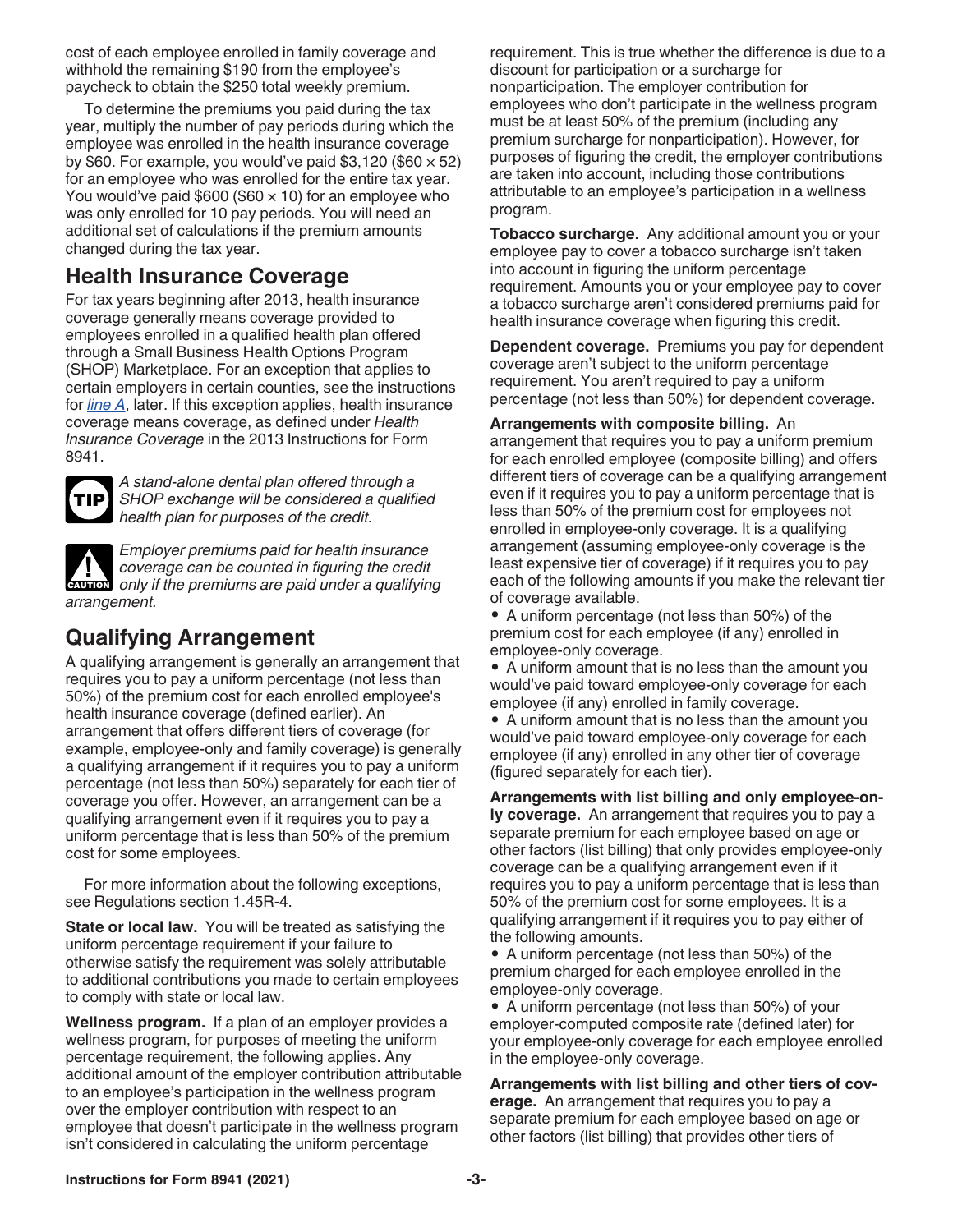coverage can be a qualifying arrangement even if it requires you to pay a uniform percentage that is less than 50% of the premium cost for some employees. It is a qualifying arrangement (assuming employee-only coverage is the least expensive tier of coverage) if it requires you to pay each of the following amounts if you make the relevant tier of coverage available.

• A uniform percentage (not less than 50%) for each employee enrolled in employee-only coverage, as discussed under *Arrangements with list billing and only employee-only coverage* above.

• A uniform amount that is either equal to the amount you would've paid toward employee-only coverage (as discussed above), a uniform percentage (not less than 50%) of the premium charged, or a uniform percentage (not less than 50%) of your employer-computed composite rate (defined below) for your family coverage, for each employee (if any) enrolled in family coverage.

• A uniform amount that is either equal to the amount you would've paid toward employee-only coverage (as discussed above), a uniform percentage (not less than 50%) of the premium charged, or a uniform percentage (not less than 50%) of your employer-computed composite rate (defined below) for any other tier of coverage, for each employee (if any) enrolled in any other tier of coverage (figured separately for each tier).

#### **Employer-computed composite rate.** The

employer-computed composite rate for a tier of coverage is the average rate determined by adding the premiums for that tier of coverage for all employees eligible to participate in the health insurance plan (whether or not they actually receive coverage under the plan or under that tier of coverage) and dividing by the total number of such eligible employees.

**More than one plan.** Different types of health insurance plans are generally not aggregated for purposes of meeting the qualifying arrangement requirement. For example, if you offer a major medical insurance plan and a stand-alone vision plan, you generally must separately satisfy the requirements for a qualifying arrangement with respect to each type of coverage. For exceptions, see Regulations section 1.45R-4(c).

**State subsidies and credits.** For this purpose, if you're entitled to a state tax credit or a state premium subsidy paid directly to you for premiums you paid, don't reduce the amount you paid by the credit or subsidy amount. Also, if a state pays a premium subsidy directly to your insurance provider, treat the subsidy amount as an amount you paid for employee health insurance coverage.

### **State Premium Subsidy and Tax Credit Limitation**

Your credit may be reduced if you're entitled to a state tax credit or a state premium subsidy for the cost of health insurance coverage you provide under a qualifying arrangement to individuals considered employees. The state tax credit may be refundable or nonrefundable and the state premium subsidy may be paid to you or directly to your insurance provider.

Although a state tax credit or premium subsidy paid directly to you doesn't reduce the amount of your

employer premiums paid, and although a state premium subsidy paid directly to an insurance provider is treated as an employer premium you paid, the amount of your credit can't be more than your net premium payments.

Net premium payments are employer premiums paid (discussed earlier) minus the amount of any state tax credits you received or will receive and any state premium subsidies paid either to you or directly to your insurance provider for premiums for health insurance coverage you provide under a qualifying arrangement to individuals considered employees.

# **Payroll Tax Limitation for Tax-Exempt Eligible Small Employers**

The credit for tax-exempt eligible small employers can't exceed the amount of certain payroll taxes. For tax years beginning in 2021, payroll taxes, for this purpose, mean only the following taxes.

• Federal income taxes the tax-exempt employer was required to withhold from employees' wages in calendar year 2021.

- Medicare taxes the tax-exempt employer was required
- to withhold from employees' wages in calendar year 2021. • Medicare taxes the tax-exempt employer was required

to pay for calendar year 2021.

### **Premium Deduction Reduced**

You must reduce your deduction for the cost of providing health insurance coverage to your employees by the amount of any credit for small employer health insurance premiums allowed with respect to the coverage.

### **More Information**

For more information about this credit, see the following. • Section 45R.

- Regulations sections 1.45R-0 through 1.45R-5.
- *[IRS.gov/Affordable-Care-Act/Employers/Small-](https://www.irs.gov/Affordable-Care-Act/Employers/Small-Business-Health-Care-Tax-Credit-and-the-SHOP-Marketplace)*

*[Business-Health-Care-Tax-Credit-and-the-SHOP-](https://www.irs.gov/Affordable-Care-Act/Employers/Small-Business-Health-Care-Tax-Credit-and-the-SHOP-Marketplace)[Marketplace](https://www.irs.gov/Affordable-Care-Act/Employers/Small-Business-Health-Care-Tax-Credit-and-the-SHOP-Marketplace)*.

# **Specific Instructions**

*Partnerships, S corporations, cooperatives, estates, trusts, and tax-exempt eligible small employers must file this form to claim the credit. All other taxpayers must not complete or file this form if their only source for this credit is a partnership, S corporation, cooperative, estate, or trust. Instead, they must report this credit directly on line 4h in Part III of Form 3800.* **TIP**

Use Worksheets 1 through 7 to figure the amounts to report on various lines of Form 8941.

• Use Worksheets 1, 2, and 3 to figure the amounts to report on lines 1, 2, and 3 of Form 8941.

• Use Worksheet 4 to figure the amounts to report on lines 4, 5, and 13 of Form 8941.

• Use Worksheets 5, 6, and 7 to figure the amounts to report on lines 8, 9, and 14 of Form 8941.

### **Line A**

Answer "Yes" if one of the following applies.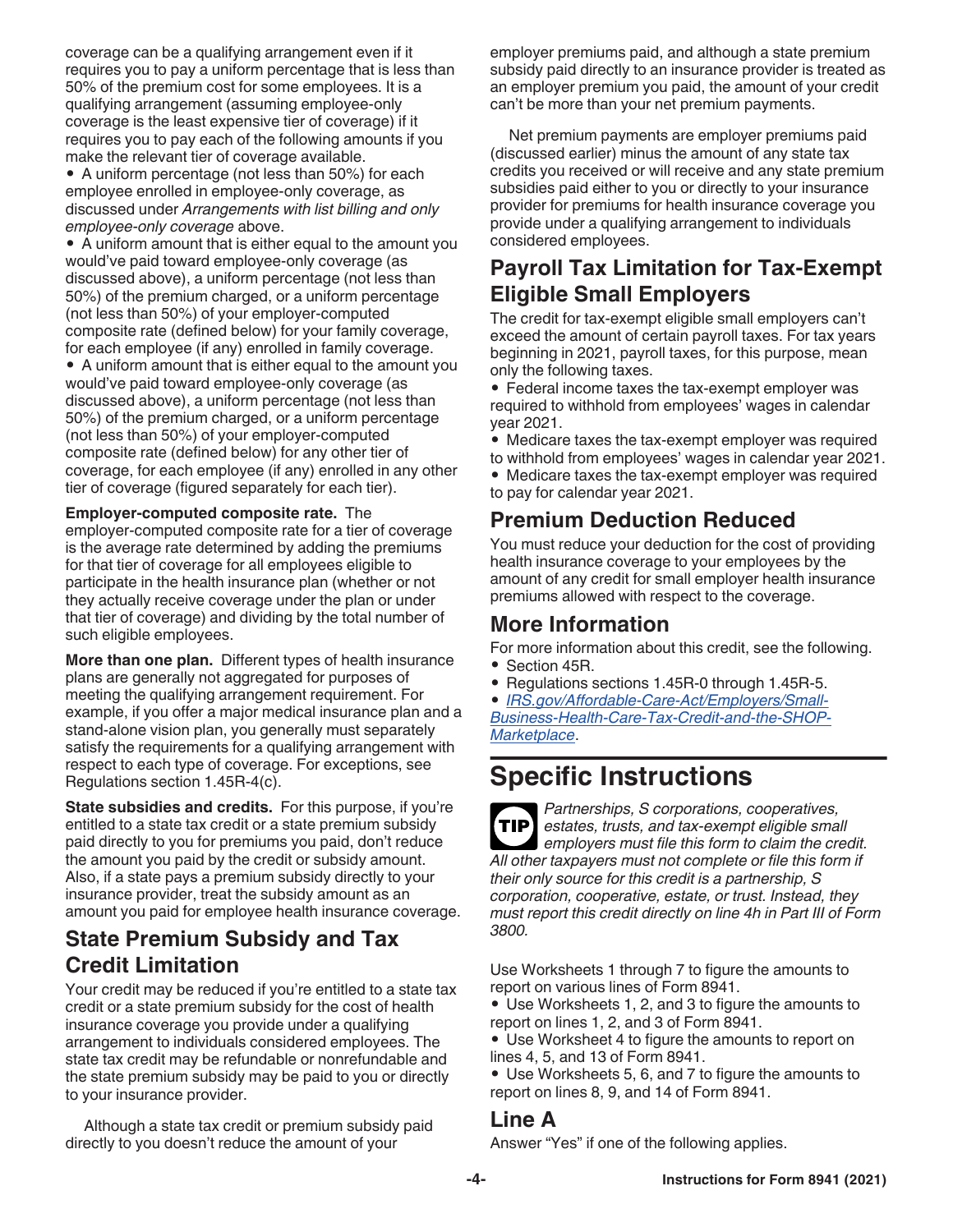• You paid premiums for employee health insurance coverage you provided through a SHOP Marketplace or through a direct enrollment process, if available in your state.

• You qualify for an exception to this requirement, as discussed below.

If you answer "Yes" because you paid premiums for employee health insurance coverage you provided through a SHOP Marketplace, enter the Marketplace identifier, if any.

If you answer "No," don't file Form 8941 unless you're filing it for a partnership, S corporation, cooperative, estate, trust, or tax-exempt eligible small employer that received from another entity a credit that must be reported on line 15. For more information, see the instructions for line 15.

**Waiver for Hawaii.** Hawaii has received a 5-year State Innovation Waiver under section 1332 of the Affordable Care Act. Employers in Hawaii can't participate in the SHOP Marketplace or claim the credit for insurance premiums paid for health plan years beginning after 2016. For more information on the waiver, visit *[CMS.gov](https://www.cms.gov/)*.

**Exception for eligible small employers in certain counties.** For calendar year 2021, SHOP Marketplaces in certain counties across the United States didn't have qualified health plans available for employers to offer to employees. However, relief is available, which allows eligible small employers with a principal business address in those counties to claim the credit for 2021 if they properly claimed the credit under section 45R for all or part of 2020. For details, see Notice 2018-27, 2018-20, I.R.B. 580, available at *[IRS.gov/irb/](https://www.irs.gov/irb/2018-20_IRB#NOT-2018-27) [2018-20\\_IRB#NOT-2018-27](https://www.irs.gov/irb/2018-20_IRB#NOT-2018-27)*.

*To see whether a particular county has coverage available through a SHOP Exchange for 2021 and*  **TIP** *beyond, go to [Healthcare.gov/small-business](https://www.healthcare.gov/small-businesses/) and enter "plans and prices" in the search box.*

# **Line C**

Answer "Yes" if a tax return you (or any predecessor) filed for a tax year beginning after 2013 and before 2020 included a Form 8941 with line A checked "Yes" and line 12 showing a positive amount. For more information, see *Credit Period*, earlier.

If you answer "Yes," don't file Form 8941 unless you're filing it for a partnership, S corporation, cooperative, estate, trust, or tax-exempt eligible small employer that received from another entity a credit that must be reported on line 15. An entity that qualifies for this exception shouldn't report any amount on line 12. For more information, see the instructions for line 15.

# **Worksheet 1. Information Needed To Complete Line 1 and Worksheets 2 and 3**

If you need more rows, use a separate sheet and include the additional amounts in the totals below.

| (a)<br><b>Individuals</b><br><b>Considered</b><br><b>Employees</b> | (b)<br><b>Employee</b><br>Hours of<br><b>Service</b> | (c)<br><b>Employee</b><br><b>Wages</b><br>Paid |
|--------------------------------------------------------------------|------------------------------------------------------|------------------------------------------------|
| $\mathbf{1}$ .                                                     |                                                      |                                                |
| $\overline{2}$ .                                                   |                                                      |                                                |
| 3.                                                                 |                                                      |                                                |
| 4.                                                                 |                                                      |                                                |
| 5.                                                                 |                                                      |                                                |
| 6.                                                                 |                                                      |                                                |
| 7.                                                                 |                                                      |                                                |
| 8.                                                                 |                                                      |                                                |
| 9.                                                                 |                                                      |                                                |
| 10.                                                                |                                                      |                                                |
| 11.                                                                |                                                      |                                                |
| 12.                                                                |                                                      |                                                |
| 13.                                                                |                                                      |                                                |
| 14.                                                                |                                                      |                                                |
| 15.                                                                |                                                      |                                                |
| 16.                                                                |                                                      |                                                |
| 17.                                                                |                                                      |                                                |
| 18.                                                                |                                                      |                                                |
| 19.                                                                |                                                      |                                                |
| 20.                                                                |                                                      |                                                |
| 21.                                                                |                                                      |                                                |
| 22.                                                                |                                                      |                                                |
| 23.                                                                |                                                      |                                                |
| 24.                                                                |                                                      |                                                |
| 25.                                                                |                                                      |                                                |
| <b>Totals:</b>                                                     |                                                      |                                                |

### **Column (a), Individuals Considered Employees**

Enter the name or other identifying information for all individuals considered employees for purposes of this credit.

In general, all employees who perform services for you during the tax year are taken into account in determining your FTEs, average annual wages, and premiums paid. Rules that apply to certain types of employees are discussed below.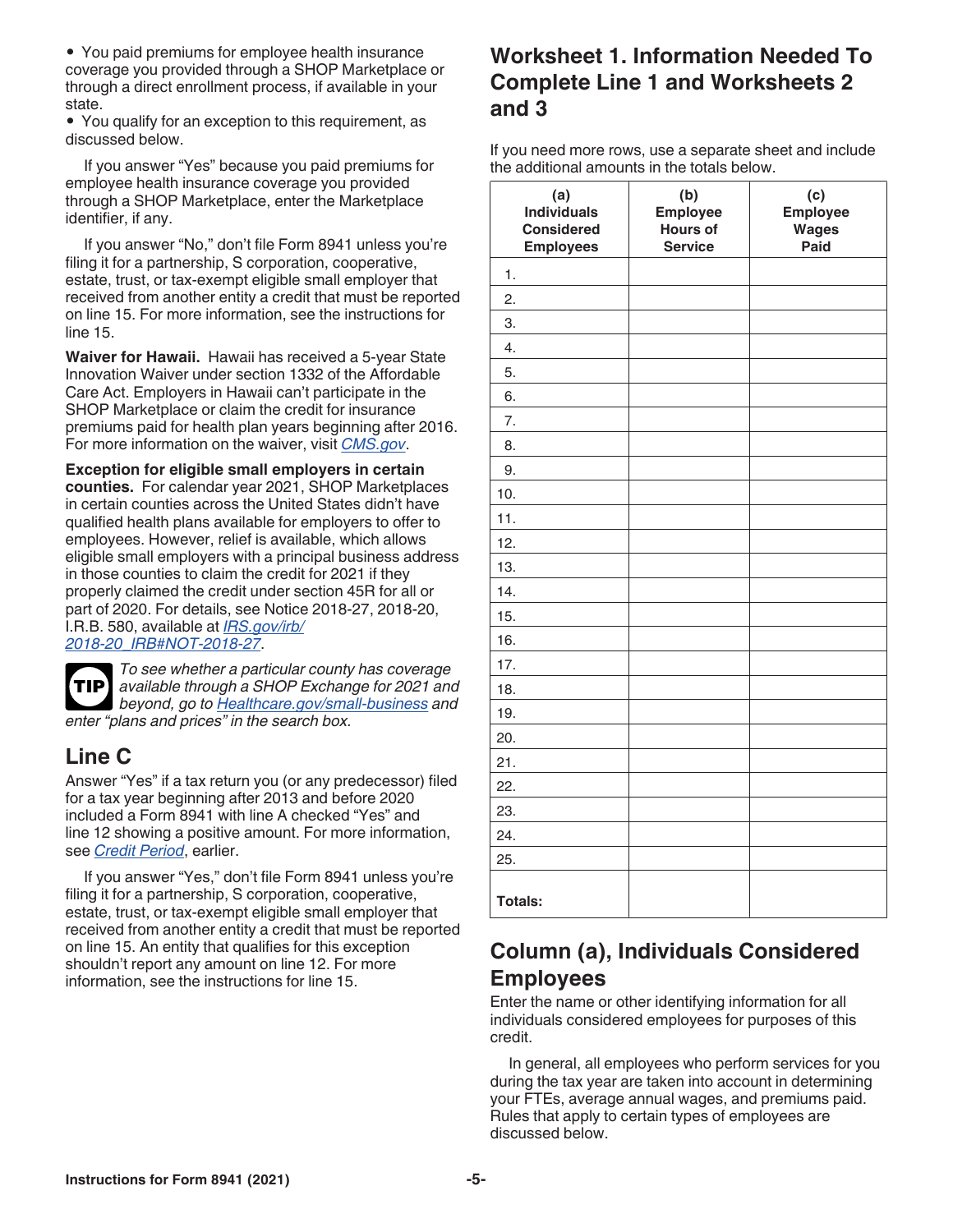**Excluded employees.** The following individuals aren't considered employees when you figure this credit. Hours and wages of these employees and premiums paid for them aren't counted when you figure your credit.

- The owner of a sole proprietorship.
- A partner in a partnership.

• A shareholder who owns (after applying the section 318 constructive ownership rules) more than 2% of an S corporation.

• A shareholder who owns (after applying the section 318 constructive ownership rules) more than 5% of the outstanding stock or stock possessing more than 5% of the total combined voting power of all stock of a corporation that isn't an S corporation.

• A person who owns more than 5% of the capital or profits interest in any other business that isn't a corporation.

• Family members or a member of the household who isn't a family member but qualifies as a dependent on the individual income tax return of a person listed above. Family members include a child (or descendant of a child), a sibling or step-sibling, a parent (or ancestor of a parent), a step-parent, a niece or nephew, an aunt or uncle, or a son-in-law, daughter-in-law, father-in-law, mother-in-law, brother-in-law, or sister-in-law. A spouse of any owner or family member listed above is also considered a family member for this purpose.

**Former employees.** Premiums paid on behalf of a former employee with no hours of service may be treated as paid on behalf of an employee for purposes of figuring the credit provided that, if so treated, the former employee is also treated as an employee for purposes of the uniform percentage requirement.

**Leased employees.** Don't use premiums paid by the leasing organization to figure your credit. Also, a leased employee who isn't a common law employee is considered an employee for credit purposes if he or she does all the following.

• Provides services to you under an agreement between you and a leasing organization.

• Has performed services for you (or for you and a related person) substantially full time for at least 1 year.

• Performs services under your primary direction or control.

But don't use hours, wages, or premiums paid with respect to the initial year of service on which leased employee status is based.

**Seasonal employees.** Employees who perform labor or services on a seasonal basis and perform labor or services for you 120 or fewer days during the tax year aren't considered employees in determining FTEs and average annual wages. But premiums paid on their behalf are counted in determining the amount of the credit. Seasonal workers include retail workers employed exclusively during holiday seasons. Seasonal workers also include workers employed exclusively during the summer.

**Household and other nonbusiness employees.**  Household employees and other employees who aren't performing services in your trade or business are considered employees if they otherwise qualify, as

discussed above. A sole proprietor must include both business and nonbusiness employees to determine FTEs, average annual wages, and premiums paid.

**Ministers.** A minister performing services in the exercise of his or her ministry is treated as self-employed for social security and Medicare purposes. However, for credit purposes, whether a minister is an employee or self-employed is determined under the common law test for determining worker status. Self-employed ministers aren't considered employees.

# **Column (b), Employee Hours of Service**

Enter the total hours of service for the tax year for each employee listed in column (a). Don't enter more than 2,080 hours for any employee. But enter -0- for seasonal employees who worked 120 or fewer days during the tax year.

**Employee hours of service.** An employee's hours of service for a year include the following.

• Each hour for which the employee is paid, or entitled to payment, for the performance of duties for the employer during the employer's tax year.

• Each hour for which an employee is paid, or entitled to payment, by the employer on account of a period of time during the employer's tax year during which no duties are performed due to vacation, holiday, illness, incapacity (including disability), layoff, jury duty, military duty, or leave of absence (except that no more than 160 hours of service are required to be counted for an employee on account of any single continuous period during which the employee performs no duties).

To figure the total number of hours of service you must take into account for an employee for the year, you can use any of the following methods.

*Actual-hours-worked method.* Determine actual hours of service from records of hours worked and hours for which payment is made or due (payment is made or due for vacation, holiday, illness, incapacity, etc., as described above).

*Days-worked equivalency method.* Use a days-worked equivalency whereby the employee is credited with 8 hours of service for each day for which the employee would be required to be credited with at least 1 hour of service under the rules described above.

*Weeks-worked equivalency method.* Use a weeks-worked equivalency whereby the employee is credited with 40 hours of service for each week for which the employee would be required to be credited with at least 1 hour of service under the rules described above.

### **Column (c), Employee Wages Paid**



*Complete Worksheet 2 before you complete column (c) of Worksheet 1. Do not complete*  **column (c) of Worksheet 1. Do not complete**<br> **CAUTION** column (c) if Worksheet 2, line 3, is 25 or more.

Enter the total wages paid for the tax year for each employee listed in column (a). But enter -0- for seasonal employees who worked 120 or fewer days during the tax year.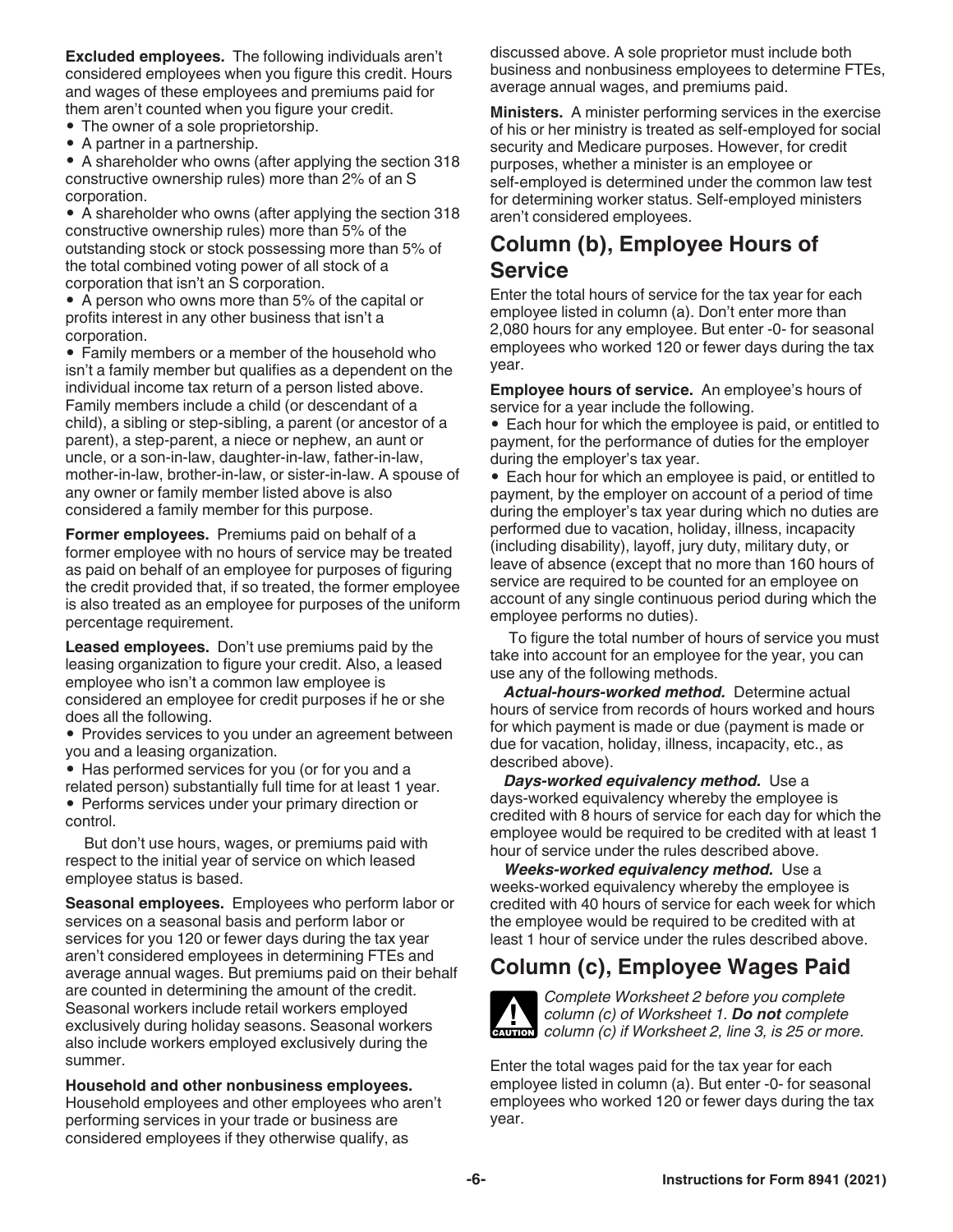Wages, for this purpose, mean wages subject to social security and Medicare tax withholding determined without considering any wage base limit.

# **Worksheet 2. Information Needed To Complete Line 2 (FTEs)**

Your credit is reduced if you had more than 10 full-time equivalent employees (FTEs) for the tax year. If you had 25 or more FTEs for the tax year, your credit is reduced to zero.

| 1. Enter the total employee hours of<br>service from Worksheet 1, column<br>2. Hours of service per FTE $\ldots$                                                                                                                                                                                                                               | 1.<br>-2. | 2,080 |
|------------------------------------------------------------------------------------------------------------------------------------------------------------------------------------------------------------------------------------------------------------------------------------------------------------------------------------------------|-----------|-------|
| 3. Full-time equivalent employees.<br>Divide line 1 by line 2. If the result isn't a<br>whole number (0, 1, 2, etc.), generally<br>round the result down to the next<br>lowest whole number. For example,<br>round 2.99 down to 2. However, if the<br>result is less than one, enter 1. Report<br>this number on Form $8941$ , line $2 \ldots$ | з         |       |

# **Worksheet 3. Information Needed To Complete Line 3 (Average Annual Wages)**

Your credit is reduced if you paid average annual wages of more than \$27,000 for the tax year. If you paid average annual wages of \$56,000 or more for the tax year, your credit is reduced to zero.

| 1. Enter the total employee wages paid<br>from Worksheet 1, column (c)                                                                                                                                                                                                                                      | 1. |
|-------------------------------------------------------------------------------------------------------------------------------------------------------------------------------------------------------------------------------------------------------------------------------------------------------------|----|
| 2. Enter FTEs from Worksheet 2,                                                                                                                                                                                                                                                                             | 2. |
| 3. Average annual wages. Divide line 1<br>by line 2. If the result isn't a multiple of<br>\$1,000 (\$1,000, \$2,000, \$3,000, etc.),<br>round the result down to the next<br>lowest multiple of \$1,000. For example,<br>round \$2,999 down to \$2,000. Report<br>this amount on Form 8941, line $3 \ldots$ |    |

# **Worksheet 4. Information Needed To Complete Lines 4, 5, and 13 and Worksheet 7**

If you need more rows, use a separate sheet and include the additional amounts in the totals below.

| (a)<br><b>Enrolled</b><br><b>Individuals</b><br><b>Considered</b><br><b>Employees</b> | (b)<br>Employer<br><b>Premiums</b><br>Paid | (c)<br><b>Adjusted</b><br>Average<br><b>Premiums</b> | (d)<br><b>Enrolled</b><br><b>Employee</b><br><b>Hours of</b><br><b>Service</b> |
|---------------------------------------------------------------------------------------|--------------------------------------------|------------------------------------------------------|--------------------------------------------------------------------------------|
| 1.                                                                                    |                                            |                                                      |                                                                                |
| 2.                                                                                    |                                            |                                                      |                                                                                |
| 3.                                                                                    |                                            |                                                      |                                                                                |
| 4.                                                                                    |                                            |                                                      |                                                                                |
| 5.                                                                                    |                                            |                                                      |                                                                                |
| 6.                                                                                    |                                            |                                                      |                                                                                |
| 7.                                                                                    |                                            |                                                      |                                                                                |
| 8.                                                                                    |                                            |                                                      |                                                                                |
| 9.                                                                                    |                                            |                                                      |                                                                                |
| 10.                                                                                   |                                            |                                                      |                                                                                |
| 11.                                                                                   |                                            |                                                      |                                                                                |
| 12.                                                                                   |                                            |                                                      |                                                                                |
| 13.                                                                                   |                                            |                                                      |                                                                                |
| 14.                                                                                   |                                            |                                                      |                                                                                |
| 15.                                                                                   |                                            |                                                      |                                                                                |
| 16.                                                                                   |                                            |                                                      |                                                                                |
| 17.                                                                                   |                                            |                                                      |                                                                                |
| 18.                                                                                   |                                            |                                                      |                                                                                |
| 19.                                                                                   |                                            |                                                      |                                                                                |
| 20.                                                                                   |                                            |                                                      |                                                                                |
| 21.                                                                                   |                                            |                                                      |                                                                                |
| 22.                                                                                   |                                            |                                                      |                                                                                |
| 23.                                                                                   |                                            |                                                      |                                                                                |
| 24.                                                                                   |                                            |                                                      |                                                                                |
| 25.                                                                                   |                                            |                                                      |                                                                                |
| <b>Totals:</b>                                                                        |                                            |                                                      |                                                                                |

# **Column (a), Enrolled Individuals Considered Employees**

Enter the name or other identifying information for each individual listed in column (a) of Worksheet 1 who was enrolled in health insurance coverage you provided to employees during the tax year under a qualifying arrangement. For details, see *Health Insurance Coverage*  and *Qualifying Arrangement*, earlier.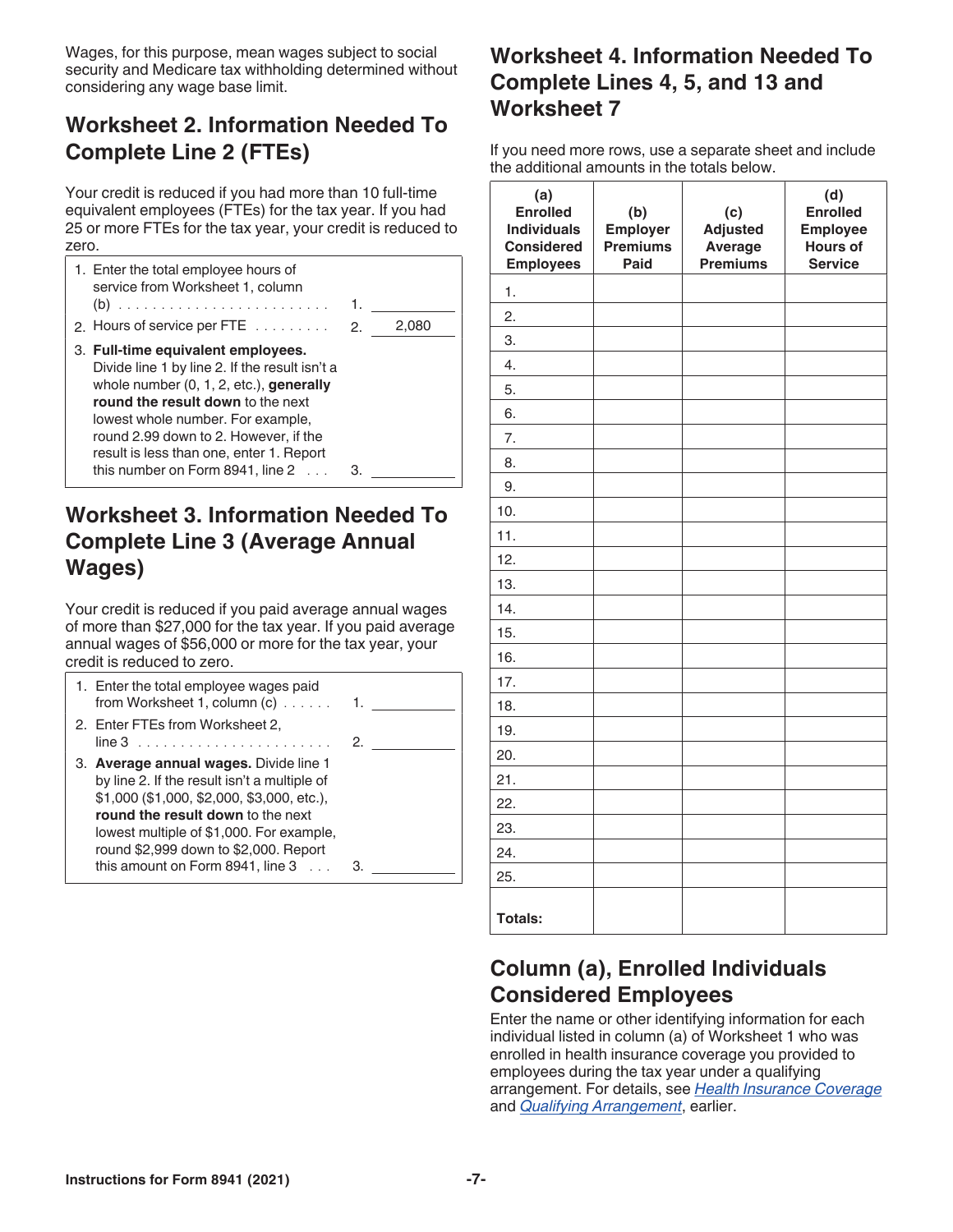# **Column (b), Employer Premiums Paid**

Enter the total employer premiums paid for the tax year for each employee listed in column (a). For details, see *Employer Premiums Paid*, earlier.

### **Column (c), Adjusted Average Premiums**

Your credit is reduced if the employer premiums paid are more than the employer premiums that would've been paid if individuals considered employees were enrolled in a plan with a premium equal to the average premium for the small group market in the rating area in which the employee enrolls for coverage.

The rating area in which an employee enrolls for coverage is generally the rating area where your business is located (based on your primary business address). You will generally have selected a plan in your rating area that covers all employees located within or outside your rating area. However, if you have multiple businesses or operations in multiple states, and have set up plans in more than one SHOP Marketplace, the average premiums may be different for employees enrolled in each SHOP Marketplace.

Enter, for each employee listed in column (a), the premiums you would've paid if the employee had enrolled in a plan or plans with a total premium equal to the average premium for the small group market in the rating area in which the employee enrolls for coverage.

To find the average premium for the small group market in a rating area for tax years beginning in 2021, see the average premium tables at the end of these instructions. Family coverage includes any coverage other than employee-only coverage.

**Example 4.** Assume the same facts that were used in *Example 3.* The \$60 you contribute each payday toward employee health insurance coverage is  $60\%$  (\$60  $\div$  \$100) of the weekly premium for each employee enrolled in employee-only coverage and  $24\%$  (\$60  $\div$  \$250) of the weekly premium for each employee enrolled in family coverage.

In this situation, the total average premium limitation amounts that apply are 60% of the applicable average premium amounts for each employee enrolled in employee-only coverage and 24% of the applicable average premium amounts for each employee enrolled in family coverage.

You have an employee enrolled in employee-only coverage who enrolled for coverage in your local rating area. The applicable employee-only average premium amount for the rating area is \$4,940 or \$95 (\$4,940  $\div$  52) for each weekly payday. The amount you would've paid toward this employee's health insurance coverage based on the average premiums is \$57 (60% of \$95) each payday.

To determine the premiums you would've paid for this employee during the tax year if the employee had enrolled in an average premium plan, multiply the number of pay periods during which your employee was enrolled in the health insurance coverage by \$57. For example, you would've paid  $$2,964$  (\$57  $\times$  52) if the employee was

enrolled for the entire tax year. You would've paid \$570  $($57 \times 10)$  if the employee was only enrolled for 10 pay periods. You'll need an additional set of calculations if the premium amounts changed during the tax year.

# **Column (d), Enrolled Employee Hours of Service**



*Don't complete column (d) of Worksheet 4 if Form 8941, line 12, is zero.*

Enter the amount from column (b) of Worksheet 1 for each employee listed in column (a) of Worksheet 4.

### **Worksheet 5. Information Needed To Complete Line 8 (If Line 2 Is More Than 10)**

| 1. Enter the amount from Form 8941,                                                                           |    |
|---------------------------------------------------------------------------------------------------------------|----|
| 2. Enter the number from Form<br>8941, line 2<br>2. $\qquad \qquad$                                           |    |
| 3. Subtract 10 from line 2<br>3.                                                                              |    |
| 4. Divide line 3 by 15. Enter the<br>result as a decimal (rounded to<br>at least 3 places) $\ldots \ldots$ 4. |    |
|                                                                                                               | 5. |
| 6. Subtract line 5 from line 1. Report this<br>amount on Form 8941, line $8 \ldots \ldots$                    | 6. |

# **Worksheet 6. Information Needed To Complete Line 9 (If Line 3 Is More Than \$27,000)**

| 1. Enter the amount from Form 8941,                                                                                        |
|----------------------------------------------------------------------------------------------------------------------------|
| 2. Enter the amount from Form<br>8941, line 7 2.                                                                           |
| 3. Enter the amount from Form<br>8941, line 3<br>3.                                                                        |
| 4. Subtract \$27,800 from<br>$line 3$                                                                                      |
| 5. Divide line 4 by \$27,800. Enter<br>the result as a decimal (rounded<br>to at least 3 places) $\ldots \ldots \ldots$ 5. |
| 6. Multiply line 2 by line $5$<br>6.                                                                                       |
| 7. Subtract line 6 from line 1. Report this<br>amount on Form 8941, line $9 \ldots \ldots$<br>7.                           |

# **Line 10**

Enter the total amount of any state premium subsidies paid and any state tax credits available to you for premiums included on line 4. For details, see *State Premium Subsidy and Tax Credit Limitation*, earlier.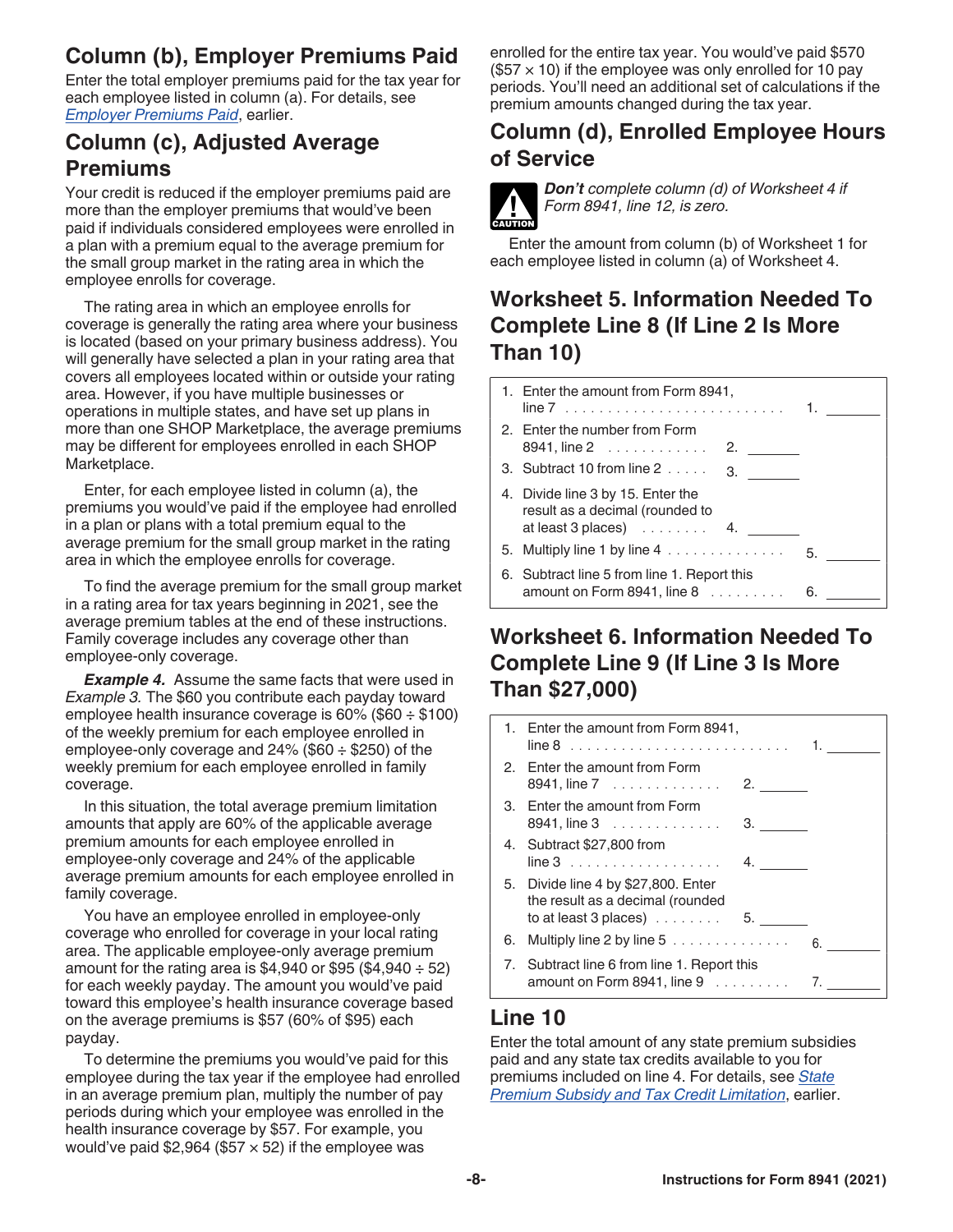# **Worksheet 7. Information Needed To Complete Line 14 (If Line 12 Is More Than Zero)**

| 1. Enter the total enrolled employee hours of<br>service from Worksheet 4, column                                                                                                                                                                              |       |
|----------------------------------------------------------------------------------------------------------------------------------------------------------------------------------------------------------------------------------------------------------------|-------|
| 2. Hours of service per FTE 2.                                                                                                                                                                                                                                 | 2.080 |
| 3. Divide line 1 by line 2. If the result isn't a<br>whole number $(0, 1, 2, etc.)$ , generally<br>round the result down to the next<br>lowest whole number. For example,<br>round 2.99 down to 2. However, if the<br>result is less than one, enter 1. Report |       |
| this number on Form $8941$ , line $14$                                                                                                                                                                                                                         |       |

### **Line 15**

Enter any credit for small employer health insurance premiums from:

- Schedule K-1 (Form 1065), box 15 (code P);
- Schedule K-1 (Form 1120-S), box 13 (code P);
- Schedule K-1 (Form 1041), box 13 (code G); and

• Form 1099-PATR, Taxable Distributions Received From Cooperatives, box 12, or other notice of credit allocation.

*Partnerships, S corporations, cooperatives, estates, trusts, and tax-exempt eligible small employers report the above credits on line 15. All other filers figuring a separate credit on earlier lines also report the above credits on line 15. All others not using earlier lines to figure a separate credit must report the above credits directly on Form 3800, Part lll, line 4h.* **TIP**

### **Line 17**

**Cooperatives.** A cooperative described in section 1381(a) must allocate to its patrons the credit in excess of its tax liability. Therefore, to figure the unused amount of the credit allocated to patrons, the cooperative must first figure its tax liability. While any excess is allocated to patrons, any credit recapture applies as if the cooperative had claimed the entire credit.

If the cooperative is subject to the passive activity rules, include on line 15 any credit for small employer health insurance premiums from passive activities disallowed for prior years and carried forward to this year. Complete Form 8810, Corporate Passive Activity Loss and Credit Limitations, to determine the allowed credit that must be allocated to patrons. For details, see the Instructions for Form 8810.

**Estates and trusts.** Allocate the credit on line 16 between the estate or trust and the beneficiaries in the same proportion as income was allocated and enter the beneficiaries' share on line 17.

If the estate or trust is subject to the passive activity rules, include on line 15 any credit for small employer health insurance premiums from passive activities disallowed for prior years and carried forward to this year. Complete Form 8582-CR, Passive Activity Credit Limitations, to determine the allowed credit that must be allocated between the estate or trust and the beneficiaries. For details, see the Instructions for Form 8582-CR.

# **Line 19**

Enter the total amount of certain payroll taxes. Payroll taxes, for this purpose, mean only the following taxes. • Federal income taxes the tax-exempt employer was required to withhold from employees' wages in calendar year 2021.

• Medicare taxes the tax-exempt employer was required to withhold from employees' wages in calendar year 2021.

• Medicare taxes the tax-exempt employer was required

to pay for calendar year 2021.

**Paperwork Reduction Act Notice.** We ask for the information on this form to carry out the Internal Revenue laws of the United States. You are required to give us the information. We need it to ensure that you are complying with these laws and to allow us to figure and collect the right amount of tax.

You are not required to provide the information requested on a form that is subject to the Paperwork Reduction Act unless the form displays a valid OMB control number. Books or records relating to a form or its instructions must be retained as long as their contents may become material in the administration of any Internal Revenue law. Generally, tax returns and return information are confidential, as required by section 6103.

The time needed to complete and file this form will vary depending on individual circumstances. The estimated burden for individual and business taxpayers filing this form is approved under OMB control number 1545-0074 and 1545-0123 and is included in the estimates shown in the instructions for their individual and business income tax return. The estimated burden for all other taxpayers who file this form is shown below.

If you have comments concerning the accuracy of these time estimates or suggestions for making this form simpler, we would be happy to hear from you. See the instructions for the tax return with which this form is filed.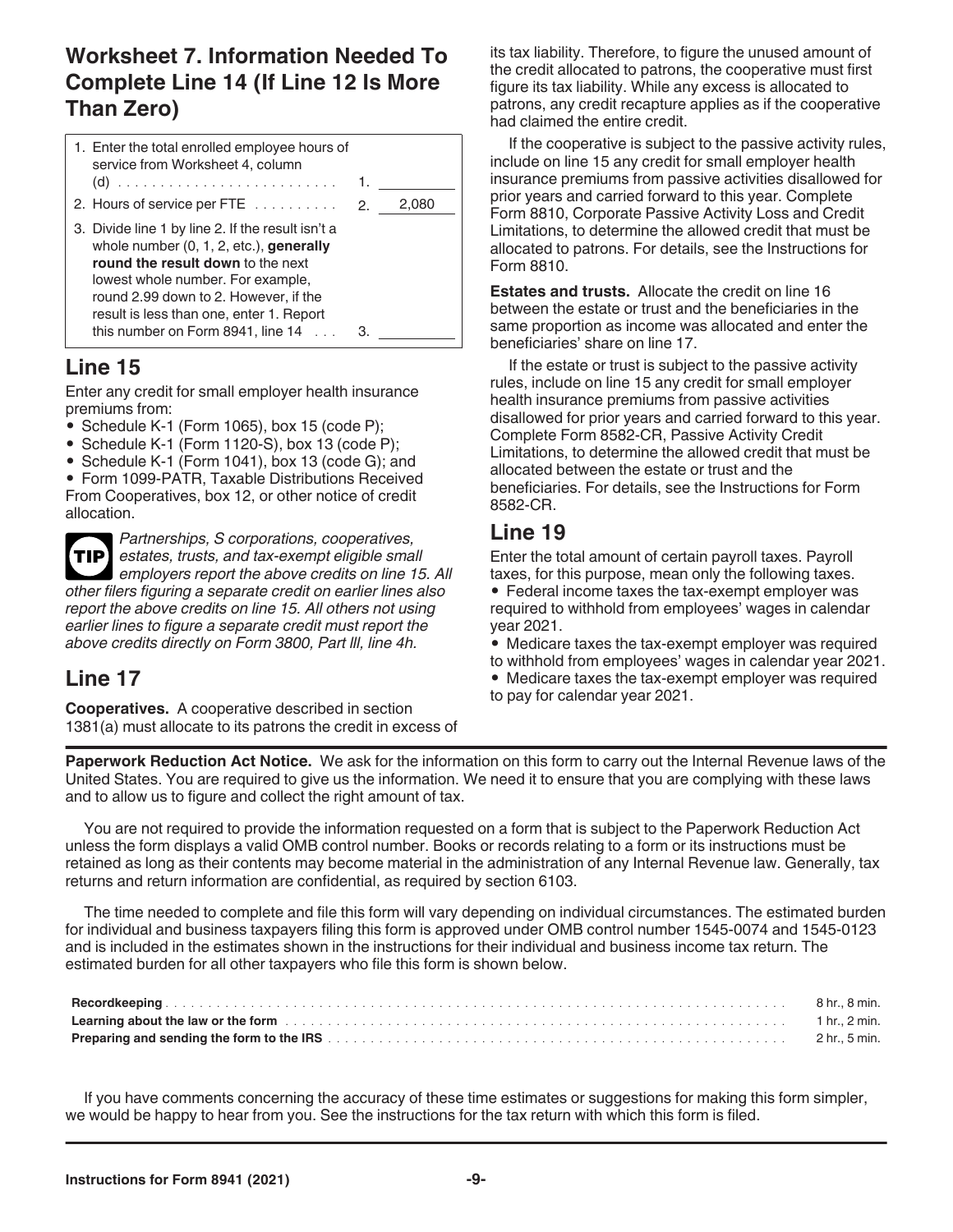# **Average Premiums Needed To Figure Adjusted Amounts on Worksheet 4**

The following tables list the average premiums for the small group market in each rating area generally listed by county for each state for tax years beginning in 2021.

#### **Alabama**

| County         | Employee-<br>Only | Dependent,<br>Family, etc. |
|----------------|-------------------|----------------------------|
| Autauga        | 7,526             | 19,230                     |
| <b>Baldwin</b> | 6,565             | 17,489                     |
| <b>Barbour</b> | 6,565             | 17,489                     |
| <b>Bibb</b>    | 6,653             | 18,914                     |
| <b>Blount</b>  | 6,653             | 18,914                     |
| <b>Bullock</b> | 6,565             | 17,489                     |
| <b>Butler</b>  | 6,565             | 17,489                     |
| Calhoun        | 6,836             | 18,615                     |
| Chambers       | 6,565             | 17,489                     |
| Cherokee       | 6,565             | 17,489                     |
| Chilton        | 6,653             | 18,914                     |
| Choctaw        | 6,565             | 17,489                     |
| Clarke         | 6,565             | 17,489                     |
| Clay           | 6,565             | 17,489                     |
| Cleburne       | 6,565             | 17,489                     |
| Coffee         | 6,565             | 17,489                     |
| Colbert        | 8,654             | 19,748                     |
| Conecuh        | 6,565             | 17,489                     |
| Coosa          | 6,565             | 17,489                     |
| Covington      | 6,565             | 17,489                     |
| Crenshaw       | 6,565             | 17,489                     |
| Cullman        | 6,565             | 17,489                     |
| Dale           | 6,565             | 17,489                     |
| Dallas         | 6,565             | 17,489                     |
| DeKalb         | 6,565             | 17,489                     |
| Elmore         | 7,526             | 19,230                     |
| Escambia       | 6,565             | 17,489                     |
| Etowah         | 6,447             | 18,794                     |
| Fayette        | 6,565             | 17,489                     |
| Franklin       | 6,565             | 17,489                     |
| Geneva         | 7,388             | 18,433                     |
| Greene         | 7,603             | 18,629                     |
| Hale           | 7,603             | 18,629                     |
| Henry          | 7,388             | 18,433                     |
| Houston        | 7,388             | 18,433                     |
| Jackson        | 6,565             | 17,489                     |
| Jefferson      | 6,653             | 18,914                     |
| Lamar          | 6,565             | 17,489                     |
| Lauderdale     | 8,654             | 19,748                     |
| Lawrence       | 7,893             | 19,596                     |
| Lee            | 6,298             | 15,915                     |

| Limestone      | 6,480 | 19,585 |
|----------------|-------|--------|
| Lowndes        | 7,526 | 19,230 |
| Macon          | 6,565 | 17,489 |
| Madison        | 6,480 | 19,585 |
| Marengo        | 6,565 | 17,489 |
| Marion         | 6,565 | 17,489 |
| Marshall       | 6,565 | 17,489 |
| Mobile         | 7,468 | 18,918 |
| Monroe         | 6,565 | 17,489 |
| Montgomery     | 7,526 | 19,230 |
| Morgan         | 7,893 | 19,596 |
| Perry          | 6,565 | 17,489 |
| Pickens        | 6,565 | 17,489 |
| Pike           | 6,565 | 17,489 |
| Randolph       | 6,565 | 17,489 |
| <b>Russell</b> | 7,136 | 18,051 |
|                |       |        |
| Shelby         | 6,653 | 18,914 |
| St. Clair      | 6,653 | 18,914 |
| Sumter         | 6,565 | 17,489 |
| Talladega      | 6,565 | 17,489 |
| Tallapoosa     | 6,565 | 17,489 |
| Tuscaloosa     | 7,603 | 18,629 |
| Walker         | 6,653 | 18,914 |
| Washington     | 6,565 | 17,489 |
| Wilcox         | 6,565 | 17,489 |

#### **Alaska**

| County                      | Employee-<br>Only | Dependent,<br>Family, etc. |
|-----------------------------|-------------------|----------------------------|
| <b>Aleutians East</b>       | 12,011            | 27,855                     |
| <b>Aleutians West</b>       | 12.011            | 27.855                     |
| Anchorage                   | 11,303            | 28,132                     |
| <b>Bethel</b>               | 11,303            | 28,132                     |
| <b>Bristol Bay</b>          | 12,011            | 27,855                     |
| Denali                      | 12,011            | 27,855                     |
| Dillingham                  | 11,303            | 28,132                     |
| <b>Fairbanks North Star</b> | 12,011            | 27,855                     |
| Haines                      | 11,771            | 28,003                     |
| Hoonah-Angoon               | 11,771            | 28,003                     |
| Juneau                      | 11,771            | 28,003                     |
| Kenai Peninsula             | 12,011            | 27,855                     |
| Ketchikan Gateway           | 11,771            | 28,003                     |
| Kodiak Island               | 12,011            | 27,855                     |
| Lake and Peninsula          | 12,011            | 27,855                     |
| Matanuska Susitna           | 12,011            | 27,855                     |
| Nome                        | 12,011            | 27,855                     |
| North Slope                 | 12,011            | 27,855                     |
| <b>Northwest Arctic</b>     | 12,011            | 27,855                     |

| Petersburg                   | 11,771 | 28,003 |
|------------------------------|--------|--------|
| Prince of Wales-Hyder        | 11,771 | 28,003 |
| Sitka                        | 11,771 | 28,003 |
| Skagway                      | 11,771 | 28,003 |
| Southeast Fairbanks          | 12,011 | 27,855 |
| Valdez Cordova               | 11,303 | 28,132 |
| Wade Hampton                 | 12,011 | 27.855 |
| Wrangell City and<br>Borough | 11,771 | 28,003 |
| Yakutat                      | 12,011 | 27,855 |
| Yukon Koyukuk                | 12,011 | 27,855 |

#### **Arizona**

|            | Employee- | Dependent,   |
|------------|-----------|--------------|
| County     | Only      | Family, etc. |
| Apache     | 6,840     | 20,297       |
| Cochise    | 6.558     | 17,906       |
| Coconino   | 6.840     | 20,297       |
| Gila       | 6,671     | 17,498       |
| Graham     | 6,558     | 17,906       |
| Greenlee   | 6,558     | 17,906       |
| La Paz     | 7,826     | 19,901       |
| Maricopa   | 6,811     | 18,849       |
| Mohave     | 6,840     | 20,297       |
| Navajo     | 6,840     | 20,297       |
| Pima       | 6,452     | 17,791       |
| Pinal      | 6,671     | 17,498       |
| Santa Cruz | 6,452     | 17,791       |
| Yavapai    | 6,286     | 18,780       |
| Yuma       | 7,826     | 19,901       |

#### **Arkansas**

| County         | Employee-<br>Only | Dependent,<br>Family, etc. |
|----------------|-------------------|----------------------------|
| Arkansas       | 6,501             | 16,114                     |
| Ashley         | 6,501             | 16,114                     |
| <b>Baxter</b>  | 6,230             | 18,525                     |
| Benton         | 6,230             | 18,525                     |
| Boone          | 6,230             | 18,525                     |
| <b>Bradley</b> | 6,501             | 16,114                     |
| Calhoun        | 6,566             | 22,348                     |
| Carroll        | 6,230             | 18,525                     |
| Chicot         | 6,501             | 16,114                     |
| Clark          | 5,127             | 17,075                     |
| Clay           | 6,267             | 19,137                     |
| Cleburne       | 6,051             | 16,588                     |
| Cleveland      | 6,501             | 16,114                     |
| Columbia       | 6,566             | 22,348                     |
| Conway         | 6,051             | 16,588                     |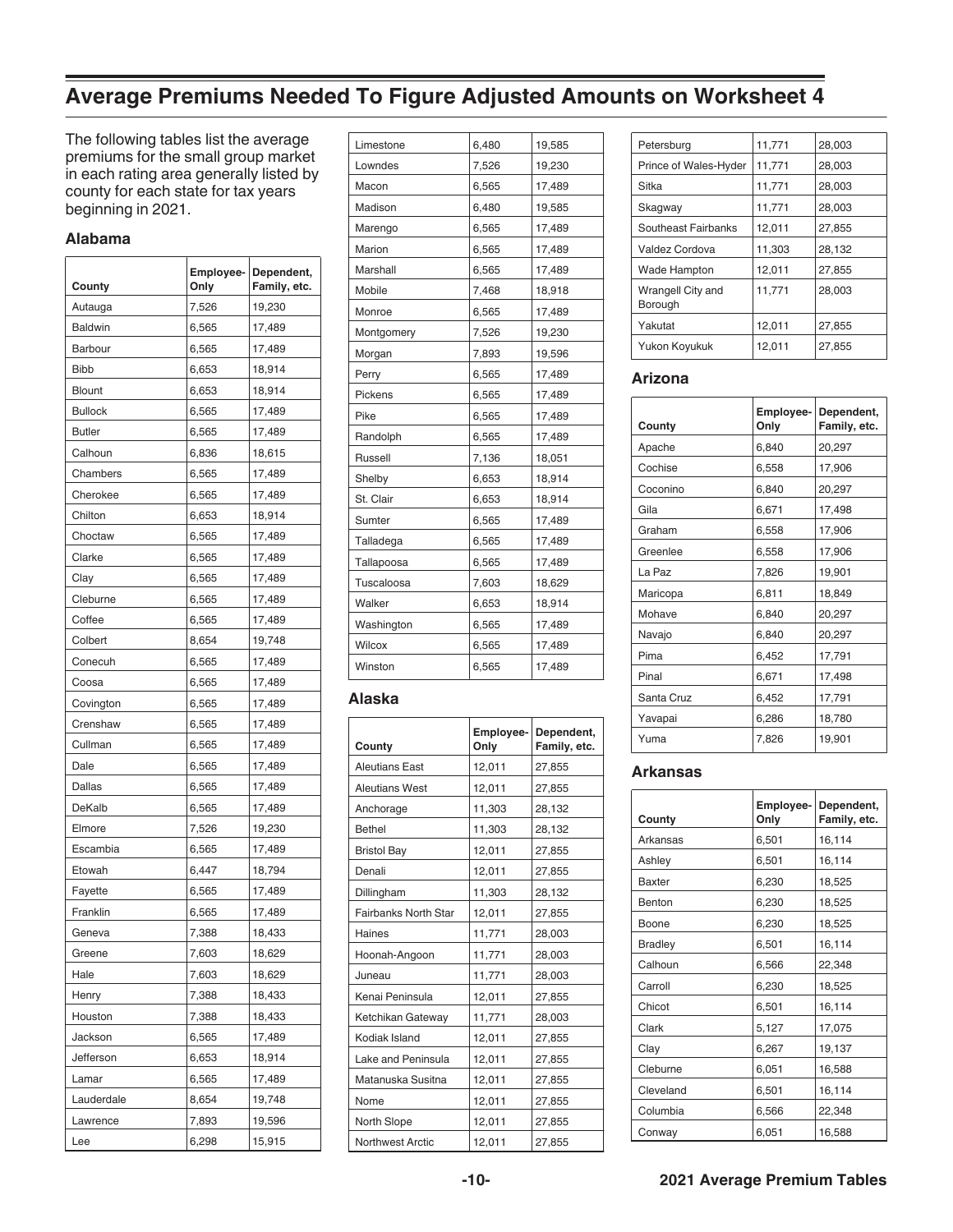| Craighead           | 6,267          | 19,137           |
|---------------------|----------------|------------------|
| Crawford            | 6,078          | 18,584           |
| Crittenden          | 6,267          | 19,137           |
| Cross               | 6,267          | 19,137           |
| Dallas              | 6,501          | 16,114           |
| Desha               | 6,501          | 16,114           |
| Drew                | 6,501          | 16,114           |
| Faulkner            | 6,051          | 16,588           |
| Franklin            | 6,078          | 18,584           |
| Fulton              | 6,267          | 19,137           |
| Garland             | 5,127          | 17,075           |
| Grant               | 6,051          | 16,588           |
| Greene              | 6,267          | 19,137           |
| Hempstead           | 6,566          | 22,348           |
| <b>Hot Spring</b>   | 5,127          | 17,075           |
| Howard              | 6,566          | 22,348           |
| Independence        | 6,267          | 19,137           |
| Izard               | 6,267          | 19,137           |
| Jackson             | 6,267          | 19,137           |
| Jefferson           | 6,501          | 16,114           |
| Johnson             | 6,078          | 18,584           |
| Lafayette           | 6,566          | 22,348           |
| Lawrence            | 6,267          | 19,137           |
| Lee                 | 6,501          | 16,114           |
| Lincoln             | 6,501          | 16,114           |
| <b>Little River</b> | 6,566          | 22,348           |
| Logan               | 6,078          | 18,584           |
| Lonoke              | 6,051          | 16,588           |
| Madison             | 6,230          | 18,525           |
| Marion              | 6,230          | 18,525           |
| Miller              | 6,566          | 22,348           |
| Mississippi         | 6,267          | 19,137           |
| Monroe              | 6,501          | 16,114           |
| Montgomery          | 5,127          | 17,075           |
| Nevada              | 6,566          | 22,348           |
| Newton              | 6,230          | 18,525           |
| Ouachita            | 6,566          | 22,348           |
| Perry               | 6,051          | 16,588           |
| Phillips            | 6,501          | 16,114           |
| Pike                | 5,127          | 17,075           |
| Poinsett            | 6,267          | 19,137           |
| Polk                | 6,078          | 18,584           |
| Pope                | 6,051          | 16,588           |
| Prairie             | 6,051          | 16,588           |
| Pulaski             | 6,051          | 16,588           |
| Randolph            | 6,267          | 19,137           |
| Saline              | 6,051          | 16,588           |
| Scott               | 6,078          | 18,584           |
|                     |                |                  |
| Searcy              | 6,230          | 18,525           |
| Sebastian           | 6,078          | 18,584           |
| Sevier              | 6,566          | 22,348           |
| Sharp               | 6,267<br>6,267 | 19,137<br>19,137 |
| St. Francis         |                |                  |

| Stone      | 6,267 | 19,137 |
|------------|-------|--------|
| Union      | 6,566 | 22,348 |
| Van Buren  | 6,051 | 16,588 |
| Washington | 6,230 | 18,525 |
| White      | 6,051 | 16,588 |
| Woodruff   | 6,267 | 19,137 |
| Yell       | 6,051 | 16,588 |

#### **California**

| County          | Employee-<br>Only | Dependent,<br>Family, etc. |
|-----------------|-------------------|----------------------------|
| Alameda         | 8,242             | 22,491                     |
| Alpine          | 8,171             | 19,175                     |
| Amador          | 8,171             | 19,175                     |
| <b>Butte</b>    | 8,171             | 19,175                     |
| Calaveras       | 8,171             | 19,175                     |
| Colusa          | 8,171             | 19,175                     |
| Contra Costa    | 8,093             | 22,307                     |
| Del Norte       | 8,171             | 19,175                     |
| El Dorado       | 6,881             | 20,484                     |
| Fresno          | 6,633             | 22,121                     |
| Glenn           | 8,171             | 19,175                     |
| Humboldt        | 8,171             | 19,175                     |
| Imperial        | 6,764             | 19,134                     |
| Inyo            | 6,764             | 19,134                     |
| Kern            | 7,202             | 18,566                     |
| Kings           | 6,633             | 22,121                     |
| Lake            | 8,171             | 19,175                     |
| Lassen          | 8,171             | 19,175                     |
| Los Angeles     | 7,135             | 21,647                     |
| Madera          | 6,633             | 22,121                     |
| Marin           | 7,057             | 19,416                     |
| Mariposa        | 7,778             | 20,227                     |
| Mendocino       | 8,171             | 19,175                     |
| Merced          | 7,778             | 20,227                     |
| Modoc           | 8,171             | 19,175                     |
| Mono            | 6,764             | 19,134                     |
| Monterey        | 8,014             | 21,969                     |
| Napa            | 7,057             | 19,416                     |
| Nevada          | 8,171             | 19,175                     |
| Orange          | 7,573             | 23,118                     |
| Placer          | 6,881             | 20,484                     |
| Plumas          | 8,171             | 19,175                     |
| Riverside       | 7,561             | 19,737                     |
| Sacramento      | 6,881             | 20,484                     |
| San Benito      | 8,014             | 21,969                     |
| San Bernardino  | 7,561             | 19,737                     |
| San Diego       | 6,433             | 18,778                     |
| San Francisco   | 7,867             | 26,196                     |
| San Joaquin     | 7,778             | 20,227                     |
| San Luis Obispo | 7,235             | 20,308                     |
| San Mateo       | 9,354             | 25,434                     |
| Santa Barbara   | 7,235             | 20,308                     |

| Santa Clara | 8,304 | 24,507 |
|-------------|-------|--------|
| Santa Cruz  | 8,014 | 21,969 |
| Shasta      | 8,171 | 19,175 |
| Sierra      | 8,171 | 19,175 |
| Siskiyou    | 8,171 | 19,175 |
| Solano      | 7,057 | 19,416 |
| Sonoma      | 7,057 | 19,416 |
| Stanislaus  | 7,778 | 20,227 |
| Sutter      | 8,171 | 19,175 |
| Tehama      | 8,171 | 19,175 |
| Trinity     | 8,171 | 19,175 |
| Tulare      | 7,778 | 20,227 |
| Tuolumne    | 8,171 | 19,175 |
| Ventura     | 7,235 | 20,308 |
| Yolo        | 6,881 | 20,484 |
| Yuba        | 8,171 | 19,175 |
|             |       |        |

#### **Colorado**

| County             | Employee-<br>Only | Dependent,<br>Family, etc. |
|--------------------|-------------------|----------------------------|
| Adams              | 7,344             | 21,656                     |
| Alamosa            | 8,633             | 23,653                     |
| Arapahoe           | 7,344             | 21,656                     |
| Archuleta          | 8,143             | 24,827                     |
| Baca               | 8,633             | 23,653                     |
| Bent               | 8,633             | 23,653                     |
| <b>Boulder</b>     | 6,913             | 22,089                     |
| <b>Broomfield</b>  | 7,344             | 21,656                     |
| Chaffee            | 8,633             | 23,653                     |
| Cheyenne           | 8,633             | 23,653                     |
| <b>Clear Creek</b> | 7,344             | 21,656                     |
| Conejos            | 8,633             | 23,653                     |
| Costilla           | 8,633             | 23,653                     |
| Crowley            | 8,633             | 23,653                     |
| Custer             | 8,633             | 23,653                     |
| Delta              | 8,143             | 24,827                     |
| Denver             | 7,344             | 21,656                     |
| <b>Dolores</b>     | 8,143             | 24,827                     |
| Douglas            | 7,344             | 21,656                     |
| Eagle              | 7,847             | 24,678                     |
| El Paso            | 6,539             | 22,503                     |
| Elbert             | 7,344             | 21,656                     |
| Fremont            | 8,633             | 23,653                     |
| Garfield           | 7,847             | 24,678                     |
| Gilpin             | 7,344             | 21,656                     |
| Grand              | 8,143             | 24,827                     |
| Gunnison           | 8,143             | 24,827                     |
| Hinsdale           | 8,143             | 24,827                     |
| Huerfano           | 8,633             | 23,653                     |
| Jackson            | 8,143             | 24,827                     |
| Jefferson          | 7,344             | 21,656                     |
| Kiowa              | 8,633             | 23,653                     |
| <b>Kit Carson</b>  | 8,633             | 23,653                     |

**2021 Average Premium Tables -11-**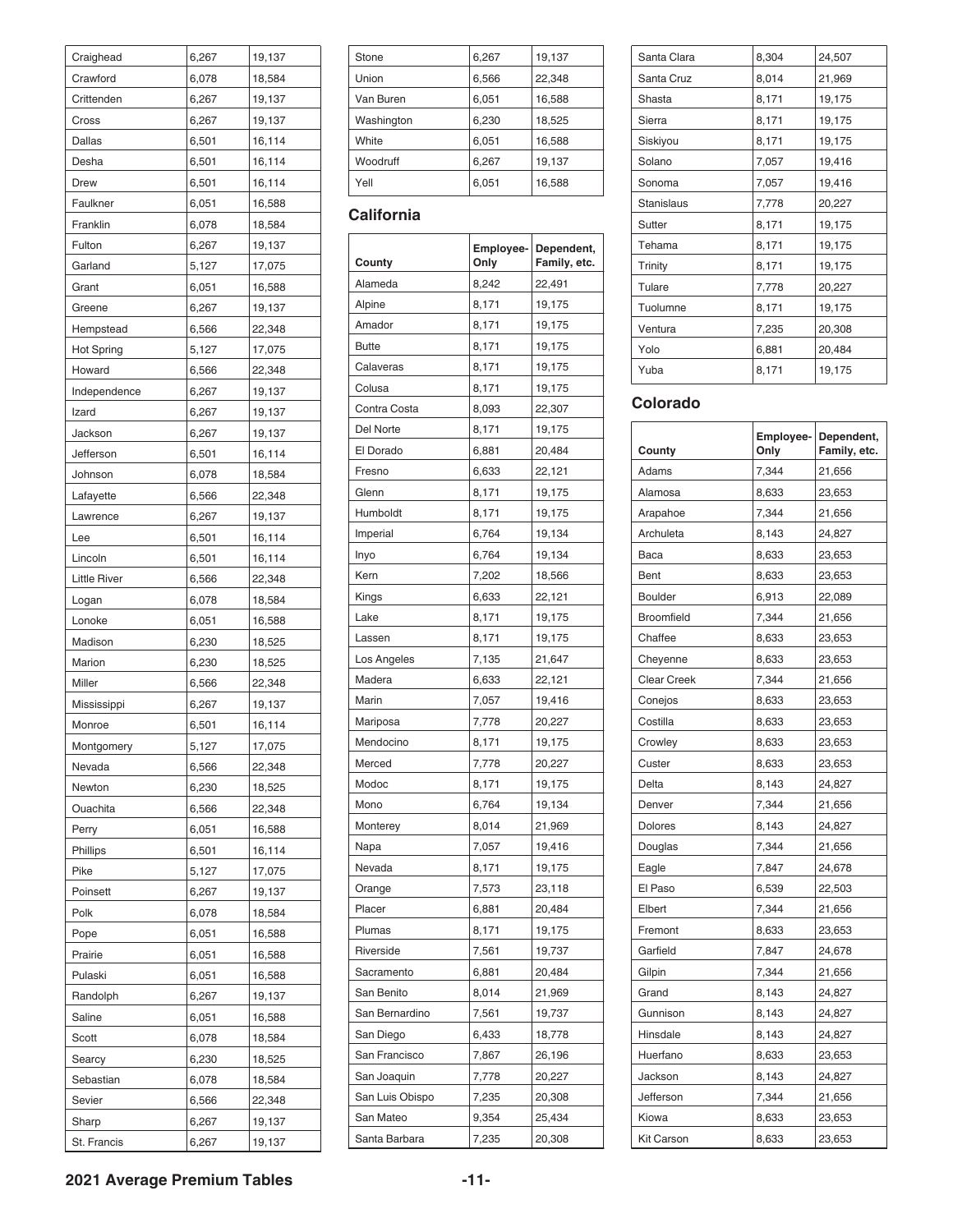| La Plata   | 8,143 | 24,827 |
|------------|-------|--------|
| Lake       | 8,143 | 24,827 |
| Larimer    | 8,694 | 19,692 |
| Las Animas | 8,633 | 23,653 |
| Lincoln    | 8,633 | 23,653 |
| Logan      | 6,930 | 21,955 |
| Mesa       | 7,498 | 20,992 |
| Mineral    | 8,633 | 23,653 |
| Moffat     | 8,143 | 24,827 |
| Montezuma  | 8,143 | 24,827 |
| Montrose   | 8,143 | 24,827 |
| Morgan     | 6,930 | 21,955 |
| Otero      | 8,633 | 23,653 |
| Ouray      | 8,143 | 24,827 |
| Park       | 7,344 | 21,656 |
| Phillips   | 6,930 | 21,955 |
| Pitkin     | 7,847 | 24,678 |
| Prowers    | 8,633 | 23,653 |
| Pueblo     | 6,909 | 18,542 |
| Rio Blanco | 8,143 | 24,827 |
| Rio Grande | 8,633 | 23,653 |
| Routt      | 8,143 | 24,827 |
| Saguache   | 8,633 | 23,653 |
| San Juan   | 8,143 | 24,827 |
| San Miguel | 8,143 | 24,827 |
| Sedgwick   | 6,930 | 21,955 |
| Summit     | 7,847 | 24,678 |
| Teller     | 6,539 | 22,503 |
| Washington | 6,930 | 21,955 |
| Weld       | 7,424 | 26,016 |
| Yuma       | 6,930 | 21,955 |

#### **Connecticut**

| County     | Only  | Employee- Dependent,<br>Family, etc. |
|------------|-------|--------------------------------------|
| Fairfield  | 8,215 | 23,998                               |
| Hartford   | 7,723 | 21,840                               |
| Litchfield | 7,478 | 23,655                               |
| Middlesex  | 8,289 | 21,936                               |
| New Haven  | 8,748 | 24,357                               |
| New London | 7,390 | 19.471                               |
| Tolland    | 7,379 | 17,769                               |
| Windham    | 8.445 | 31,308                               |

#### **Delaware**

| County | Only  | <b>Employee-</b> Dependent,<br>Family, etc. |
|--------|-------|---------------------------------------------|
| All    | 8,444 | 23,587                                      |

#### **District of Columbia**

| <b>County</b> | Only  | <b>Employee- Dependent,</b><br>Family, etc. |
|---------------|-------|---------------------------------------------|
| All           | 8,036 | 23.874                                      |

#### **Florida**

| County              | Employee-<br>Only | Dependent,<br>Family, etc. |
|---------------------|-------------------|----------------------------|
| Alachua             | 8,141             | 20,991                     |
| Baker               | 7,456             | 20,822                     |
| Bay                 | 7,014             | 19,289                     |
| <b>Bradford</b>     | 7,019             | 20,950                     |
| <b>Brevard</b>      | 7,746             | 21,890                     |
| <b>Broward</b>      | 7,307             | 20,593                     |
| Calhoun             | 7,197             | 20,787                     |
| Charlotte           | 8,184             | 23,859                     |
| Citrus              | 7,199             | 19,641                     |
| Clay                | 6,623             | 20,828                     |
| Collier             | 6,835             | 24,981                     |
| Columbia            | 7,858             | 22,655                     |
| DeSoto              | 7,292             | 21,687                     |
| <b>Dixie</b>        | 7,073             | 19,151                     |
| Duval               | 7,059             | 20,947                     |
| Escambia            | 7,575             | 19,604                     |
|                     | 7,911             |                            |
| Flagler<br>Franklin | 7,209             | 21,062<br>22,002           |
| Gadsden             | 6,968             | 20,814                     |
|                     |                   |                            |
| Gilchrist           | 6,775             | 20,814                     |
| Glades<br>Gulf      | 7,542             | 23,373                     |
|                     | 8,044             | 22,150                     |
| Hamilton            | 7,132             | 20,720                     |
| Hardee              | 7,067             | 18,671                     |
| Hendry              | 8,068             | 23,309                     |
| Hernando            | 7,636             | 21,653                     |
| Highlands           | 7,693             | 23,786                     |
| Hillsborough        | 6,699             | 20,708                     |
| Holmes              | 7,262             | 20,832                     |
| <b>Indian River</b> | 6,943             | 19,405                     |
| Jackson             | 6,718             | 18,756                     |
| Jefferson           | 7,826             | 20,388                     |
| Lafayette           | 7,206             | 19,409                     |
| Lake                | 8,231             | 22,177                     |
| Lee                 | 7,413             | 22,034                     |
| Leon                | 8,389             | 24,467                     |
| Levy                | 7,075             | 21,653                     |
| Liberty             | 7,211             | 21,544                     |
| Madison             | 7,995             | 21,842                     |
| Manatee             | 7,583             | 20,547                     |
| Marion              | 6,342             | 19,289                     |
| Martin              | 7,619             | 22,929                     |
| Miami-Dade          | 7,671             | 23,473                     |
| Monroe              | 8,165             | 23,652                     |
| Nassau              | 7,901             | 18,835                     |
| Okaloosa            | 7,623             | 27,260                     |
| Okeechobee          | 8,056             | 22,815                     |
| Orange              | 6,830             | 19,653                     |
| Osceola             | 8,112             | 22,721                     |
| Palm Beach          | 8,207             | 24,447                     |

| Pasco      | 7,366 | 20,034 |
|------------|-------|--------|
| Pinellas   | 7,005 | 22,139 |
| Polk       | 6,725 | 20,680 |
| Putnam     | 7.340 | 21,416 |
| Santa Rosa | 6.952 | 18,942 |
| Sarasota   | 6,807 | 18,517 |
| Seminole   | 7,594 | 18,876 |
| St. Johns  | 9,412 | 24,636 |
| St. Lucie  | 7,232 | 19,964 |
| Sumter     | 7,459 | 22,769 |
| Suwannee   | 6,687 | 20,690 |
| Taylor     | 8,290 | 22,921 |
| Union      | 7,237 | 21,396 |
| Volusia    | 7,443 | 20,111 |
| Wakulla    | 6,944 | 21,188 |
| Walton     | 7,307 | 19,391 |
| Washington | 7,346 | 21,567 |
|            |       |        |

### **Georgia**

| County          | Employee-<br>Only | Dependent,<br>Family, etc. |
|-----------------|-------------------|----------------------------|
| Appling         | 8,993             | 24,273                     |
| Atkinson        | 7,013             | 20,446                     |
| Bacon           | 6,388             | 19,799                     |
| Baker           | 7,846             | 23,360                     |
| <b>Baldwin</b>  | 7,700             | 21,179                     |
| <b>Banks</b>    | 8,299             | 21,521                     |
| <b>Barrow</b>   | 7,964             | 19,863                     |
| <b>Bartow</b>   | 7,366             | 20,580                     |
| Ben Hill        | 7,286             | 20,627                     |
| <b>Berrien</b>  | 7,286             | 20,627                     |
| <b>Bibb</b>     | 6,954             | 18,181                     |
| Bleckley        | 6,954             | 18,181                     |
| <b>Brantley</b> | 6,388             | 19,799                     |
| <b>Brooks</b>   | 7,286             | 20,627                     |
| Bryan           | 8,993             | 24,273                     |
| <b>Bulloch</b>  | 8,993             | 24,273                     |
| <b>Burke</b>    | 6,959             | 18,720                     |
| <b>Butts</b>    | 7,366             | 20,580                     |
| Calhoun         | 7,846             | 23,360                     |
| Camden          | 6,388             | 19,799                     |
| Candler         | 8,993             | 24,273                     |
| Carroll         | 7,089             | 21,387                     |
| Catoosa         | 7,029             | 20,867                     |
| Charlton        | 6,388             | 19,799                     |
| Chatham         | 8,993             | 24,273                     |
| Chattahoochee   | 6,546             | 18,862                     |
| Chattooga       | 7,794             | 21,273                     |
| Cherokee        | 7,366             | 20,580                     |
| Clarke          | 7,964             | 19,863                     |
| Clay            | 7,846             | 23,360                     |
| Clayton         | 7,366             | 20,580                     |
| Clinch          | 7,286             | 20,627                     |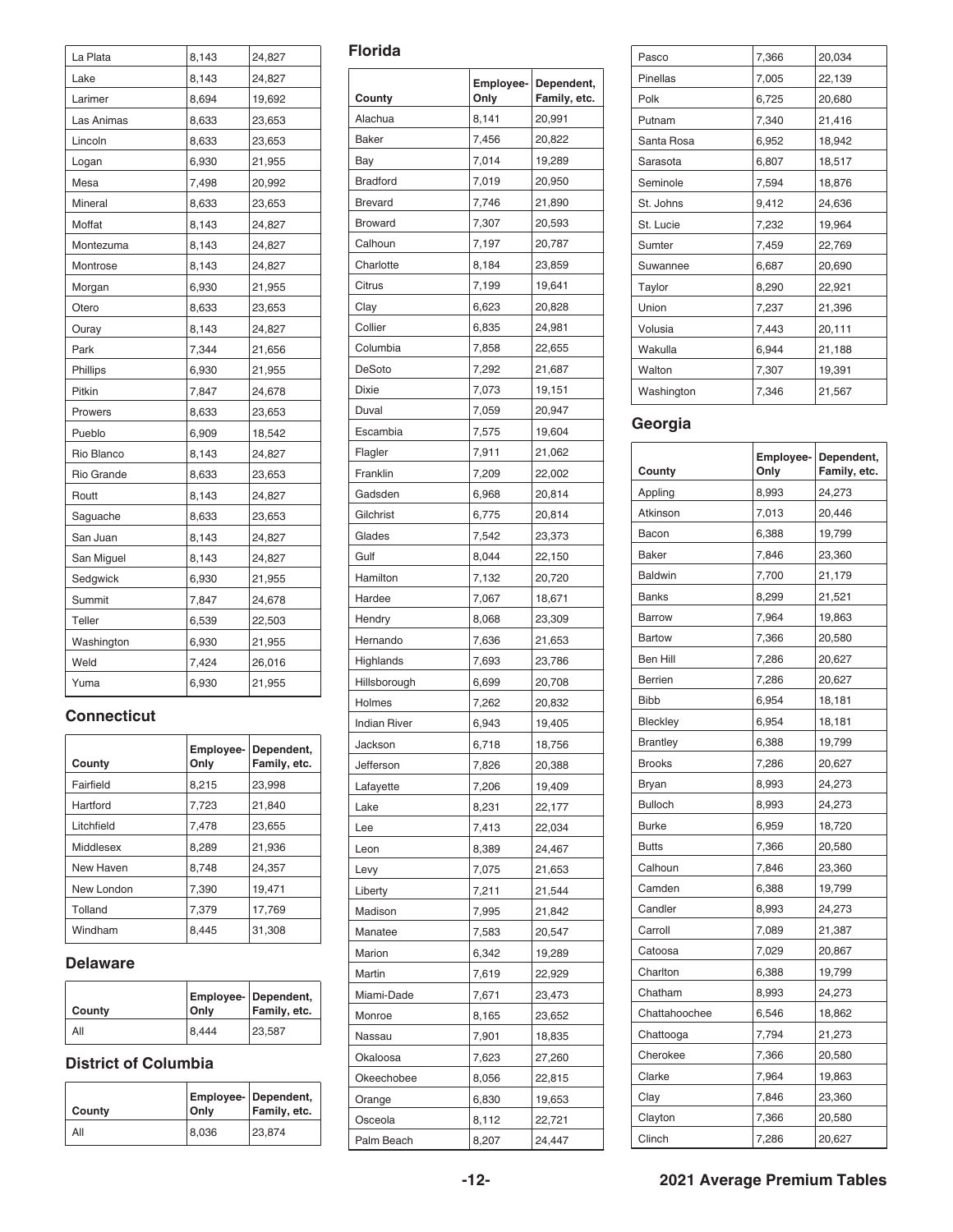| Cobb              | 7,366 | 20,580 |
|-------------------|-------|--------|
| Coffee            | 7,013 | 20,446 |
| Colquitt          | 7,286 | 20,627 |
| Columbia          | 6,959 | 18,720 |
| Cook              | 7,286 | 20,627 |
| Coweta            | 7,366 | 20,580 |
| Crawford          | 6,954 | 18,181 |
| Crisp             | 7,846 | 23,360 |
| Dade              | 7,029 | 20,867 |
| Dawson            | 8,299 | 21,521 |
| Decatur           | 7,286 | 20,627 |
| DeKalb            | 7,366 | 20,580 |
| Dodge             | 6,954 | 18,181 |
| Dooly             | 6,954 | 18,181 |
| Dougherty         | 7,846 | 23,360 |
| Douglas           | 7,366 | 20,580 |
| Early             | 7,286 | 20,627 |
| Echols            | 7,286 | 20,627 |
| Effingham         | 8,993 | 24,273 |
| Elbert            | 7,964 | 19,863 |
| Emanuel           | 6,959 | 18,720 |
| Evans             | 8,993 | 24,273 |
| Fannin            | 7,329 | 20,158 |
| Fayette           | 7,366 | 20,580 |
| Floyd             |       |        |
|                   | 7,794 | 21,273 |
| Forsyth           | 7,366 | 20,580 |
| Franklin          | 8,299 | 21,521 |
| Fulton            | 7,366 | 20,580 |
| Gilmer            | 7,794 | 21,273 |
| Glascock          | 6,959 | 18,720 |
| Glynn             | 6,388 | 19,799 |
| Gordon            | 7,794 | 21,273 |
| Grady             | 7,286 | 20,627 |
| Greene            | 7,964 | 19,863 |
| Gwinnett          | 7,366 | 20,580 |
| Habersham         | 8,299 | 21,521 |
| Hall              | 8,299 | 21,521 |
| Hancock           | 7,700 | 21,179 |
| Haralson          | 7,089 | 21,387 |
| Harris            | 6,546 | 18,862 |
| Hart              | 8,299 | 21,521 |
| Heard             | 7,089 | 21,387 |
| Henry             | 7,366 | 20,580 |
| Houston           | 6,954 | 18,181 |
| Irwin             | 7,286 | 20,627 |
| Jackson           | 7,964 | 19,863 |
| Jasper            | 7,366 | 20,580 |
| <b>Jeff Davis</b> | 7,013 | 20,446 |
| Jefferson         | 6,959 | 18,720 |
| Jenkins           | 6,959 | 18,720 |
| Johnson           | 7,013 | 20,446 |
| Jones             | 6,954 | 18,181 |
| Lamar             | 7,366 | 20,580 |

| Lanier          | 7,286 | 20,627 |
|-----------------|-------|--------|
| Laurens         | 7,013 | 20,446 |
| Lee             | 7,846 | 23,360 |
| Liberty         | 8,993 | 24,273 |
| Lincoln         | 6,959 | 18,720 |
| Long            | 8,993 | 24,273 |
| Lowndes         | 7,286 | 20,627 |
| Lumpkin         | 8,299 | 21,521 |
| Macon           | 6,546 | 18,862 |
| Madison         | 7,964 | 19,863 |
| Marion          | 6,546 | 18,862 |
| McDuffie        | 6,959 | 18,720 |
| McIntosh        | 6,388 | 19,799 |
| Meriwether      | 6,546 | 18,862 |
| Miller          | 7,286 | 20,627 |
| <b>Mitchell</b> | 7,846 | 23,360 |
| Monroe          | 6,954 | 18,181 |
| Montgomery      | 7,013 | 20,446 |
| Morgan          | 7,964 | 19,863 |
| Murray          | 7,329 | 20,158 |
| Muscogee        | 6,546 | 18,862 |
| Newton          | 7,366 | 20,580 |
| Oconee          | 7,964 | 19,863 |
| Oglethorpe      | 7,964 | 19,863 |
| Paulding        | 7,366 | 20,580 |
| Peach           | 6,954 | 18,181 |
| Pickens         | 7,794 | 21,273 |
| Pierce          | 6,388 | 19,799 |
| Pike            | 7,366 | 20,580 |
| Polk            | 7,794 | 21,273 |
| Pulaski         | 6,954 | 18,181 |
| Putnam          | 6,954 | 18,181 |
| Quitman         | 6,546 | 18,862 |
| Rabun           | 8,299 | 21,521 |
| Randolph        | 7,846 | 23,360 |
| Richmond        | 6,959 | 18,720 |
| Rockdale        | 7,366 | 20,580 |
| Schley          | 7,846 | 23,360 |
| Screven         | 8,993 | 24,273 |
| Seminole        | 7,286 | 20,627 |
| Spalding        | 7,366 | 20,580 |
| Stephens        | 8,299 | 21,521 |
| <b>Stewart</b>  | 6,546 | 18,862 |
| Sumter          | 7,846 | 23,360 |
| Talbot          | 6,546 | 18,862 |
| Taliaferro      | 6,959 | 18,720 |
| <b>Tattnall</b> | 8,993 | 24,273 |
| Taylor          | 6,546 | 18,862 |
| Telfair         | 7,013 | 20,446 |
| Terrell         | 7,846 | 23,360 |
| Thomas          | 7,286 | 20,627 |
| Tift            | 7,286 | 20,627 |
| Toombs          | 7,013 | 20,446 |

| Towns      | 8,299 | 21,521 |
|------------|-------|--------|
| Treutlen   | 7,013 | 20,446 |
| Troup      | 6,546 | 18,862 |
| Turner     | 7,286 | 20,627 |
| Twiggs     | 6,954 | 18,181 |
| Union      | 8,299 | 21,521 |
| Upson      | 6,546 | 18,862 |
| Walker     | 7,029 | 20,867 |
| Walton     | 7,366 | 20,580 |
| Ware       | 6,388 | 19,799 |
| Warren     | 6,959 | 18,720 |
| Washington | 7,700 | 21,179 |
| Wayne      | 6,388 | 19,799 |
| Webster    | 6,546 | 18,862 |
| Wheeler    | 7,013 | 20,446 |
| White      | 8,299 | 21,521 |
| Whitfield  | 7,329 | 20,158 |
| Wilcox     | 6,954 | 18,181 |
| Wilkes     | 6,959 | 18,720 |
| Wilkinson  | 7,700 | 21,179 |
| Worth      | 7,846 | 23,360 |
|            |       |        |

#### **Hawaii**

| County | Only  | <b>Employee- Dependent,</b><br>Family, etc. |
|--------|-------|---------------------------------------------|
| All    | 7,628 | 21,523                                      |

#### **Idaho**

| County            | Employee-<br>Only | Dependent,<br>Family, etc. |
|-------------------|-------------------|----------------------------|
| Ada               | 6,050             | 16,519                     |
| Adams             | 5,587             | 15,087                     |
| <b>Bannock</b>    | 6,987             | 17,973                     |
| <b>Bear Lake</b>  | 6,987             | 17,973                     |
| Benewah           | 6,197             | 16,093                     |
| Bingham           | 6,987             | 17,973                     |
| <b>Blaine</b>     | 6,095             | 18,948                     |
| <b>Boise</b>      | 5,587             | 15,087                     |
| <b>Bonner</b>     | 6,197             | 16,093                     |
| <b>Bonneville</b> | 6,574             | 18,278                     |
| Boundary          | 6,197             | 16,093                     |
| <b>Butte</b>      | 6,987             | 17,973                     |
| Camas             | 6,095             | 18,948                     |
| Canyon            | 5,587             | 15,087                     |
| Caribou           | 6,987             | 17,973                     |
| Cassia            | 6,095             | 18,948                     |
| Clark             | 6,574             | 18,278                     |
| Clearwater        | 6,778             | 16,818                     |
| Custer            | 6,987             | 17,973                     |
| Elmore            | 5,587             | 15,087                     |
| Franklin          | 6,987             | 17,973                     |
| Fremont           | 6,574             | 18,278                     |
| Gem               | 5,587             | 15,087                     |

#### **2021 Average Premium Tables -13-**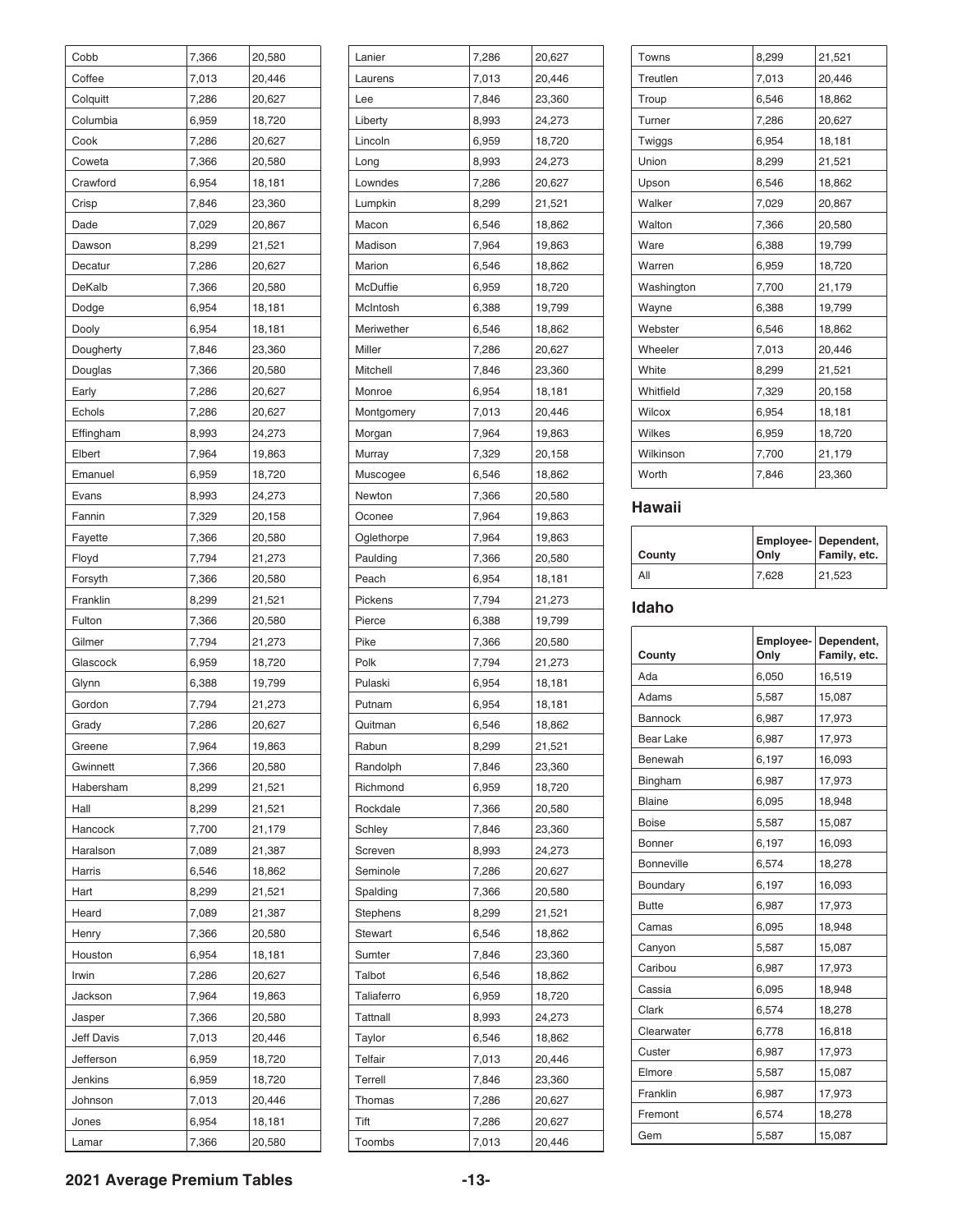| Gooding           | 6,095 | 18,948 |
|-------------------|-------|--------|
| Idaho             | 6,778 | 16,818 |
| Jefferson         | 6,574 | 18,278 |
| Jerome            | 6,095 | 18,948 |
| Kootenai          | 6,197 | 16,093 |
| Latah             | 6,197 | 16,093 |
| Lemhi             | 6,574 | 18,278 |
| Lewis             | 6,778 | 16,818 |
| Lincoln           | 6,095 | 18,948 |
| Madison           | 6,574 | 18,278 |
| Minidoka          | 6,095 | 18,948 |
| <b>Nez Perce</b>  | 6,778 | 16,818 |
| Oneida            | 6,987 | 17,973 |
| Owyhee            | 5,587 | 15,087 |
| Payette           | 5,587 | 15,087 |
| Power             | 6,987 | 17,973 |
| Shoshone          | 6,197 | 16,093 |
| Teton             | 6,574 | 18,278 |
| <b>Twin Falls</b> | 6,095 | 18,948 |
| Valley            | 5,587 | 15,087 |
| Washington        | 5,587 | 15,087 |

#### **Illinois**

| County        | Employee-<br>Only | Dependent,<br>Family, etc. |
|---------------|-------------------|----------------------------|
| Adams         | 7,685             | 19,139                     |
| Alexander     | 8,097             | 25,949                     |
| <b>Bond</b>   | 7,369             | 22,013                     |
| Boone         | 7,981             | 22,362                     |
| <b>Brown</b>  | 7,685             | 19,139                     |
| <b>Bureau</b> | 6,673             | 20,301                     |
| Calhoun       | 7,369             | 22,013                     |
| Carroll       | 7,981             | 22,362                     |
| Cass          | 7,685             | 19,139                     |
| Champaign     | 8,290             | 21,185                     |
| Christian     | 7,685             | 19,139                     |
| Clark         | 8,290             | 21,185                     |
| Clay          | 8,097             | 25,949                     |
| Clinton       | 7,369             | 22,013                     |
| Coles         | 8,290             | 21,185                     |
| Cook          | 7,630             | 23,937                     |
| Crawford      | 8,097             | 25,949                     |
| Cumberland    | 8,290             | 21,185                     |
| DeKalb        | 7,981             | 22,362                     |
| <b>DeWitt</b> | 8,401             | 24,851                     |
| Douglas       | 8,290             | 21,185                     |
| <b>DuPage</b> | 7,901             | 23,738                     |
| Edgar         | 8,290             | 21,185                     |
| Edwards       | 8,097             | 25,949                     |
| Effingham     | 8,097             | 25,949                     |
| Fayette       | 8,097             | 25,949                     |
| Ford          | 8,290             | 21,185                     |
| Franklin      | 8,097             | 25.949                     |

| Fulton     | 7,908 | 21,322 |
|------------|-------|--------|
| Gallatin   | 8,097 | 25,949 |
| Greene     | 7,369 | 22,013 |
| Grundy     | 8,001 | 20,461 |
| Hamilton   | 8,097 | 25,949 |
| Hancock    | 6,673 | 20,301 |
| Hardin     | 8,097 | 25,949 |
| Henderson  | 6,673 | 20,301 |
| Henry      | 6,673 | 20,301 |
| Iroquois   | 8,290 | 21,185 |
| Jackson    | 8,097 | 25,949 |
| Jasper     | 8,097 | 25,949 |
| Jefferson  | 8,097 | 25,949 |
| Jersey     | 7,369 | 22,013 |
| Jo Daviess | 7,981 | 22,362 |
| Johnson    | 8,097 | 25,949 |
| Kane       | 7,901 | 23,738 |
| Kankakee   | 8,001 | 20,461 |
| Kendall    | 8,001 | 20,461 |
| Knox       | 7,908 | 21,322 |
| Lake       | 6,757 | 24,199 |
| LaSalle    |       | 21,322 |
|            | 7,908 |        |
| Lawrence   | 8,097 | 25,949 |
| Lee        | 7,981 | 22,362 |
| Livingston | 8,401 | 24,851 |
| Logan      | 7,685 | 19,139 |
| Macon      | 7,685 | 19,139 |
| Macoupin   | 7,369 | 22,013 |
| Madison    | 7,872 | 20,961 |
| Marion     | 8,097 | 25,949 |
| Marshall   | 7,908 | 21,322 |
| Mason      | 7,685 | 19,139 |
| Massac     | 8,097 | 25,949 |
| McDonough  | 7,908 | 21,322 |
| McHenry    | 6,757 | 24,199 |
| McLean     | 8,401 | 24,851 |
| Menard     | 7,685 | 19,139 |
| Mercer     | 6,673 | 20,301 |
| Monroe     | 7,872 | 20,961 |
| Montgomery | 7,369 | 22,013 |
| Morgan     | 7,685 | 19,139 |
| Moultrie   | 7,685 | 19,139 |
| Ogle       | 7,981 | 22,362 |
| Peoria     | 7,908 | 21,322 |
| Perry      | 8,097 | 25,949 |
| Piatt      | 8,290 | 21,185 |
| Pike       | 7,685 | 19,139 |
| Pope       | 8,097 | 25,949 |
| Pulaski    | 8,097 | 25,949 |
| Putnam     |       | 21,322 |
|            | 7,908 |        |
| Randolph   | 7,369 | 22,013 |
| Richland   | 8,097 | 25,949 |

| Saline          | 8,097 | 25,949 |
|-----------------|-------|--------|
| Sangamon        | 7,685 | 19,139 |
| Schuyler        | 7,685 | 19,139 |
| Scott           | 7,685 | 19,139 |
| Shelby          | 7,685 | 19,139 |
| St. Clair       | 7,872 | 20,961 |
| <b>Stark</b>    | 7,908 | 21,322 |
| Stephenson      | 7,981 | 22,362 |
| <b>Tazewell</b> | 7,908 | 21,322 |
| Union           | 8,097 | 25,949 |
| Vermilion       | 8,290 | 21,185 |
| Wabash          | 8,097 | 25,949 |
| Warren          | 6,673 | 20,301 |
| Washington      | 7,369 | 22,013 |
| Wayne           | 8,097 | 25,949 |
| White           | 8,097 | 25,949 |
| Whiteside       | 6,673 | 20,301 |
| Will            | 8,001 | 20,461 |
| Williamson      | 8,097 | 25,949 |
| Winnebago       | 7,981 | 22,362 |
| Woodford        | 7,908 | 21,322 |
|                 |       |        |

#### **Indiana**

| County           | Employee-<br>Only | Dependent,<br>Family, etc. |
|------------------|-------------------|----------------------------|
| Adams            | 7,478             | 23,214                     |
| Allen            | 7,885             | 24,189                     |
| Bartholomew      | 7,972             | 22,560                     |
| Benton           | 8,165             | 25,391                     |
| <b>Blackford</b> | 8,053             | 21,898                     |
| Boone            | 7,971             | 25,255                     |
| <b>Brown</b>     | 8,081             | 23,034                     |
| Carroll          | 7,797             | 26,016                     |
| Cass             | 7,663             | 21,199                     |
| Clark            | 6,966             | 21,081                     |
| Clay             | 7,068             | 22,156                     |
| Clinton          | 7,797             | 26,016                     |
| Crawford         | 6,966             | 21,081                     |
| <b>Daviess</b>   | 7,669             | 22,769                     |
| Dearborn         | 8,289             | 24,245                     |
| Decatur          | 7,972             | 22,560                     |
| DeKalb           | 7,478             | 23,214                     |
| Delaware         | 8,053             | 21,898                     |
| Dubois           | 7,669             | 22,769                     |
| Elkhart          | 8,340             | 22,494                     |
| Fayette          | 7,510             | 22,139                     |
| Floyd            | 6,966             | 21,081                     |
| Fountain         | 7,797             | 26,016                     |
| Franklin         | 8,289             | 24,245                     |
| Fulton           | 7,663             | 21,199                     |
| Gibson           | 9,570             | 24,463                     |
| Grant            | 8,053             | 21,898                     |
| Greene           | 7,669             | 22,769                     |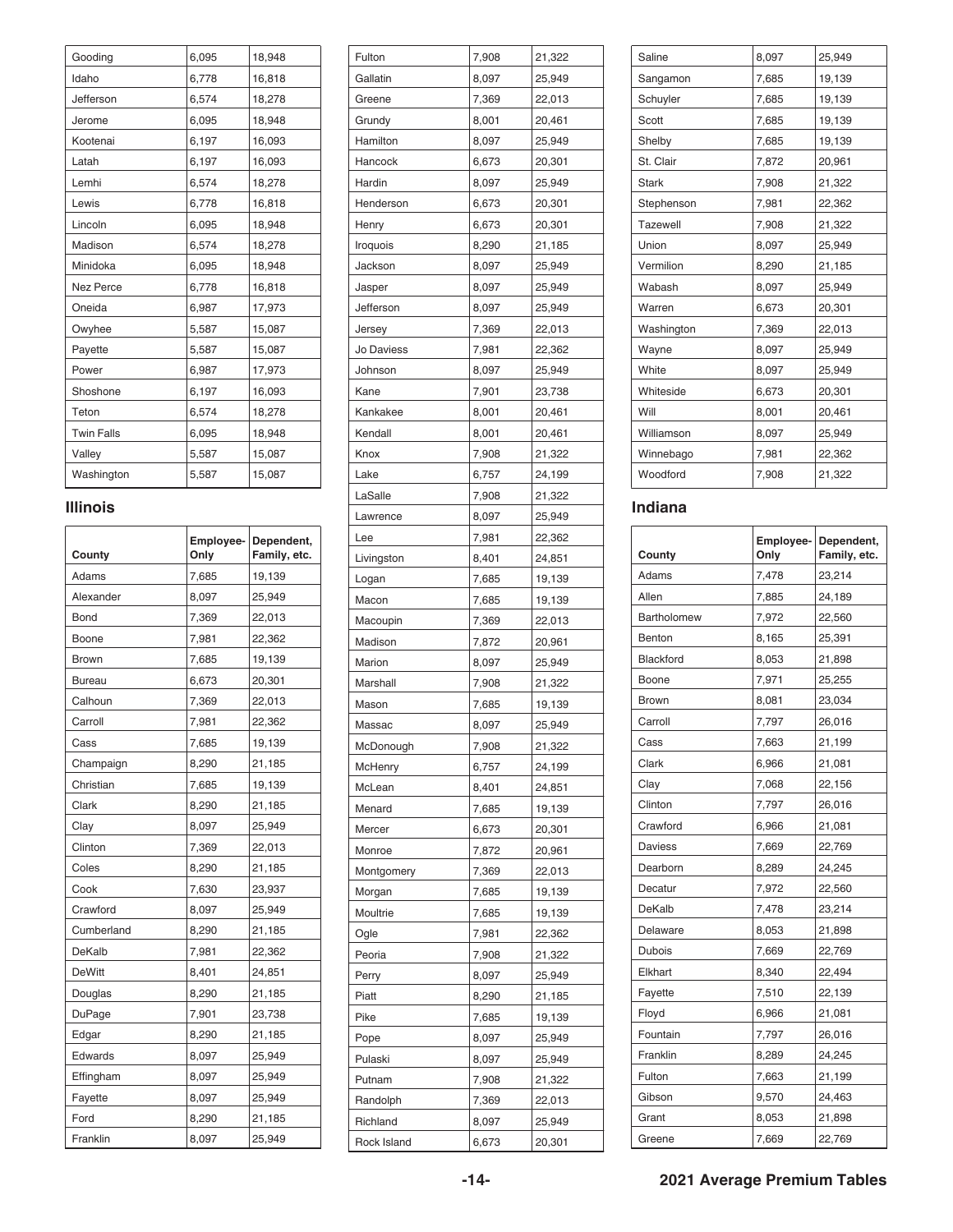| Hamilton    | 7,971 | 25,255 |
|-------------|-------|--------|
| Hancock     | 7,510 | 22,139 |
| Harrison    | 6,966 | 21,081 |
| Hendricks   | 7,971 | 25,255 |
| Henry       | 7,510 | 22,139 |
| Howard      | 7,663 | 21,199 |
| Huntington  | 7,478 | 23,214 |
| Jackson     | 7,972 | 22,560 |
| Jasper      | 8,165 | 25,391 |
| Jay         | 8,053 | 21,898 |
| Jefferson   | 6,966 | 21,081 |
| Jennings    | 7,972 | 22,560 |
| Johnson     | 8,081 | 23,034 |
| Knox        | 7,669 | 22,769 |
| Kosciusko   | 8,340 | 22,494 |
| LaGrange    | 7,478 | 23,214 |
| Lake        | 8,474 | 22,352 |
| LaPorte     | 8,474 | 22,352 |
| Lawrence    | 8,081 | 23,034 |
| Madison     | 7,510 | 22,139 |
| Marion      | 7,971 | 25,255 |
| Marshall    | 8,340 | 22,494 |
| Martin      | 7,669 | 22,769 |
| Miami       | 7,663 | 21,199 |
| Monroe      | 8,081 | 23,034 |
| Montgomery  | 7,797 | 26,016 |
| Morgan      | 7,971 | 25,255 |
| Newton      | 8,165 | 25,391 |
| Noble       | 7,478 | 23,214 |
| Ohio        | 8,289 | 24,245 |
| Orange      | 7,669 | 22,769 |
| Owen        | 8,081 | 23,034 |
| Parke       | 7,068 | 22,156 |
| Perry       | 7,669 | 22,769 |
| Pike        | 7,669 | 22,769 |
| Porter      | 8,474 | 22,352 |
| Posey       | 9,570 | 24,463 |
| Pulaski     | 7,663 | 21,199 |
| Putnam      | 7,797 | 26,016 |
| Randolph    | 8,053 | 21,898 |
|             |       |        |
| Ripley      | 8,289 | 24,245 |
| Rush        | 7,972 | 22,560 |
| Scott       | 6,966 | 21,081 |
| Shelby      | 7,971 | 25,255 |
| Spencer     | 7,669 | 22,769 |
| St. Joseph  | 8,340 | 22,494 |
| Starke      | 8,340 | 22,494 |
| Steuben     | 7,478 | 23,214 |
| Sullivan    | 7,068 | 22,156 |
| Switzerland | 8,289 | 24,245 |
| Tippecanoe  | 7,797 | 26,016 |
| Tipton      | 7,797 | 26,016 |
| Union       | 7,510 | 22,139 |

| Vanderburgh | 9,570 | 24,463 |
|-------------|-------|--------|
| Vermillion  | 7,068 | 22,156 |
| Vigo        | 7,068 | 22,156 |
| Wabash      | 7,478 | 23,214 |
| Warren      | 8,165 | 25,391 |
| Warrick     | 9,570 | 24,463 |
| Washington  | 6,966 | 21,081 |
| Wayne       | 7,510 | 22,139 |
| Wells       | 7,478 | 23,214 |
| White       | 8,165 | 25,391 |
| Whitley     | 7,478 | 23,214 |

#### **Iowa**

| County             | Employee-<br>Only | Dependent,<br>Family, etc. |
|--------------------|-------------------|----------------------------|
| Adair              | 8,299             | 18,911                     |
| Adams              | 8,299             | 18,911                     |
| Allamakee          | 7,379             | 21,093                     |
| Appanoose          | 7,262             | 18,678                     |
| Audubon            | 8,299             | 18,911                     |
| Benton             | 6,970             | 19,956                     |
| <b>Black Hawk</b>  | 6,970             | 19,956                     |
| Boone              | 6,380             | 19,492                     |
| <b>Bremer</b>      | 7,379             | 21,093                     |
| Buchanan           | 6,970             | 19,956                     |
| <b>Buena Vista</b> | 7,388             | 19,924                     |
| <b>Butler</b>      | 7,379             | 21,093                     |
| Calhoun            | 6,380             | 19,492                     |
| Carroll            | 6,380             | 19,492                     |
| Cass               | 8,299             | 18,911                     |
| Cedar              | 6,970             | 19,956                     |
| Cerro Gordo        | 7,379             | 21,093                     |
| Cherokee           | 7,388             | 19,924                     |
| Chickasaw          | 7,379             | 21,093                     |
| Clarke             | 8,299             | 18,911                     |
| Clay               | 7,388             | 19,924                     |
| Clayton            | 6,970             | 19,956                     |
| Clinton            | 6,970             | 19,956                     |
| Crawford           | 7,388             | 19,924                     |
| Dallas             | 6,825             | 20,228                     |
| Davis              | 7,262             | 18,678                     |
| Decatur            | 8,299             | 18,911                     |
| Delaware           | 6,970             | 19,956                     |
| Des Moines         | 7,262             | 18,678                     |
| Dickinson          | 7,388             | 19,924                     |
| Dubuque            | 6,970             | 19,956                     |
| Emmet              | 7,379             | 21,093                     |
| Fayette            | 7,379             | 21,093                     |
| Floyd              | 7,379             | 21,093                     |
| Franklin           | 7,379             | 21,093                     |
| Fremont            | 8,299             | 18,911                     |
| Greene             | 6,380             | 19,492                     |
| Grundy             | 6,380             | 19,492                     |

| Guthrie         | 8,299 | 18,911 |
|-----------------|-------|--------|
| Hamilton        | 6,380 | 19,492 |
| Hancock         | 7,379 | 21,093 |
| Hardin          | 6,380 | 19,492 |
| Harrison        | 8,299 | 18,911 |
| Henry           | 7,262 | 18,678 |
| Howard          | 7,379 | 21,093 |
| Humboldt        | 7,379 | 21,093 |
| Ida             | 7,388 | 19,924 |
| lowa            | 6,970 | 19,956 |
| Jackson         | 6,970 | 19,956 |
| Jasper          | 6,825 | 20,228 |
| Jefferson       | 7,262 | 18,678 |
| Johnson         | 6,970 | 19,956 |
| Jones           | 6,970 | 19,956 |
| Keokuk          | 7,262 | 18,678 |
| Kossuth         | 7,379 | 21,093 |
| Lee             | 7,262 | 18,678 |
| Linn            | 6,970 | 19,956 |
| Louisa          | 7,262 | 18,678 |
| Lucas           | 7,262 | 18,678 |
| Lyon            | 7,388 | 19,924 |
| Madison         | 6,825 | 20,228 |
| Mahaska         | 7,262 | 18,678 |
| Marion          | 6,825 | 20,228 |
| Marshall        | 6,380 | 19,492 |
| Mills           | 8,299 | 18,911 |
| Mitchell        | 7,379 | 21,093 |
| Monona          | 7,388 | 19,924 |
| Monroe          | 7,262 | 18,678 |
| Montgomery      | 8,299 | 18,911 |
| Muscatine       | 7,262 | 18,678 |
| O'Brien         | 7,388 | 19,924 |
| Osceola         | 7,388 | 19,924 |
| Page            | 8,299 | 18,911 |
| Palo Alto       | 7,388 | 19,924 |
| Plymouth        | 7,388 | 19,924 |
| Pocahontas      | 7,388 | 19,924 |
| Polk            | 6,825 | 20,228 |
| Pottawattamie   | 8,299 | 18,911 |
| Poweshiek       | 6,380 | 19,492 |
|                 | 8,299 |        |
| Ringgold<br>Sac |       | 18,911 |
|                 | 7,388 | 19,924 |
| Scott           | 6,970 | 19,956 |
| Shelby          | 8,299 | 18,911 |
| Sioux           | 7,388 | 19,924 |
| Story           | 6,380 | 19,492 |
| Tama            | 6,380 | 19,492 |
| Taylor          | 8,299 | 18,911 |
| Union           | 8,299 | 18,911 |
| Van Buren       | 7,262 | 18,678 |
| Wapello         | 7,262 | 18,678 |
| Warren          | 6,825 | 20,228 |

**2021 Average Premium Tables -15-**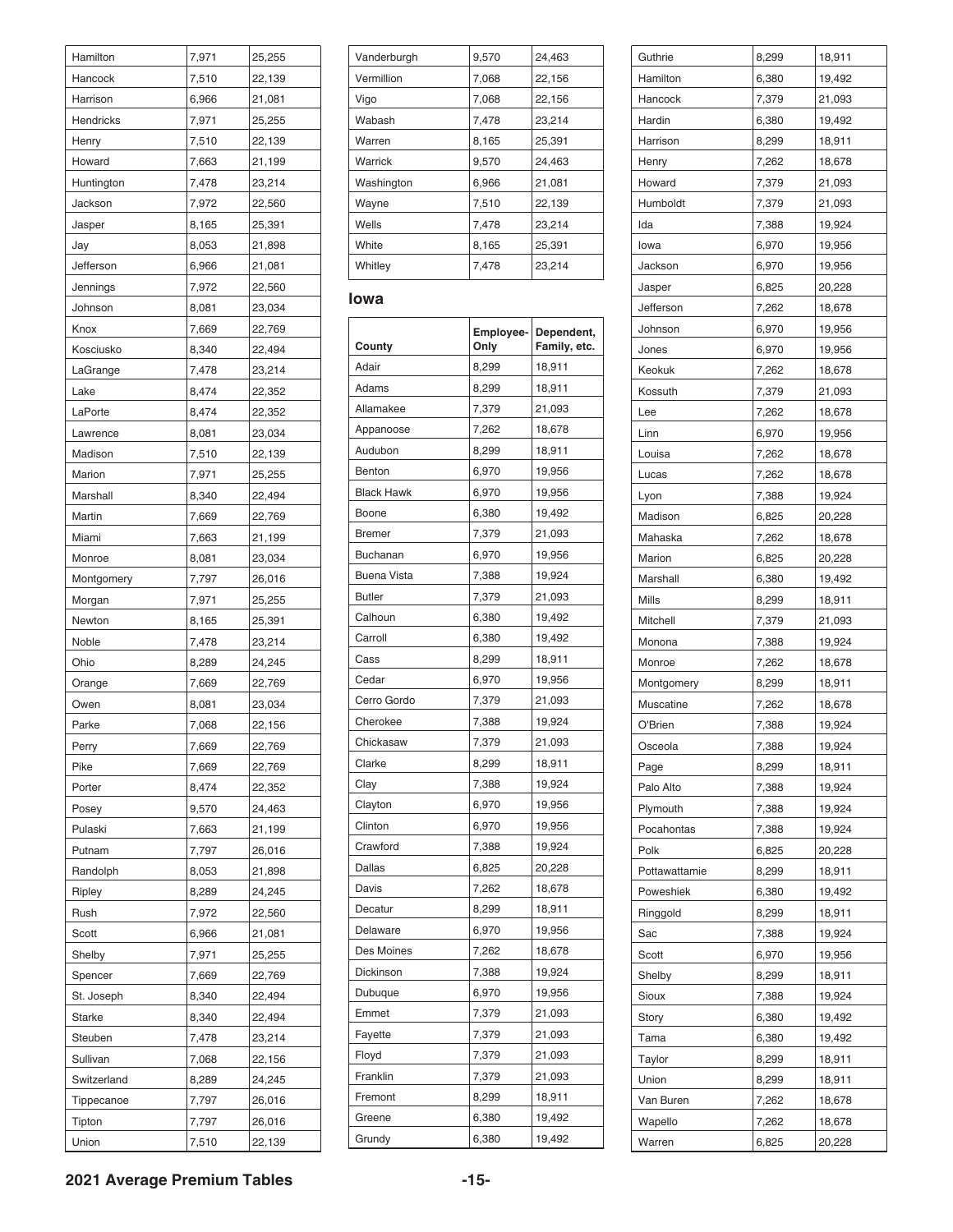| Washington | 7,262 | 18,678 |
|------------|-------|--------|
| Wayne      | 7,262 | 18,678 |
| Webster    | 6,380 | 19,492 |
| Winnebago  | 7,379 | 21,093 |
| Winneshiek | 7,379 | 21,093 |
| Woodbury   | 7,388 | 19,924 |
| Worth      | 7,379 | 21,093 |
| Wright     | 7.379 | 21,093 |

#### **Kansas**

| County        | Employee-<br>Only | Dependent,<br>Family, etc. |
|---------------|-------------------|----------------------------|
| Allen         | 7,460             | 19,378                     |
| Anderson      | 6,137             | 19,264                     |
| Atchison      | 6,137             | 19,264                     |
| <b>Barber</b> | 6,516             | 20,210                     |
| Barton        | 6,919             | 21,412                     |
| Bourbon       | 7,460             | 19,378                     |
| Brown         | 6,137             | 19,264                     |
| <b>Butler</b> | 6,295             | 18,161                     |
| Chase         | 6,295             | 18,161                     |
| Chautauqua    | 6,295             | 18,161                     |
| Cherokee      | 7,460             | 19,378                     |
| Cheyenne      | 6,919             | 21,412                     |
| Clark         | 6,516             | 20,210                     |
| Clay          | 6,086             | 17,604                     |
| Cloud         | 6,086             | 17,604                     |
| Coffey        | 6,137             | 19,264                     |
| Comanche      | 6,516             | 20,210                     |
| Cowley        | 6,295             | 18,161                     |
| Crawford      | 7,460             | 19,378                     |
| Decatur       | 6,919             | 21,412                     |
| Dickinson     | 6,086             | 17,604                     |
| Doniphan      | 6,137             | 19,264                     |
| Douglas       | 6,137             | 19,264                     |
| Edwards       | 6,516             | 20,210                     |
| Elk           | 6,295             | 18,161                     |
| Ellis         | 6,919             | 21,412                     |
| Ellsworth     | 6,086             | 17,604                     |
| Finney        | 6,516             | 20,210                     |
| Ford          | 6,516             | 20,210                     |
| Franklin      | 6,137             | 19,264                     |
| Geary         | 6,086             | 17,604                     |
| Gove          | 6,919             | 21,412                     |
| Graham        | 6,919             | 21,412                     |
| Grant         | 6,516             | 20,210                     |
| Gray          | 6,516             | 20,210                     |
| Greeley       | 6,919             | 21,412                     |
| Greenwood     | 6,295             | 18,161                     |
| Hamilton      | 6,516             | 20,210                     |
| Harper        | 6,295             | 18,161                     |
| Harvey        | 6,295             | 18,161                     |
| Haskell       | 6,516             | 20,210                     |

| Hodgeman     | 6,516 | 20,210 |
|--------------|-------|--------|
| Jackson      | 6,137 | 19,264 |
| Jefferson    | 6,137 | 19,264 |
| Jewell       | 6,086 | 17,604 |
| Johnson      | 7,265 | 20,490 |
| Kearny       | 6,516 | 20,210 |
| Kingman      | 6,295 | 18,161 |
| Kiowa        | 6,516 | 20,210 |
| Labette      | 7,460 | 19,378 |
| Lane         | 6,919 | 21,412 |
| Leavenworth  | 7,265 | 20,490 |
| Lincoln      | 6,086 | 17,604 |
| Linn         | 6,137 | 19,264 |
| Logan        | 6,919 | 21,412 |
| Lyon         | 6,137 | 19,264 |
| Marion       | 6,295 | 18,161 |
| Marshall     | 6,137 | 19,264 |
| McPherson    | 6,295 | 18,161 |
| Meade        | 6,516 | 20,210 |
| Miami        | 7,265 | 20,490 |
| Mitchell     | 6,086 | 17,604 |
| Montgomery   | 6,295 | 18,161 |
| Morris       | 6,086 | 17,604 |
| Morton       | 6,516 | 20,210 |
| Nemaha       | 6,137 | 19,264 |
| Neosho       | 7,460 | 19,378 |
| Ness         | 6,919 | 21,412 |
| Norton       | 6,919 | 21,412 |
| Osage        | 6,137 | 19,264 |
| Osborne      | 6,919 | 21,412 |
| Ottawa       | 6,086 | 17,604 |
| Pawnee       | 6,516 | 20,210 |
| Phillips     | 6,919 | 21,412 |
| Pottawatomie | 6,137 | 19,264 |
| Pratt        | 6,516 | 20,210 |
| Rawlins      | 6,919 | 21,412 |
| Reno         | 6,295 | 18,161 |
| Republic     | 6,086 | 17,604 |
| Rice         | 6,295 | 18,161 |
| Riley        | 6,086 | 17,604 |
| Rooks        | 6,919 | 21,412 |
| Rush         | 6,919 | 21,412 |
| Russell      | 6,919 | 21,412 |
| Saline       | 6,086 | 17,604 |
| Scott        | 6,919 | 21,412 |
| Sedgwick     | 6,295 | 18,161 |
| Seward       | 6,516 | 20,210 |
|              | 6,137 | 19,264 |
| Shawnee      |       |        |
| Sheridan     | 6,919 | 21,412 |
| Sherman      | 6,919 | 21,412 |
| Smith        | 6,919 | 21,412 |
| Stafford     | 6,516 | 20,210 |
| Stanton      | 6,516 | 20,210 |

| <b>Stevens</b> | 6,516 | 20,210 |
|----------------|-------|--------|
| Sumner         | 6,295 | 18,161 |
| Thomas         | 6,919 | 21,412 |
| Trego          | 6,919 | 21,412 |
| Wabaunsee      | 6,137 | 19,264 |
| Wallace        | 6,919 | 21,412 |
| Washington     | 6,086 | 17,604 |
| Wichita        | 6,919 | 21,412 |
| Wilson         | 6,295 | 18,161 |
| Woodson        | 7,460 | 19,378 |
| Wyandotte      | 7,265 | 20,490 |
|                |       |        |

#### **Kentucky**

| Employee-<br>Family, etc.<br>County<br>Only<br>Adair<br>6,633<br>19,790<br>Allen<br>6,633<br>19,790<br>6,360<br>19,187<br>Anderson<br>8,670<br>19,250<br><b>Ballard</b><br>6,633<br>Barren<br>19,790<br><b>Bath</b><br>7,159<br>20,621<br>Bell<br>21,247<br>7,208<br>Boone<br>6,339<br>17,457<br>Bourbon<br>6,360<br>19,187<br>Boyd<br>7,159<br>20,621<br>6,360<br>19,187<br>Boyle<br><b>Bracken</b><br>7,159<br>20,621<br><b>Breathitt</b><br>7,208<br>21,247<br>Breckinridge<br>6,863<br>18,840<br><b>Bullitt</b><br>6,863<br>18,840<br><b>Butler</b><br>19,790<br>6,633<br>Caldwell<br>8,670<br>19,250<br>Calloway<br>8,670<br>19,250<br>Campbell<br>6,339<br>17,457<br>Carlisle<br>8,670<br>19,250<br>Carroll<br>6,863<br>18,840<br>Carter<br>7,159<br>20,621<br>19,790<br>Casey<br>6,633<br>Christian<br>8,314<br>20,031<br>Clark<br>19,187<br>6,360<br>21,247<br>Clay<br>7,208<br>Clinton<br>6,633<br>19,790<br>Crittenden<br>8,670<br>19,250 |
|-----------------------------------------------------------------------------------------------------------------------------------------------------------------------------------------------------------------------------------------------------------------------------------------------------------------------------------------------------------------------------------------------------------------------------------------------------------------------------------------------------------------------------------------------------------------------------------------------------------------------------------------------------------------------------------------------------------------------------------------------------------------------------------------------------------------------------------------------------------------------------------------------------------------------------------------------------|
|                                                                                                                                                                                                                                                                                                                                                                                                                                                                                                                                                                                                                                                                                                                                                                                                                                                                                                                                                     |
|                                                                                                                                                                                                                                                                                                                                                                                                                                                                                                                                                                                                                                                                                                                                                                                                                                                                                                                                                     |
|                                                                                                                                                                                                                                                                                                                                                                                                                                                                                                                                                                                                                                                                                                                                                                                                                                                                                                                                                     |
|                                                                                                                                                                                                                                                                                                                                                                                                                                                                                                                                                                                                                                                                                                                                                                                                                                                                                                                                                     |
|                                                                                                                                                                                                                                                                                                                                                                                                                                                                                                                                                                                                                                                                                                                                                                                                                                                                                                                                                     |
|                                                                                                                                                                                                                                                                                                                                                                                                                                                                                                                                                                                                                                                                                                                                                                                                                                                                                                                                                     |
|                                                                                                                                                                                                                                                                                                                                                                                                                                                                                                                                                                                                                                                                                                                                                                                                                                                                                                                                                     |
|                                                                                                                                                                                                                                                                                                                                                                                                                                                                                                                                                                                                                                                                                                                                                                                                                                                                                                                                                     |
|                                                                                                                                                                                                                                                                                                                                                                                                                                                                                                                                                                                                                                                                                                                                                                                                                                                                                                                                                     |
|                                                                                                                                                                                                                                                                                                                                                                                                                                                                                                                                                                                                                                                                                                                                                                                                                                                                                                                                                     |
|                                                                                                                                                                                                                                                                                                                                                                                                                                                                                                                                                                                                                                                                                                                                                                                                                                                                                                                                                     |
|                                                                                                                                                                                                                                                                                                                                                                                                                                                                                                                                                                                                                                                                                                                                                                                                                                                                                                                                                     |
|                                                                                                                                                                                                                                                                                                                                                                                                                                                                                                                                                                                                                                                                                                                                                                                                                                                                                                                                                     |
|                                                                                                                                                                                                                                                                                                                                                                                                                                                                                                                                                                                                                                                                                                                                                                                                                                                                                                                                                     |
|                                                                                                                                                                                                                                                                                                                                                                                                                                                                                                                                                                                                                                                                                                                                                                                                                                                                                                                                                     |
|                                                                                                                                                                                                                                                                                                                                                                                                                                                                                                                                                                                                                                                                                                                                                                                                                                                                                                                                                     |
|                                                                                                                                                                                                                                                                                                                                                                                                                                                                                                                                                                                                                                                                                                                                                                                                                                                                                                                                                     |
|                                                                                                                                                                                                                                                                                                                                                                                                                                                                                                                                                                                                                                                                                                                                                                                                                                                                                                                                                     |
|                                                                                                                                                                                                                                                                                                                                                                                                                                                                                                                                                                                                                                                                                                                                                                                                                                                                                                                                                     |
|                                                                                                                                                                                                                                                                                                                                                                                                                                                                                                                                                                                                                                                                                                                                                                                                                                                                                                                                                     |
|                                                                                                                                                                                                                                                                                                                                                                                                                                                                                                                                                                                                                                                                                                                                                                                                                                                                                                                                                     |
|                                                                                                                                                                                                                                                                                                                                                                                                                                                                                                                                                                                                                                                                                                                                                                                                                                                                                                                                                     |
|                                                                                                                                                                                                                                                                                                                                                                                                                                                                                                                                                                                                                                                                                                                                                                                                                                                                                                                                                     |
|                                                                                                                                                                                                                                                                                                                                                                                                                                                                                                                                                                                                                                                                                                                                                                                                                                                                                                                                                     |
|                                                                                                                                                                                                                                                                                                                                                                                                                                                                                                                                                                                                                                                                                                                                                                                                                                                                                                                                                     |
|                                                                                                                                                                                                                                                                                                                                                                                                                                                                                                                                                                                                                                                                                                                                                                                                                                                                                                                                                     |
|                                                                                                                                                                                                                                                                                                                                                                                                                                                                                                                                                                                                                                                                                                                                                                                                                                                                                                                                                     |
|                                                                                                                                                                                                                                                                                                                                                                                                                                                                                                                                                                                                                                                                                                                                                                                                                                                                                                                                                     |
|                                                                                                                                                                                                                                                                                                                                                                                                                                                                                                                                                                                                                                                                                                                                                                                                                                                                                                                                                     |
| Cumberland<br>19,790<br>6,633                                                                                                                                                                                                                                                                                                                                                                                                                                                                                                                                                                                                                                                                                                                                                                                                                                                                                                                       |
| <b>Daviess</b><br>8,314<br>20,031                                                                                                                                                                                                                                                                                                                                                                                                                                                                                                                                                                                                                                                                                                                                                                                                                                                                                                                   |
| 6,633<br>19,790<br>Edmonson                                                                                                                                                                                                                                                                                                                                                                                                                                                                                                                                                                                                                                                                                                                                                                                                                                                                                                                         |
| Elliott<br>20,621<br>7,159                                                                                                                                                                                                                                                                                                                                                                                                                                                                                                                                                                                                                                                                                                                                                                                                                                                                                                                          |
| Estill<br>6,360<br>19,187                                                                                                                                                                                                                                                                                                                                                                                                                                                                                                                                                                                                                                                                                                                                                                                                                                                                                                                           |
| Fayette<br>6,360<br>19,187                                                                                                                                                                                                                                                                                                                                                                                                                                                                                                                                                                                                                                                                                                                                                                                                                                                                                                                          |
| Fleming<br>7,159<br>20,621                                                                                                                                                                                                                                                                                                                                                                                                                                                                                                                                                                                                                                                                                                                                                                                                                                                                                                                          |
| Floyd<br>7,208<br>21,247                                                                                                                                                                                                                                                                                                                                                                                                                                                                                                                                                                                                                                                                                                                                                                                                                                                                                                                            |
| Franklin<br>6,360<br>19,187                                                                                                                                                                                                                                                                                                                                                                                                                                                                                                                                                                                                                                                                                                                                                                                                                                                                                                                         |
| 19,250<br>Fulton<br>8,670                                                                                                                                                                                                                                                                                                                                                                                                                                                                                                                                                                                                                                                                                                                                                                                                                                                                                                                           |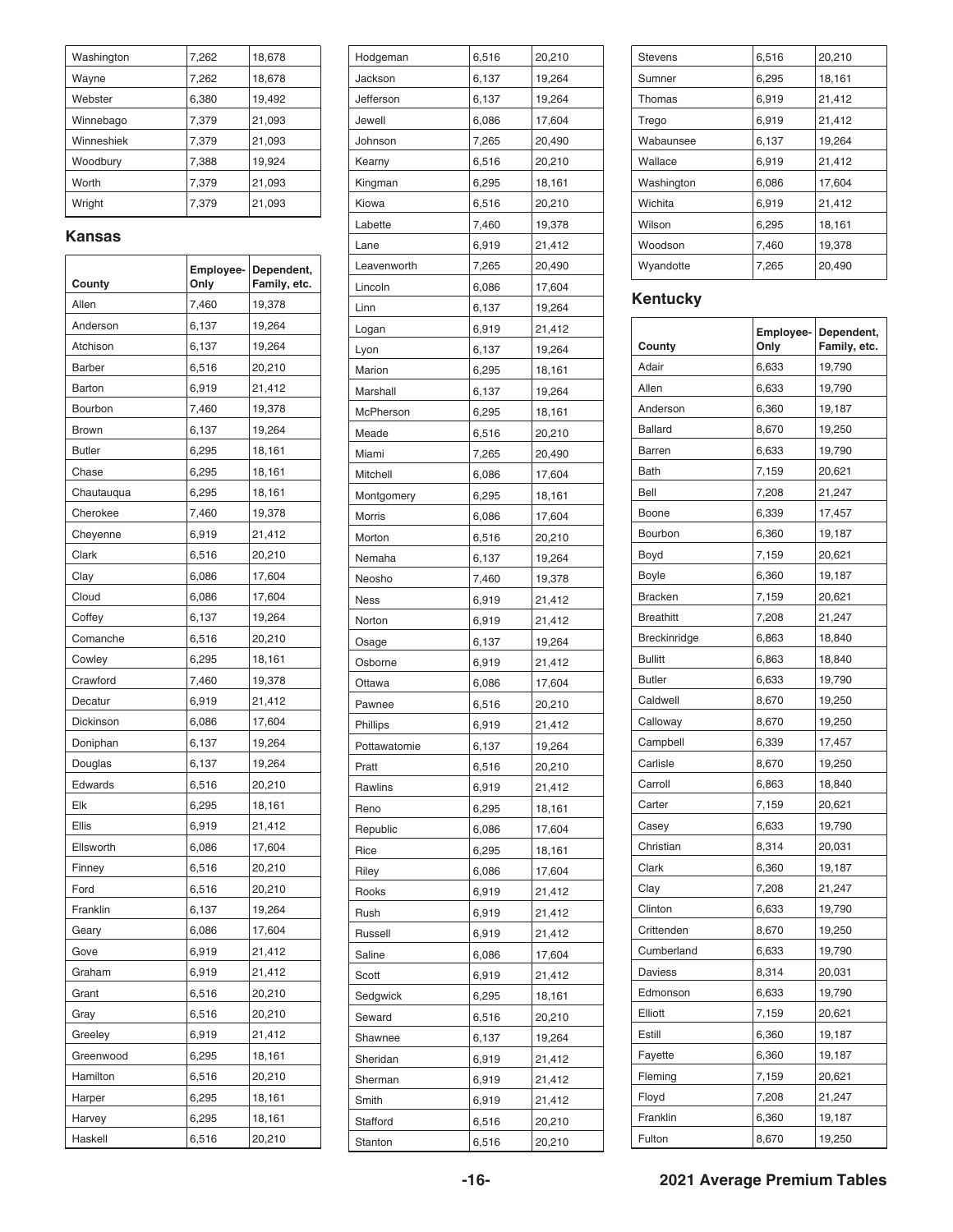| Gallatin           | 6,339          | 17,457 |
|--------------------|----------------|--------|
| Garrard            | 6,360          | 19,187 |
| Grant              | 6,339          | 17,457 |
| Graves             | 8,670          | 19,250 |
| Grayson            | 6,863          | 18,840 |
| Green              | 6,633          | 19,790 |
| Greenup            | 7,159          | 20,621 |
| Hancock            | 8,314          | 20,031 |
| Hardin             | 6,863          | 18,840 |
| Harlan             | 7,208          | 21,247 |
| Harrison           | 6,360          | 19,187 |
| Hart               | 6,633          | 19,790 |
| Henderson          | 8,314          | 20,031 |
| Henry              | 6,863          | 18,840 |
| Hickman            | 8,670          | 19,250 |
| Hopkins            | 8,314          | 20,031 |
| Jackson            | 6,360          | 19,187 |
| Jefferson          | 6,863          | 18,840 |
| Jessamine          | 6,360          | 19,187 |
| Johnson            | 7,208          | 21,247 |
| Kenton             | 6,339          | 17,457 |
| Knott              | 7,208          | 21,247 |
| Knox               | 7,208          | 21,247 |
| LaRue              | 6,863          | 18,840 |
| Laurel             | 7,208          | 21,247 |
| Lawrence           | 7,159          | 20,621 |
| Lee                | 7,208          | 21,247 |
| Leslie             | 7,208          | 21,247 |
| Letcher            | 7,208          | 21,247 |
| Lewis              | 7,159          | 20,621 |
| Lincoln            | 6,360          | 19,187 |
| Livingston         | 8,670          | 19,250 |
| Logan              | 6,633          | 19,790 |
|                    | 8,670          | 19,250 |
| Lyon<br>Madison    | 6,360          | 19,187 |
|                    |                |        |
| Magoffin           | 7,208          | 21,247 |
| Marion             | 6,863          | 18,840 |
| Marshall<br>Martin | 8,670<br>7,208 | 19,250 |
|                    |                | 21,247 |
| Mason              | 7,159          | 20,621 |
| McCracken          | 8,670          | 19,250 |
| McCreary           | 6,633          | 19,790 |
| McLean             | 8,314          | 20,031 |
| Meade              | 6,863          | 18,840 |
| Menifee            | 7,159          | 20,621 |
| Mercer             | 6,360          | 19,187 |
| Metcalfe           | 6,633          | 19,790 |
| Monroe             | 6,633          | 19,790 |
| Montgomery         | 6,360          | 19,187 |
| Morgan             | 7,159          | 20,621 |
| Muhlenberg         | 8,314          | 20,031 |
| Nelson             | 6,863          | 18,840 |
| Nicholas           | 6,360          | 19,187 |

| Ohio       | 8,314 | 20,031 |
|------------|-------|--------|
| Oldham     | 6,863 | 18,840 |
| Owen       | 6,360 | 19,187 |
| Owsley     | 7,208 | 21,247 |
| Pendleton  | 6,339 | 17,457 |
| Perry      | 7,208 | 21,247 |
| Pike       | 7,208 | 21,247 |
| Powell     | 6,360 | 19,187 |
| Pulaski    | 6,633 | 19,790 |
| Robertson  | 7,159 | 20,621 |
| Rockcastle | 6,360 | 19,187 |
| Rowan      | 7,159 | 20,621 |
| Russell    | 6,633 | 19,790 |
| Scott      | 6,360 | 19,187 |
| Shelby     | 6,863 | 18,840 |
| Simpson    | 6,633 | 19,790 |
| Spencer    | 6,863 | 18,840 |
| Taylor     | 6,633 | 19,790 |
| Todd       | 8,314 | 20,031 |
| Trigg      | 8,314 | 20,031 |
| Trimble    | 6,863 | 18,840 |
| Union      | 8,314 | 20,031 |
| Warren     | 6,633 | 19,790 |
| Washington | 6,863 | 18,840 |
| Wayne      | 6,633 | 19,790 |
| Webster    | 8,314 | 20,031 |
| Whitley    | 7,208 | 21,247 |
| Wolfe      | 7,208 | 21,247 |
| Woodford   | 6,360 | 19,187 |
|            |       |        |

#### **Louisiana**

| Parish              | Employee-<br>Only | Dependent,<br>Family, etc. |
|---------------------|-------------------|----------------------------|
| Acadia              | 7,541             | 18,078                     |
| Allen               | 7,717             | 20,137                     |
| Ascension           | 7,533             | 19,568                     |
| Assumption          | 7,514             | 17,764                     |
| Avoyelles           | 8,112             | 17,923                     |
| Beauregard          | 7,717             | 20,137                     |
| Bienville           | 7,794             | 19,283                     |
| <b>Bossier</b>      | 7,794             | 19,283                     |
| Caddo               | 7,794             | 19,283                     |
| Calcasieu           | 7,717             | 20,137                     |
| Caldwell            | 7,876             | 17,471                     |
| Cameron             | 7,717             | 20,137                     |
| Catahoula           | 8,112             | 17,923                     |
| Claiborne           | 7,794             | 19,283                     |
| Concordia           | 8,112             | 17,923                     |
| <b>DeSoto</b>       | 7,794             | 19,283                     |
| East Baton Rouge    | 7,533             | 19,568                     |
| <b>East Carroll</b> | 7,876             | 17,471                     |
| East Feliciana      | 7,533             | 19,568                     |
| Evangeline          | 7,541             | 18,078                     |

| Franklin            | 7,876 | 17,471 |
|---------------------|-------|--------|
| Grant               | 8,112 | 17,923 |
| Iberia              | 7,541 | 18,078 |
| Iberville           | 7,533 | 19,568 |
| Jackson             | 7,876 | 17,471 |
| Jefferson           | 7,139 | 18,432 |
| Jefferson Davis     | 7,717 | 20,137 |
| Lafayette           | 7,541 | 18,078 |
| Lafourche           | 7,514 | 17,764 |
| LaSalle             | 8,112 | 17,923 |
| Lincoln             | 7,876 | 17,471 |
| Livingston          | 7,533 | 19,568 |
| Madison             | 7,876 | 17,471 |
| Morehouse           | 7,876 | 17,471 |
| Natchitoches        | 7,794 | 19,283 |
| Orleans             | 7,139 | 18,432 |
| Ouachita            | 7,876 | 17,471 |
| Plaquemines         | 7,139 | 18,432 |
| Pointe Coupee       | 7,533 | 19,568 |
| Rapides             | 8,112 | 17,923 |
| <b>Red River</b>    | 7,794 | 19,283 |
| Richland            | 7,876 | 17,471 |
| Sabine              | 7,794 | 19,283 |
| St. Bernard         | 7,139 | 18,432 |
| St. Charles         | 7,139 | 18,432 |
| St. Helena          | 7,533 | 19,568 |
| St. James           | 7,139 | 18,432 |
| St. John Baptist    | 7,139 | 18,432 |
| St. Landry          | 7,541 | 18,078 |
| St. Martin          | 7,541 | 18,078 |
| St. Mary            | 7,541 | 18,078 |
| St. Tammany         | 7,139 | 18,432 |
| Tangipahoa          | 7,533 | 19,568 |
| Tensas              | 7,876 | 17,471 |
| Terrebonne          | 7,514 | 17,764 |
| Union               | 7,876 | 17,471 |
| Vermilion           | 7,541 | 18,078 |
| Vernon              | 8,112 | 17,923 |
| Washington          | 7,533 | 19,568 |
| Webster             | 7,794 | 19,283 |
| West Baton Rouge    | 7,533 | 19,568 |
| <b>West Carroll</b> | 7,876 | 17,471 |
| West Feliciana      | 7,533 | 19,568 |
| Winn                | 8,112 | 17,923 |
|                     |       |        |

#### **Maine**

| County       | Employee-<br>Only | Dependent,<br>Family, etc. |
|--------------|-------------------|----------------------------|
| Androscoggin | 7,935             | 20,534                     |
| Aroostook    | 9,703             | 24.940                     |
| Cumberland   | 7,291             | 22.574                     |
| Franklin     | 7,935             | 20,534                     |
| Hancock      | 9,703             | 24.940                     |

#### **2021 Average Premium Tables -17-**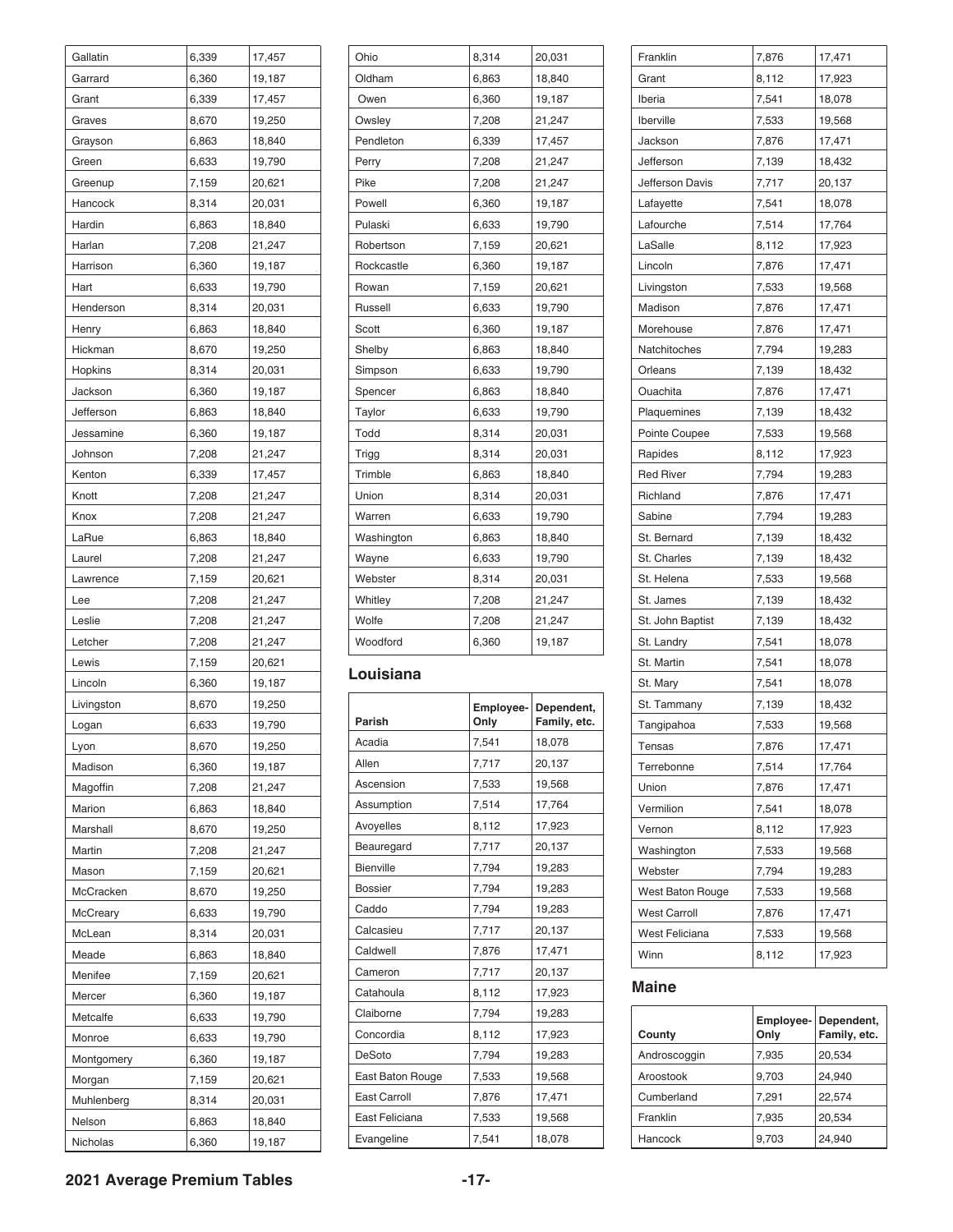| Kennebec    | 7,153 | 19,633 |
|-------------|-------|--------|
| Knox        | 7,153 | 19,633 |
| Lincoln     | 7,153 | 19,633 |
| Oxford      | 7,153 | 19,633 |
| Penobscot   | 7,935 | 20,534 |
| Piscataguis | 7,935 | 20.534 |
| Sagadahoc   | 7,291 | 22,574 |
| Somerset    | 7,935 | 20,534 |
| Waldo       | 7,935 | 20,534 |
| Washington  | 9,703 | 24,940 |
| York        | 7,291 | 22,574 |

### **Maryland**

| County                | Employee-<br>Only | Dependent,<br>Family, etc. |
|-----------------------|-------------------|----------------------------|
| Allegany              | 7,269             | 18,458                     |
| Anne Arundel          | 7,090             | 19,649                     |
| <b>Baltimore</b>      | 7,090             | 19,649                     |
| <b>Baltimore City</b> | 7,090             | 19,649                     |
| Calvert               | 7,678             | 17,961                     |
| Caroline              | 7,678             | 17,961                     |
| Carroll               | 7,269             | 18,458                     |
| Cecil                 | 7,678             | 17,961                     |
| Charles               | 7,678             | 17,961                     |
| Dorchester            | 7,678             | 17,961                     |
| Frederick             | 7,269             | 18,458                     |
| Garrett               | 7,269             | 18,458                     |
| Harford               | 7,090             | 19,649                     |
| Howard                | 7,090             | 19,649                     |
| Kent                  | 7,678             | 17,961                     |
| Montgomery            | 7,640             | 21,099                     |
| Prince George's       | 7,640             | 21,099                     |
| Queen Annes           | 7,678             | 17,961                     |
| Somerset              | 7,678             | 17,961                     |
| St. Marys             | 7,678             | 17,961                     |
| Talbot                | 7,678             | 17,961                     |
| Washington            | 7,269             | 18,458                     |
| Wicomico              | 7,678             | 17,961                     |
| Worcester             | 7,678             | 17,961                     |

#### **Massachusetts**

| County           | Employee-<br>Only | Dependent,<br>Family, etc. |
|------------------|-------------------|----------------------------|
| Barnstable       | 9.814             | 27.157                     |
| <b>Berkshire</b> | 7,317             | 23,163                     |
| <b>Bristol</b>   | 8,922             | 25,875                     |
| <b>Dukes</b>     | 9,814             | 27,157                     |
| Essex            | 7,958             | 24,037                     |
| Franklin         | 7,317             | 23,163                     |
| Hampden          | 7,317             | 23,163                     |
| Hampshire        | 7,317             | 23,163                     |
| Middlesex        | 8,383             | 26,811                     |
| Nantucket        | 9.814             | 27,157                     |

| Norfolk   | 8,383 | 26,811 |
|-----------|-------|--------|
| Plymouth  | 8,922 | 25,875 |
| Suffolk   | 8,383 | 26,811 |
| Worcester | 8,398 | 24,581 |

### **Michigan**

| County                | Employee-<br>Only | Dependent,<br>Family, etc. |
|-----------------------|-------------------|----------------------------|
| Alcona                | 7,306             | 22,856                     |
| Alger                 | 7,933             | 22,114                     |
| Allegan               | 6,103             | 19,026                     |
| Alpena                | 7,306             | 22,856                     |
| Antrim                | 5,945             | 19,853                     |
| Arenac                | 6,682             | 19,935                     |
| Baraga                | 7,933             | 22,114                     |
| Barry                 | 6,103             | 19,026                     |
| Bay                   | 6,682             | 19,935                     |
| Benzie                | 5,945             | 19,853                     |
| <b>Berrien</b>        | 7,151             | 23,984                     |
| <b>Branch</b>         | 7,590             | 22,120                     |
| Calhoun               | 7,590             | 22,120                     |
| Cass                  | 7,151             | 23,984                     |
| Charlevoix            | 5,945             | 19,853                     |
| Cheboygan             | 7,306             | 22,856                     |
| Chippewa              | 7,306             | 22,856                     |
| Clare                 | 6,448             | 20,141                     |
| Clinton               | 6,916             | 18,119                     |
| Crawford              | 7,306             | 22,856                     |
| Delta                 | 7,933             | 22,114                     |
| Dickinson             | 7,933             | 22,114                     |
| Eaton                 | 6,916             | 18,119                     |
| Emmet                 | 5,945             | 19,853                     |
| Genesee               | 6,652             | 18,730                     |
| Gladwin               | 6,448             | 20,141                     |
| Gogebic               | 7,933             | 22,114                     |
| <b>Grand Traverse</b> | 5,945             | 19,853                     |
| Gratiot               | 6,682             | 19,935                     |
| Hillsdale             | 6,916             | 18,119                     |
| Houghton              | 7,933             | 22,114                     |
| Huron                 | 7,278             | 20,214                     |
| Ingham                | 6,916             | 18,119                     |
| Ionia                 | 5,904             | 18,777                     |
| losco                 | 7,306             | 22,856                     |
| Iron                  | 7,933             | 22,114                     |
| Isabella              | 6,448             | 20,141                     |
| Jackson               | 6,916             | 18,119                     |
| Kalamazoo             | 7,590             | 22,120                     |
| Kalkaska              | 5,945             | 19,853                     |
| Kent                  | 5,904             | 18,777                     |
| Keweenaw              | 7,933             | 22,114                     |
| Lake                  | 5,904             | 18,777                     |
| Lapeer                | 6,652             | 18,730                     |
| Leelanau              | 5,945             | 19,853                     |

| Lenawee      | 6,203 | 20,058 |
|--------------|-------|--------|
| Livingston   | 6,203 | 20,058 |
| Luce         | 7,933 | 22,114 |
| Mackinac     | 7,306 | 22,856 |
| Macomb       | 6,883 | 21,112 |
| Manistee     | 5,945 | 19,853 |
| Marquette    | 7,933 | 22,114 |
| Mason        | 5,904 | 18,777 |
| Mecosta      | 5,904 | 18,777 |
| Menominee    | 7,933 | 22,114 |
| Midland      | 6,448 | 20,141 |
| Missaukee    | 5,945 | 19,853 |
| Monroe       | 7,321 | 21,933 |
| Montcalm     | 5,904 | 18,777 |
| Montmorency  | 7,306 | 22,856 |
| Muskegon     | 5,904 | 18,777 |
| Newaygo      | 5,904 | 18,777 |
| Oakland      | 6,883 | 21,112 |
| Oceana       | 5,904 | 18,777 |
| Ogemaw       | 7,306 | 22,856 |
| Ontonagon    | 7,933 | 22,114 |
| Osceola      | 5,904 | 18,777 |
| Oscoda       | 7,306 | 22,856 |
| Otsego       | 7,306 | 22,856 |
| Ottawa       | 5,904 | 18,777 |
| Presque Isle | 7,306 | 22,856 |
| Roscommon    | 7,306 | 22,856 |
| Saginaw      | 6,682 | 19,935 |
| Sanilac      | 7,278 | 20,214 |
| Schoolcraft  | 7,933 | 22,114 |
| Shiawassee   | 6,652 | 18,730 |
| St. Clair    | 7,028 | 21,419 |
| St. Joseph   | 7,151 | 23,984 |
| Tuscola      | 7,278 | 20,214 |
| Van Buren    | 7,151 | 23,984 |
| Washtenaw    | 6,203 | 20,058 |
| Wayne        | 7,321 | 21,933 |
| Wexford      | 5,945 | 19,853 |

#### **Minnesota**

| County            | Only  | Employee-   Dependent,<br>Family, etc. |
|-------------------|-------|----------------------------------------|
| Aitkin            | 6,897 | 19,587                                 |
| Anoka             | 7,502 | 22,701                                 |
| <b>Becker</b>     | 7,354 | 23,575                                 |
| Beltrami          | 6,897 | 19,587                                 |
| Benton            | 7,502 | 22,701                                 |
| <b>Big Stone</b>  | 8,235 | 21,521                                 |
| <b>Blue Earth</b> | 8,762 | 21.578                                 |
| <b>Brown</b>      | 7,201 | 22,000                                 |
| Carlton           | 7,111 | 19,236                                 |
| Carver            | 7,502 | 22,701                                 |
| Cass              | 6,897 | 19,587                                 |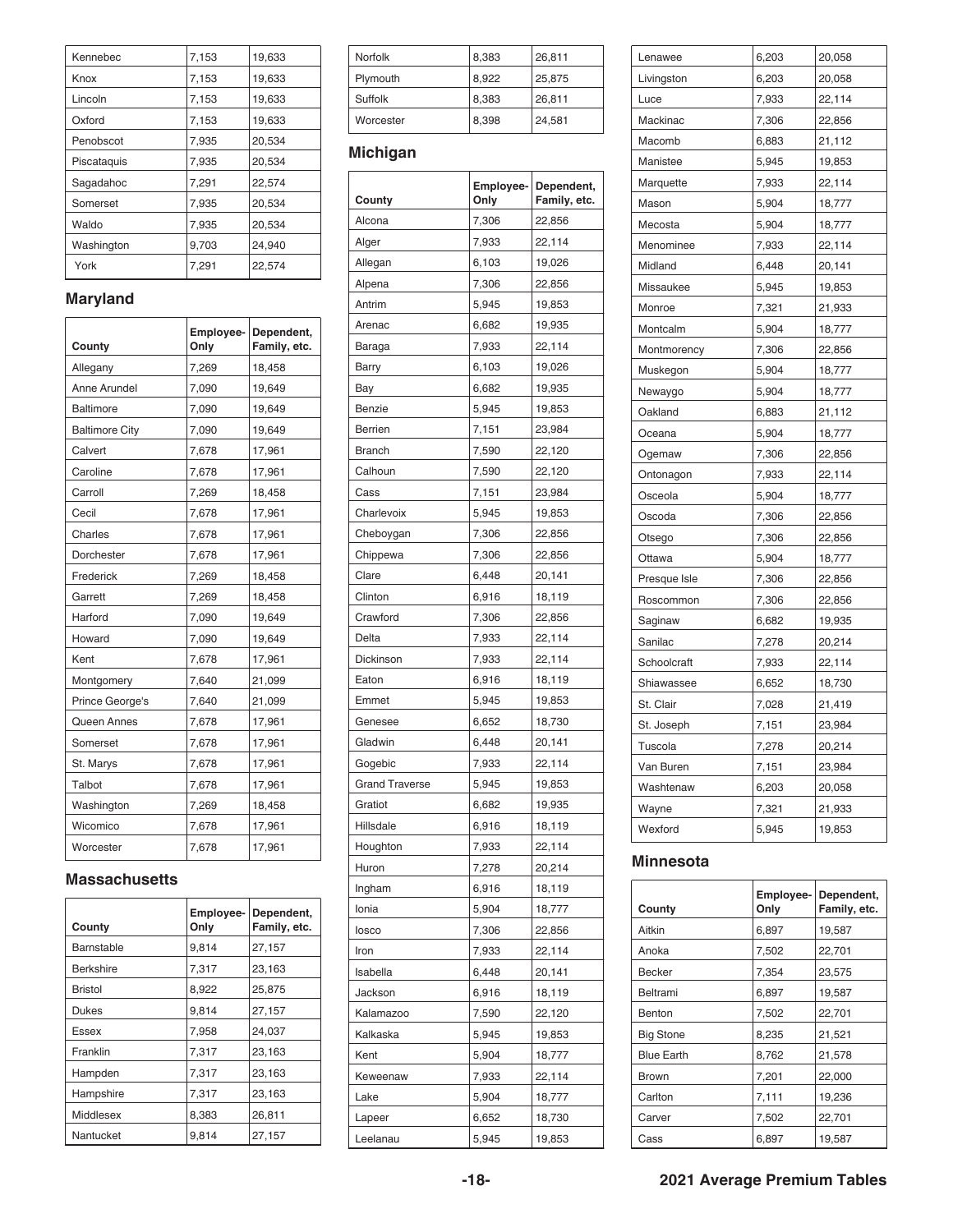| Chippewa          | 8,235          | 21,521 |
|-------------------|----------------|--------|
| Chisago           | 6,897          | 19,587 |
| Clay              | 7,354          | 23,575 |
| Clearwater        | 6,603          | 23,307 |
| Cook              | 7,111          | 19,236 |
| Cottonwood        | 7,201          | 22,000 |
| Crow Wing         | 6,897          | 19,587 |
| Dakota            | 7,502          | 22,701 |
| Dodge             | 7,636          | 20,649 |
| Douglas           | 7,354          | 23,575 |
| Faribault         | 8,762          | 21,578 |
| Fillmore          | 7,636          | 20,649 |
| Freeborn          | 7,636          | 20,649 |
| Goodhue           | 7,636          | 20,649 |
| Grant             | 7,354          | 23,575 |
| Hennepin          | 7,502          | 22,701 |
| Houston           | 7,636          | 20,649 |
| Hubbard           | 6,897          | 19,587 |
| Isanti            | 6,897          | 19,587 |
| Itasca            | 7,111          | 19,236 |
| Jackson           | 7,201          | 22,000 |
| Kanabec           | 6,897          | 19,587 |
| Kandiyohi         | 8,235          | 21,521 |
| Kittson           | 6,603          | 23,307 |
| Koochiching       | 7,111          | 19,236 |
| Lac qui Parle     | 8,235          | 21,521 |
| Lake              | 7,111          | 19,236 |
| Lake of the Woods | 7,111          | 19,236 |
| Le Sueur          | 8,762          | 21,578 |
| Lincoln           | 7,201          | 22,000 |
| Lyon              | 8,235          | 21,521 |
| Mahnomen          | 6,603          | 23,307 |
| Marshall          | 6,603          | 23,307 |
| Martin            | 8,762          | 21,578 |
| McLeod            | 8,235          | 21,521 |
| Meeker            |                | 21,521 |
| Mille Lacs        | 8,235<br>6,897 | 19,587 |
| Morrison          | 6,897          | 19,587 |
| Mower             | 7,636          | 20,649 |
|                   |                |        |
| Murray            | 7,201          | 22,000 |
| Nicollet          | 8,762          | 21,578 |
| Nobles            | 7,201          | 22,000 |
| Norman            | 6,603          | 23,307 |
| Olmsted           | 7,636          | 20,649 |
| <b>Otter Tail</b> | 7,354          | 23,575 |
| Pennington        | 6,603          | 23,307 |
| Pine              | 6,897          | 19,587 |
| Pipestone         | 7,201          | 22,000 |
| Polk              | 6,603          | 23,307 |
| Pope              | 7,354          | 23,575 |
| Ramsey            | 7,502          | 22,701 |
| <b>Red Lake</b>   | 6,603          | 23,307 |
| Redwood           | 7,201          | 22,000 |

| Renville               | 8,235 | 21,521 |
|------------------------|-------|--------|
| Rice                   | 8,762 | 21,578 |
| Rock                   | 7,201 | 22,000 |
| Roseau                 | 6,897 | 19,587 |
| Scott                  | 7,502 | 22,701 |
| Sherburne              | 7,502 | 22,701 |
| Sibley                 | 8,235 | 21,521 |
| St. Louis              | 7,111 | 19,236 |
| <b>Stearns</b>         | 7,502 | 22,701 |
| <b>Steele</b>          | 7,636 | 20,649 |
| <b>Stevens</b>         | 7,354 | 23,575 |
| Swift                  | 8,235 | 21,521 |
| Todd                   | 6,897 | 19,587 |
| <b>Traverse</b>        | 7,354 | 23,575 |
| Wabasha                | 7,636 | 20,649 |
| Wadena                 | 6,897 | 19,587 |
| Waseca                 | 8,762 | 21,578 |
| Washington             | 7,502 | 22,701 |
| Watonwan               | 8,762 | 21,578 |
| Wilkin                 | 7,354 | 23,575 |
| Winona                 | 7,636 | 20,649 |
| Wright                 | 7,502 | 22,701 |
| <b>Yellow Medicine</b> | 8,235 | 21,521 |
|                        |       |        |

### **Mississippi**

| County         | Employee-<br>Only | Dependent,<br>Family, etc. |
|----------------|-------------------|----------------------------|
| Adams          | 6,646             | 18,400                     |
| Alcorn         | 6,646             | 18,400                     |
| Amite          | 6,646             | 18,400                     |
| Attala         | 6,646             | 18,400                     |
| Benton         | 7,057             | 18,763                     |
| <b>Bolivar</b> | 6,646             | 18,400                     |
| Calhoun        | 6,646             | 18,400                     |
| Carroll        | 6,646             | 18,400                     |
| Chickasaw      | 6,646             | 18,400                     |
| Choctaw        | 6,646             | 18,400                     |
| Claiborne      | 6.646             | 18,400                     |
| Clarke         | 6,646             | 18,400                     |
| Clav           | 6,646             | 18,400                     |
| Coahoma        | 6,646             | 18,400                     |
| Copiah         | 6,422             | 17,274                     |
| Covington      | 6,646             | 18,400                     |
| DeSoto         | 6,271             | 22,451                     |
| Forrest        | 7,319             | 16,028                     |
| Franklin       | 6,646             | 18,400                     |
| George         | 7,057             | 20,432                     |
| Greene         | 7,319             | 16,028                     |
| Grenada        | 6,646             | 18,400                     |
| Hancock        | 7,057             | 20,432                     |
| Harrison       | 7,057             | 20,432                     |
| Hinds          | 6,422             | 17,274                     |
| Holmes         | 6,646             | 18,400                     |

| Humphreys          | 6,646 | 18,400 |
|--------------------|-------|--------|
| Issaquena          | 6,646 | 18,400 |
| Itawamba           | 7,057 | 18,763 |
| Jackson            | 7,057 | 20,432 |
| Jasper             | 6,646 | 18,400 |
| Jefferson          | 6,646 | 18,400 |
| Jefferson Davis    | 6,646 | 18,400 |
| Jones              | 7,319 | 16,028 |
| Kemper             | 6,646 | 18,400 |
| Lafayette          | 6,646 | 18,400 |
| Lamar              | 7,319 | 16,028 |
| Lauderdale         | 6,646 | 18,400 |
| Lawrence           | 6,646 | 18,400 |
| Leake              | 6,646 | 18,400 |
| Lee                | 7,057 | 18,763 |
| Leflore            | 6,646 | 18,400 |
| Lincoln            | 6,646 | 18,400 |
| Lowndes            | 6,646 | 18,400 |
| Madison            | 6,422 | 17,274 |
| Marion             | 6,646 | 18,400 |
| Marshall           | 6,271 | 22,451 |
| Monroe             | 6,646 | 18,400 |
| Montgomery         | 6,646 | 18,400 |
| Neshoba            | 6,646 | 18,400 |
| Newton             | 6,646 | 18,400 |
| Noxubee            | 6,646 | 18,400 |
| Oktibbeha          | 6,646 | 18,400 |
| Panola             | 6,646 | 18,400 |
| <b>Pearl River</b> | 7,319 | 16,028 |
| Perry              | 7,319 | 16,028 |
| Pike               | 6,646 | 18,400 |
| Pontotoc           | 7,057 | 18,763 |
| Prentiss           |       |        |
|                    | 6,646 | 18,400 |
| Quitman            | 6,646 | 18,400 |
| Rankin             | 6,422 | 17,274 |
| Scott              | 6,646 | 18,400 |
| Sharkey            | 6,646 | 18,400 |
| Simpson            | 6,422 | 17,274 |
| Smith              | 6,646 | 18,400 |
| Stone              | 7,057 | 20,432 |
| Sunflower          | 6,646 | 18,400 |
| Tallahatchie       | 6,646 | 18,400 |
| Tate               | 6,271 | 22,451 |
| Tippah             | 7,057 | 18,763 |
| Tishomingo         | 6,646 | 18,400 |
| Tunica             | 6,271 | 22,451 |
| Union              | 7,057 | 18,763 |
| Walthall           | 6,646 | 18,400 |
| Warren             | 6,422 | 17,274 |
| Washington         | 6,646 | 18,400 |
| Wayne              | 6,646 | 18,400 |
| Webster            | 6,646 | 18,400 |
| Wilkinson          | 6,646 | 18,400 |

#### **2021 Average Premium Tables -19-**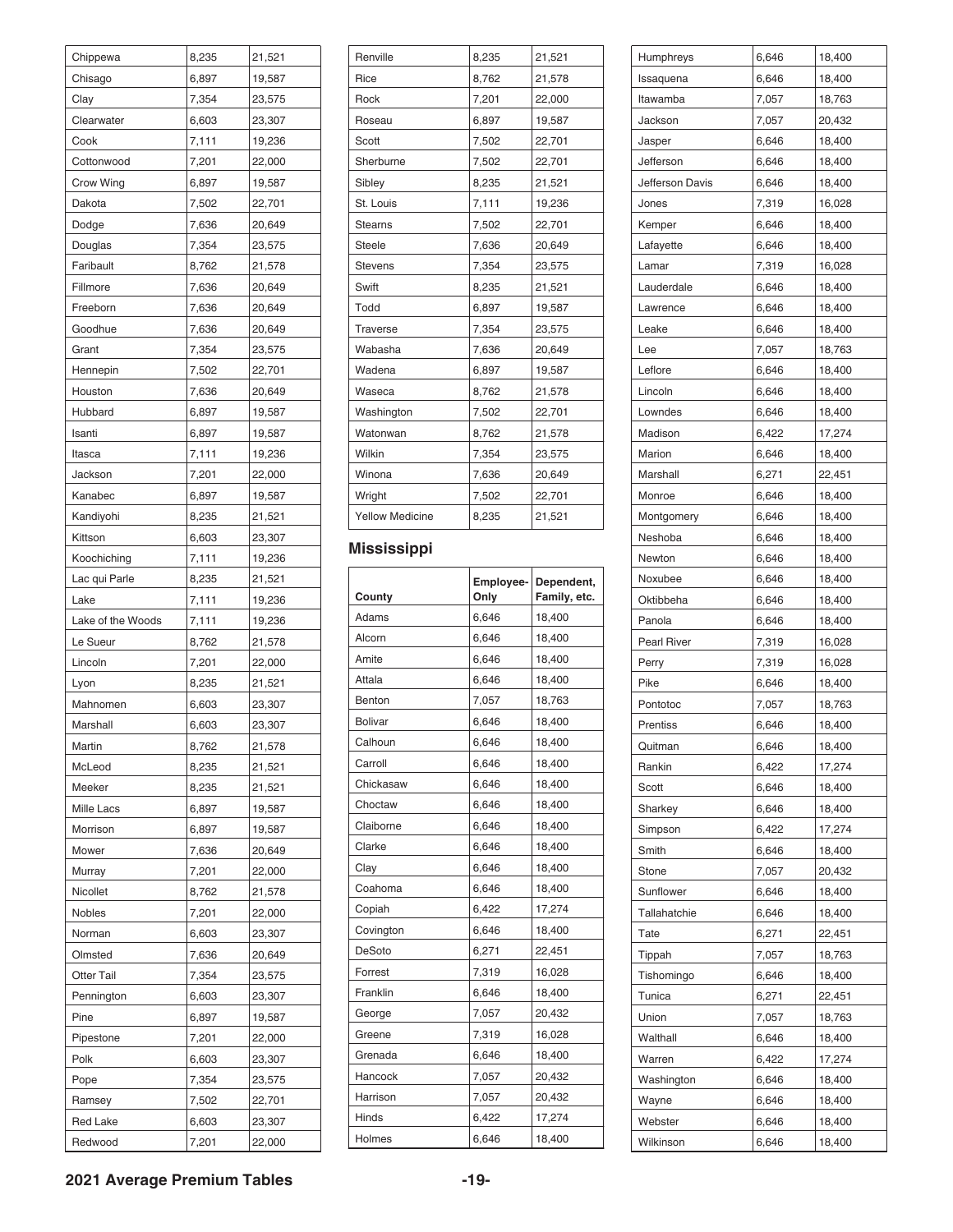| Winston   | 6,646 | 18,400 |
|-----------|-------|--------|
| Yalobusha | 6,646 | 18,400 |
| Yazoo     | 6,646 | 18,400 |

#### **Missouri**

| County         | Employee-<br>Only | Dependent,<br>Family, etc. |
|----------------|-------------------|----------------------------|
| Adair          | 7,301             | 17,909                     |
| Andrew         | 8,473             | 16,325                     |
| Atchison       | 8,473             | 16,325                     |
| Audrain        | 7,641             | 20,273                     |
| Barry          | 6,490             | 18,133                     |
| Barton         | 5,676             | 17,136                     |
| <b>Bates</b>   | 7,493             | 19,730                     |
| Benton         | 7,493             | 19,730                     |
| Bollinger      | 6,757             | 18,156                     |
| Boone          | 7,641             | 20,273                     |
| Buchanan       | 8,473             | 16,325                     |
| <b>Butler</b>  | 6,757             | 18,156                     |
| Caldwell       | 8,473             | 16,325                     |
| Callaway       | 7,641             | 20,273                     |
| Camden         | 7,641             | 20,273                     |
| Cape Girardeau | 6,757             | 18,156                     |
| Carroll        | 8,473             | 16,325                     |
| Carter         | 6,860             | 17,500                     |
| Cass           | 6,642             | 19,711                     |
| Cedar          | 6,490             | 18,133                     |
| Chariton       | 7,641             | 20,273                     |
| Christian      | 6,490             | 18,133                     |
| Clark          | 7,301             | 17,909                     |
| Clay           | 6,642             | 19,711                     |
| Clinton        | 8,473             | 16,325                     |
| Cole           | 7,641             | 20,273                     |
| Cooper         | 7,641             | 20,273                     |
| Crawford       | 6,860             | 17,500                     |
| Dade           | 6,490             | 18,133                     |
| Dallas         | 6,490             | 18,133                     |
| Daviess        | 8,473             | 16,325                     |
| DeKalb         | 8.473             | 16,325                     |
| Dent           | 6,860             | 17,500                     |
| Douglas        | 6,490             | 18,133                     |
| Dunklin        | 6,757             | 18,156                     |
| Franklin       | 6,704             | 18,420                     |
| Gasconade      | 7,641             | 20,273                     |
| Gentry         | 8,473             | 16,325                     |
| Greene         | 6,490             | 18,133                     |
| Grundy         | 8,473             | 16,325                     |
| Harrison       | 8,473             | 16,325                     |
| Henry          | 7,493             | 19,730                     |
| Hickory        | 6,490             | 18,133                     |
| Holt           | 8,473             | 16,325                     |
| Howard         | 7,641             | 20,273                     |
| Howell         | 6,860             | 17,500                     |

| Iron        | 6,860 | 17,500 |
|-------------|-------|--------|
| Jackson     | 6,642 | 19,711 |
| Jasper      | 5,676 | 17,136 |
| Jefferson   | 6,704 | 18,420 |
| Johnson     | 7,493 | 19,730 |
| Knox        | 7,301 | 17,909 |
| Laclede     | 6,490 | 18,133 |
| Lafayette   | 7,493 | 19,730 |
| Lawrence    | 6,490 | 18,133 |
| Lewis       | 7,301 | 17,909 |
| Lincoln     | 6,704 | 18,420 |
| Linn        | 7,301 | 17,909 |
| Livingston  | 8,473 | 16,325 |
|             |       |        |
| Macon       | 7,301 | 17,909 |
| Madison     | 6,757 | 18,156 |
| Maries      | 7,641 | 20,273 |
| Marion      | 7,301 | 17,909 |
| McDonald    | 5,676 | 17,136 |
| Mercer      | 8,473 | 16,325 |
| Miller      | 7,641 | 20,273 |
| Mississippi | 6,757 | 18,156 |
| Moniteau    | 7,641 | 20,273 |
| Monroe      | 7,641 | 20,273 |
| Montgomery  | 7,641 | 20,273 |
| Morgan      | 7,641 | 20,273 |
| New Madrid  | 6,757 | 18,156 |
| Newton      | 5,676 | 17,136 |
| Nodaway     | 8,473 | 16,325 |
| Oregon      | 6,860 | 17,500 |
| Osage       | 7,641 | 20,273 |
| Ozark       | 6,490 | 18,133 |
| Pemiscot    | 6,757 | 18,156 |
| Perry       | 6,757 | 18,156 |
| Pettis      | 7,493 | 19,730 |
| Phelps      | 6,860 | 17,500 |
| Pike        | 7,301 | 17,909 |
| Platte      | 6,642 | 19,711 |
| Polk        | 6,490 | 18,133 |
| Pulaski     | 6,860 | 17,500 |
| Putnam      | 7,301 | 17,909 |
| Ralls       | 7,301 | 17,909 |
| Randolph    | 7,641 | 20,273 |
| Ray         | 8,473 | 16,325 |
| Reynolds    | 6,860 | 17,500 |
| Ripley      | 6,860 | 17,500 |
| Saline      | 7,493 | 19,730 |
| Schuyler    | 7,301 | 17,909 |
| Scotland    | 7,301 | 17,909 |
|             |       |        |
| Scott       | 6,757 | 18,156 |
| Shannon     | 6,860 | 17,500 |
| Shelby      | 7,301 | 17,909 |
| St. Charles | 6,704 | 18,420 |
| St. Clair   | 7,493 | 19,730 |

| St. Francois   | 6,704 | 18,420 |
|----------------|-------|--------|
| St. Louis      | 6,704 | 18,420 |
| St. Louis City | 6,704 | 18,420 |
| Ste. Genevieve | 6,704 | 18,420 |
| Stoddard       | 6,757 | 18,156 |
| Stone          | 6,490 | 18,133 |
| Sullivan       | 7,301 | 17,909 |
| Taney          | 6,490 | 18,133 |
| Texas          | 6,860 | 17,500 |
| Vernon         | 7,493 | 19,730 |
| Warren         | 6,704 | 18,420 |
| Washington     | 6,704 | 18,420 |
| Wayne          | 6,757 | 18,156 |
| Webster        | 6,490 | 18,133 |
| Worth          | 8,473 | 16,325 |
| Wright         | 6,490 | 18,133 |
|                |       |        |

#### **Montana**

| County            | Employee-<br>Only | Dependent,<br>Family, etc. |
|-------------------|-------------------|----------------------------|
| Beaverhead        | 7,671             | 17,348                     |
| <b>Big Horn</b>   | 7,671             | 17,348                     |
| <b>Blaine</b>     | 7,671             | 17,348                     |
| <b>Broadwater</b> | 6,661             | 18,324                     |
| Carbon            | 6,774             | 18,736                     |
| Carter            | 7,671             | 17,348                     |
| Cascade           | 6,661             | 18,324                     |
| Chouteau          | 6,661             | 18,324                     |
| Custer            | 7,671             | 17,348                     |
| Daniels           | 7,671             | 17,348                     |
| Dawson            | 7,671             | 17,348                     |
| Deer Lodge        | 6,661             | 18,324                     |
| Fallon            | 7,671             | 17,348                     |
| Fergus            | 7,671             | 17,348                     |
| Flathead          | 6,607             | 17,742                     |
| Gallatin          | 6,661             | 18,324                     |
| Garfield          | 7,671             | 17,348                     |
| Glacier           | 7,671             | 17,348                     |
| Golden Valley     | 7,671             | 17,348                     |
| Granite           | 7,671             | 17,348                     |
| Hill              | 7,671             | 17,348                     |
| Jefferson         | 6,661             | 18,324                     |
| Judith Basin      | 6,661             | 18,324                     |
| Lake              | 6,607             | 17,742                     |
| Lewis and Clark   | 6,661             | 18,324                     |
| Liberty           | 7,671             | 17,348                     |
| Lincoln           | 7,671             | 17,348                     |
| Madison           | 7,671             | 17,348                     |
| McCone            | 7,671             | 17,348                     |
| Meagher           | 7,671             | 17,348                     |
| Mineral           | 7,671             | 17,348                     |
| Missoula          | 6,607             | 17,742                     |
| Musselshell       | 6,774             | 18,736                     |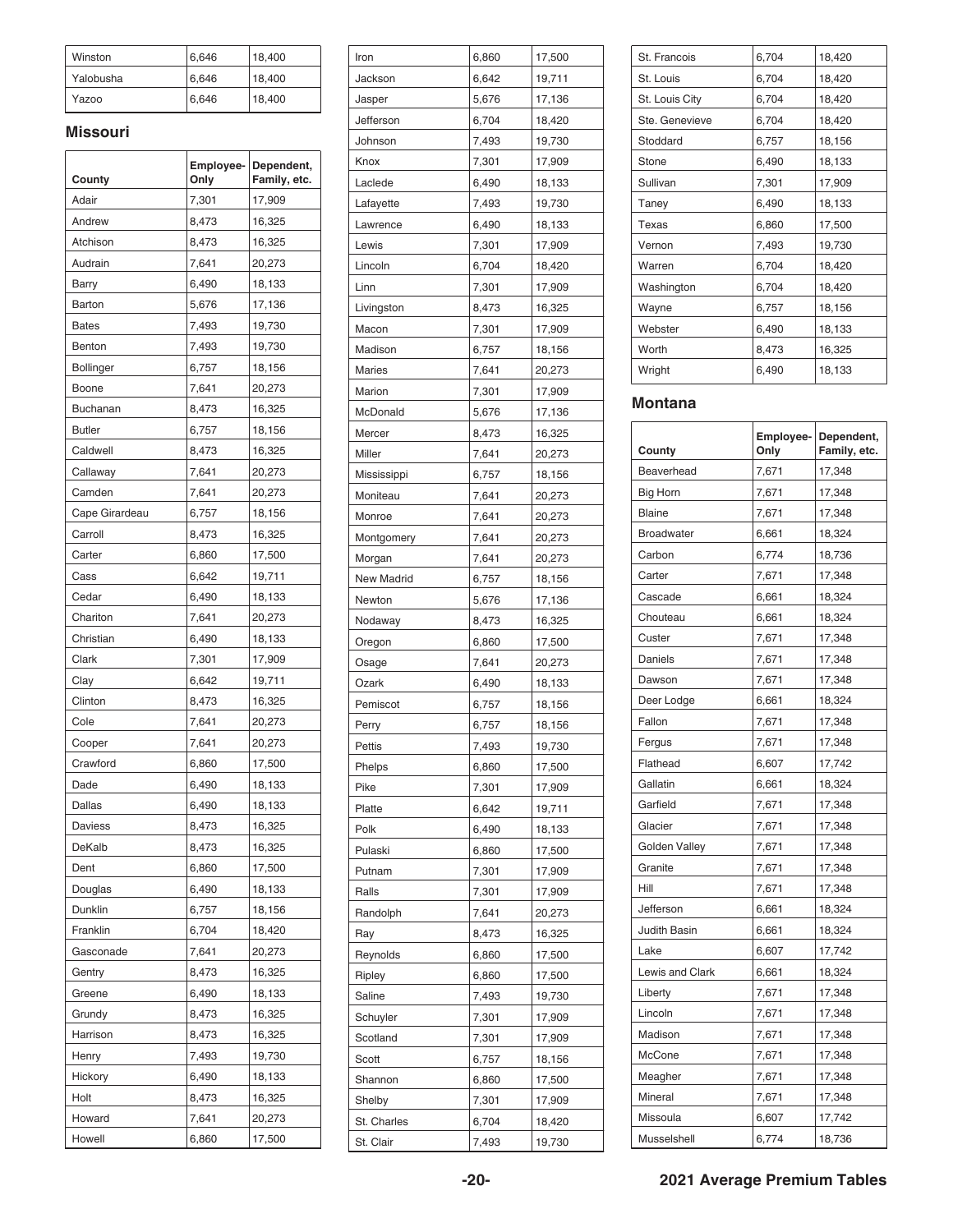| Park                | 7,671 | 17,348 |
|---------------------|-------|--------|
| Petroleum           | 7,671 | 17,348 |
| Phillips            | 7,671 | 17,348 |
| Pondera             | 7,671 | 17,348 |
| <b>Powder River</b> | 7,671 | 17,348 |
| Powell              | 7,671 | 17,348 |
| Prairie             | 7,671 | 17,348 |
| Ravalli             | 7,671 | 17,348 |
| Richland            | 7,671 | 17,348 |
| Roosevelt           | 7,671 | 17,348 |
| Rosebud             | 7,671 | 17,348 |
| <b>Sanders</b>      | 7,671 | 17,348 |
| Sheridan            | 7,671 | 17,348 |
| <b>Silver Bow</b>   | 6,661 | 18,324 |
| <b>Stillwater</b>   | 6,774 | 18,736 |
| <b>Sweet Grass</b>  | 6,774 | 18,736 |
| Teton               | 6,661 | 18,324 |
| Toole               | 7,671 | 17,348 |
| <b>Treasure</b>     | 7,671 | 17,348 |
| Valley              | 7,671 | 17,348 |
| Wheatland           | 7,671 | 17,348 |
| Wibaux              | 7,671 | 17,348 |
| Yellowstone         | 6,774 | 18,736 |

#### **Nebraska**

| County           | Employee-<br>Only | Dependent,<br>Family, etc. |
|------------------|-------------------|----------------------------|
| Adams            | 8,126             | 23,525                     |
| Antelope         | 8,126             | 23,525                     |
| Arthur           | 9,129             | 25,388                     |
| <b>Banner</b>    | 9,129             | 25,388                     |
| <b>Blaine</b>    | 8,126             | 23,525                     |
| Boone            | 8,126             | 23,525                     |
| <b>Box Butte</b> | 9,129             | 25,388                     |
| Boyd             | 8,126             | 23,525                     |
| Brown            | 9,129             | 25,388                     |
| <b>Buffalo</b>   | 8,126             | 23,525                     |
| Burt             | 7,620             | 21,151                     |
| <b>Butler</b>    | 8,126             | 23,525                     |
| Cass             | 7,620             | 21,151                     |
| Cedar            | 8,126             | 23,525                     |
| Chase            | 9,129             | 25,388                     |
| Cherry           | 9,129             | 25,388                     |
| Cheyenne         | 9,129             | 25,388                     |
| Clay             | 8,126             | 23,525                     |
| Colfax           | 8,126             | 23,525                     |
| Cuming           | 8,126             | 23,525                     |
| Custer           | 8,126             | 23,525                     |
| Dakota           | 8,126             | 23,525                     |
| Dawes            | 9,129             | 25,388                     |
| Dawson           | 8,126             | 23,525                     |
| Deuel            | 9,129             | 25,388                     |
| Dixon            | 8,126             | 23,525                     |

| Dodge               | 7,620 | 21,151 |
|---------------------|-------|--------|
| Douglas             | 7,620 | 21,151 |
| Dundy               | 9,129 | 25,388 |
| Fillmore            | 7,849 | 23,014 |
| Franklin            | 8,126 | 23,525 |
| Frontier            | 9,129 | 25,388 |
| Furnas              | 8,126 | 23,525 |
| Gage                | 7,849 | 23,014 |
| Garden              | 9,129 | 25,388 |
| Garfield            | 8,126 | 23,525 |
| Gosper              | 8,126 | 23,525 |
| Grant               | 9,129 | 25,388 |
| Greeley             | 8,126 | 23,525 |
| Hall                | 8,126 | 23,525 |
| Hamilton            | 8,126 | 23,525 |
| Harlan              | 8,126 | 23,525 |
| Hayes               | 9,129 | 25,388 |
| Hitchcock           | 9,129 | 25,388 |
| Holt                | 8,126 | 23,525 |
| Hooker              | 9,129 | 25,388 |
| Howard              | 8,126 | 23,525 |
| Jefferson           | 7,849 | 23,014 |
| Johnson             | 7,849 | 23,014 |
| Kearney             | 8,126 | 23,525 |
| Keith               | 9,129 | 25,388 |
| Keya Paha           | 8,126 | 23,525 |
| Kimball             | 9,129 | 25,388 |
| Knox                | 8,126 | 23,525 |
| Lancaster           | 7,849 | 23,014 |
| Lincoln             | 9,129 | 25,388 |
| Logan               | 9,129 | 25,388 |
| Loup                | 8,126 | 23,525 |
| Madison             | 8,126 | 23,525 |
| McPherson           | 9,129 | 25,388 |
| Merrick             | 8,126 | 23,525 |
| Morrill             | 9,129 | 25,388 |
| Nance               | 8,126 | 23,525 |
| Nemaha              | 7,849 | 23,014 |
| Nuckolls            | 8,126 | 23,525 |
| Otoe                | 7,849 | 23,014 |
| Pawnee              | 7,849 | 23,014 |
| Perkins             | 9,129 | 25,388 |
| Phelps              | 8,126 | 23,525 |
| Pierce              | 8,126 | 23,525 |
| Platte              | 8,126 | 23,525 |
| Polk                | 8,126 | 23,525 |
| <b>Red Willow</b>   | 9,129 | 25,388 |
| Richardson          | 7,849 | 23,014 |
| Rock                | 8,126 | 23,525 |
| Saline              | 7,849 | 23,014 |
| Sarpy               | 7,620 | 21,151 |
| Saunders            | 7,620 | 21,151 |
| <b>Scotts Bluff</b> | 9,129 | 25,388 |
|                     |       |        |

| Seward     | 7,849 | 23,014 |
|------------|-------|--------|
| Sheridan   | 9,129 | 25,388 |
| Sherman    | 8,126 | 23,525 |
| Sioux      | 9,129 | 25,388 |
| Stanton    | 8,126 | 23,525 |
| Thayer     | 7,849 | 23,014 |
| Thomas     | 9,129 | 25,388 |
| Thurston   | 7,620 | 21,151 |
| Valley     | 8,126 | 23,525 |
| Washington | 7,620 | 21,151 |
| Wayne      | 8,126 | 23,525 |
| Webster    | 8,126 | 23,525 |
| Wheeler    | 8,126 | 23,525 |
| York       | 7,849 | 23,014 |
|            |       |        |

### **Nevada**

|                   | Employee- | Dependent,   |
|-------------------|-----------|--------------|
| County            | Only      | Family, etc. |
| Carson City       | 6,296     | 15,350       |
| Churchill         | 7.586     | 19,806       |
| Clark             | 6,048     | 18,187       |
| Douglas           | 6.296     | 15,350       |
| Elko              | 7.586     | 19.806       |
| Esmeralda         | 7,586     | 19,806       |
| Eureka            | 7.586     | 19.806       |
| Humboldt          | 7,586     | 19,806       |
| Lander            | 7,586     | 19,806       |
| Lincoln           | 7,586     | 19,806       |
| Lyon              | 6,296     | 15,350       |
| Mineral           | 7,586     | 19,806       |
| Nye               | 6,048     | 18,187       |
| Pershing          | 7,586     | 19,806       |
| Storey            | 6,296     | 15,350       |
| Washoe            | 6.981     | 18,962       |
| <b>White Pine</b> | 7,586     | 19,806       |

### **New Hampshire**

| County | Only  | Employee- Dependent,<br>Family, etc. |
|--------|-------|--------------------------------------|
| All    | 7.919 | 22.830                               |

### **New Jersey**

| County | Only  | <b>Employee- Dependent,</b><br>Family, etc. |
|--------|-------|---------------------------------------------|
| All    | 8,090 | 22,786                                      |

#### **New Mexico**

| County     | Only  | Employee- Dependent,<br>Family, etc. |
|------------|-------|--------------------------------------|
| Bernalillo | 7,140 | 19,041                               |
| Catron     | 8,553 | 23,423                               |
| Chaves     | 8,553 | 23,423                               |
| Cibola     | 8,553 | 23,423                               |

**2021 Average Premium Tables -21-**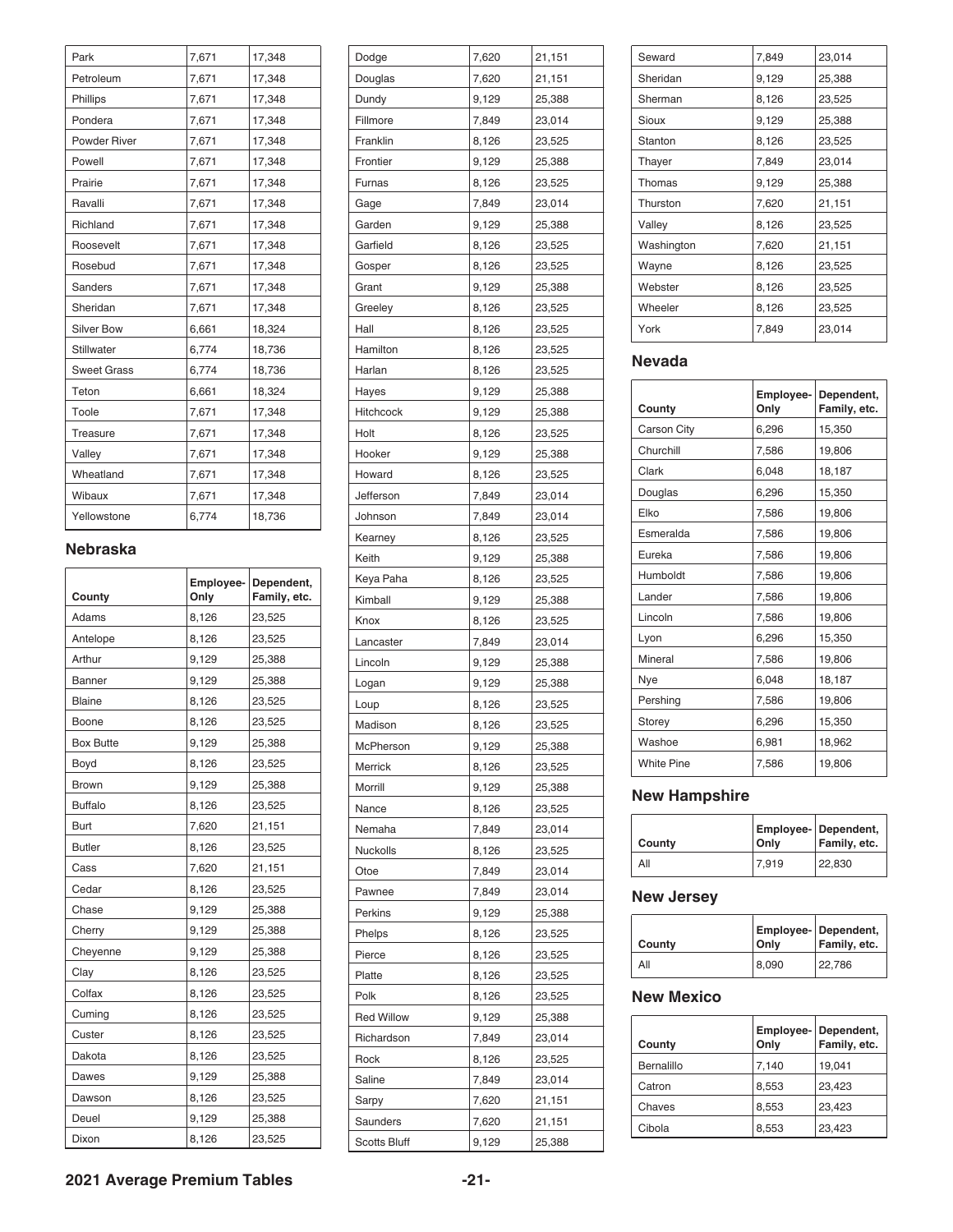| Colfax     | 8,553 | 23,423 |
|------------|-------|--------|
| Curry      | 8,553 | 23,423 |
| De Baca    | 8,553 | 23,423 |
| Doña Ana   | 7,080 | 18,980 |
| Eddy       | 8,553 | 23,423 |
| Grant      | 8,553 | 23,423 |
| Guadalupe  | 8,553 | 23,423 |
| Harding    | 8,553 | 23,423 |
| Hidalgo    | 8,553 | 23,423 |
| Lea        | 8,553 | 23,423 |
| Lincoln    | 8,553 | 23,423 |
| Los Alamos | 8,553 | 23,423 |
| Luna       | 8,553 | 23,423 |
| McKinley   | 8,553 | 23,423 |
| Mora       | 8,553 | 23,423 |
| Otero      | 8,553 | 23,423 |
| Quay       | 8,553 | 23,423 |
| Rio Arriba | 8,553 | 23,423 |
| Roosevelt  | 8,553 | 23,423 |
| San Juan   | 7,088 | 18,909 |
| San Miguel | 8,553 | 23,423 |
| Sandoval   | 7,140 | 19,041 |
| Santa Fe   | 7,420 | 19,914 |
| Sierra     | 8,553 | 23,423 |
| Socorro    | 8,553 | 23,423 |
| Taos       | 8,553 | 23,423 |
| Torrance   | 7,140 | 19,041 |
| Union      | 8,553 | 23,423 |
| Valencia   | 7,140 | 19,041 |

#### **New York**

| County          | Employee-<br>Only | Dependent,<br>Family, etc. |
|-----------------|-------------------|----------------------------|
| Albany          | 7,383             | 21,433                     |
| Allegany        | 6,884             | 19,730                     |
| <b>Bronx</b>    | 9,816             | 29,771                     |
| <b>Broome</b>   | 8,067             | 22,260                     |
| Cattaraugus     | 6,884             | 19,730                     |
| Cayuga          | 8,067             | 22,260                     |
| Chautauqua      | 6,884             | 19,730                     |
| Chemung         | 8,067             | 22,260                     |
| Chenango        | 7,885             | 22,540                     |
| Clinton         | 7,885             | 22,540                     |
| Columbia        | 7,383             | 21,433                     |
| Cortland        | 8,067             | 22,260                     |
| Delaware        | 8,882             | 21,506                     |
| <b>Dutchess</b> | 8,882             | 21,506                     |
| Erie            | 6,884             | 19,730                     |
| <b>Essex</b>    | 7,885             | 22,540                     |
| Franklin        | 7,885             | 22,540                     |
| Fulton          | 7,383             | 21,433                     |
| Genesee         | 6,884             | 19,730                     |
| Greene          | 7,383             | 21,433                     |

| Hamilton     | 7,885 | 22,540 |
|--------------|-------|--------|
| Herkimer     | 7,885 | 22,540 |
| Jefferson    | 7,885 | 22,540 |
| Kings        | 9,816 | 29,771 |
| Lewis        | 7,885 | 22,540 |
| Livingston   | 6,959 | 19,847 |
| Madison      | 7,885 | 22,540 |
| Monroe       | 6,959 | 19,847 |
| Montgomery   | 7,383 | 21,433 |
| Nassau       | 9,466 | 28,140 |
| New York     | 9,816 | 29,771 |
| Niagara      | 6,884 | 19,730 |
| Oneida       | 7,885 | 22,540 |
| Onondaga     | 8,067 | 22,260 |
| Ontario      | 6,959 | 19,847 |
| Orange       | 8,882 | 21,506 |
| Orleans      | 6,884 | 19,730 |
| Oswego       | 7,885 | 22,540 |
| Otsego       | 7,885 | 22,540 |
| Putnam       | 8,882 | 21,506 |
| Queens       | 9,816 | 29,771 |
| Rensselaer   | 7,383 | 21,433 |
| Richmond     | 9,816 | 29,771 |
| Rockland     | 9,816 | 29,771 |
| Saratoga     | 7,383 | 21,433 |
| Schenectady  | 7,383 | 21,433 |
| Schoharie    | 7,383 | 21,433 |
| Schuyler     | 8,067 | 22,260 |
| Seneca       | 6,959 | 19,847 |
| St. Lawrence | 7,885 | 22,540 |
| Steuben      | 8,067 | 22,260 |
| Suffolk      | 9,466 | 28,140 |
| Sullivan     | 8,882 | 21,506 |
| Tioga        | 8,067 | 22,260 |
| Tompkins     | 8,067 | 22,260 |
| Ulster       |       |        |
|              | 8,882 | 21,506 |
| Warren       | 7,383 | 21,433 |
| Washington   | 7,383 | 21,433 |
| Wayne        | 6,959 | 19,847 |
| Westchester  | 9,816 | 29,771 |
| Wyoming      | 6,884 | 19,730 |

#### **North Carolina**

| County    | Only  | Employee- Dependent,<br>Family, etc. |
|-----------|-------|--------------------------------------|
| Alamance  | 7,128 | 20,756                               |
| Alexander | 6,599 | 19,000                               |
| Alleghany | 7,736 | 21,519                               |
| Anson     | 6,886 | 19,226                               |
| Ashe      | 7,736 | 21,519                               |
| Avery     | 7,042 | 18,614                               |
| Beaufort  | 8,358 | 18,197                               |

| Bertie           | 7,967 | 20,483 |
|------------------|-------|--------|
| Bladen           | 7,233 | 21,609 |
| <b>Brunswick</b> | 7,474 | 19,121 |
| Buncombe         | 7,042 | 18,614 |
| <b>Burke</b>     | 6,599 | 19,000 |
| Cabarrus         | 6,886 | 19,226 |
| Caldwell         | 6,599 | 19,000 |
| Camden           | 7,967 | 20,483 |
| Carteret         | 8,358 | 18,197 |
| Caswell          | 7,128 | 20,756 |
| Catawba          | 6,599 | 19,000 |
| Chatham          | 7,128 | 20,756 |
| Cherokee         | 7,042 | 18,614 |
| Chowan           | 7,967 | 20,483 |
| Clay             | 7,042 | 18,614 |
| Cleveland        | 7,897 | 20,082 |
| Columbus         | 7,474 | 19,121 |
| Craven           | 8,358 | 18,197 |
| Cumberland       | 7,233 | 21,609 |
| Currituck        | 7,967 | 20,483 |
| Dare             | 8,358 | 18,197 |
| Davidson         | 7,499 | 20,349 |
| Davie            | 7,499 | 20,349 |
| Duplin           | 7,474 | 19,121 |
| Durham           | 7,128 | 20,756 |
| Edgecombe        | 8,184 | 23,007 |
| Forsyth          | 7,499 | 20,349 |
| Franklin         | 7,209 | 19,540 |
| Gaston           | 7,897 | 20,082 |
| Gates            | 7,967 | 20,483 |
| Graham           | 7,042 | 18,614 |
| Granville        | 6,736 | 18,464 |
| Greene           | 8,184 | 23,007 |
| Guilford         | 7,341 | 19,809 |
| Halifax          | 7,967 | 20,483 |
| Harnett          | 7,233 | 21,609 |
| Haywood          | 7,042 | 18,614 |
| Henderson        | 7,042 | 18,614 |
| Hertford         | 7,967 | 20,483 |
| Hoke             | 7,233 | 21,609 |
| Hyde             | 8,358 | 18,197 |
| Iredell          | 6,599 | 19,000 |
| Jackson          | 7,042 | 18,614 |
| Johnston         | 7,209 | 19,540 |
| Jones            | 8,358 | 18,197 |
| Lee              | 7,128 | 20,756 |
| Lenoir           | 8,358 | 18,197 |
| Lincoln          | 7,897 | 20,082 |
| Macon            | 7,042 | 18,614 |
| Madison          | 7,042 | 18,614 |
| Martin           | 7,967 | 20,483 |
| McDowell         | 7,042 | 18,614 |
| Mecklenburg      | 6,886 | 19,226 |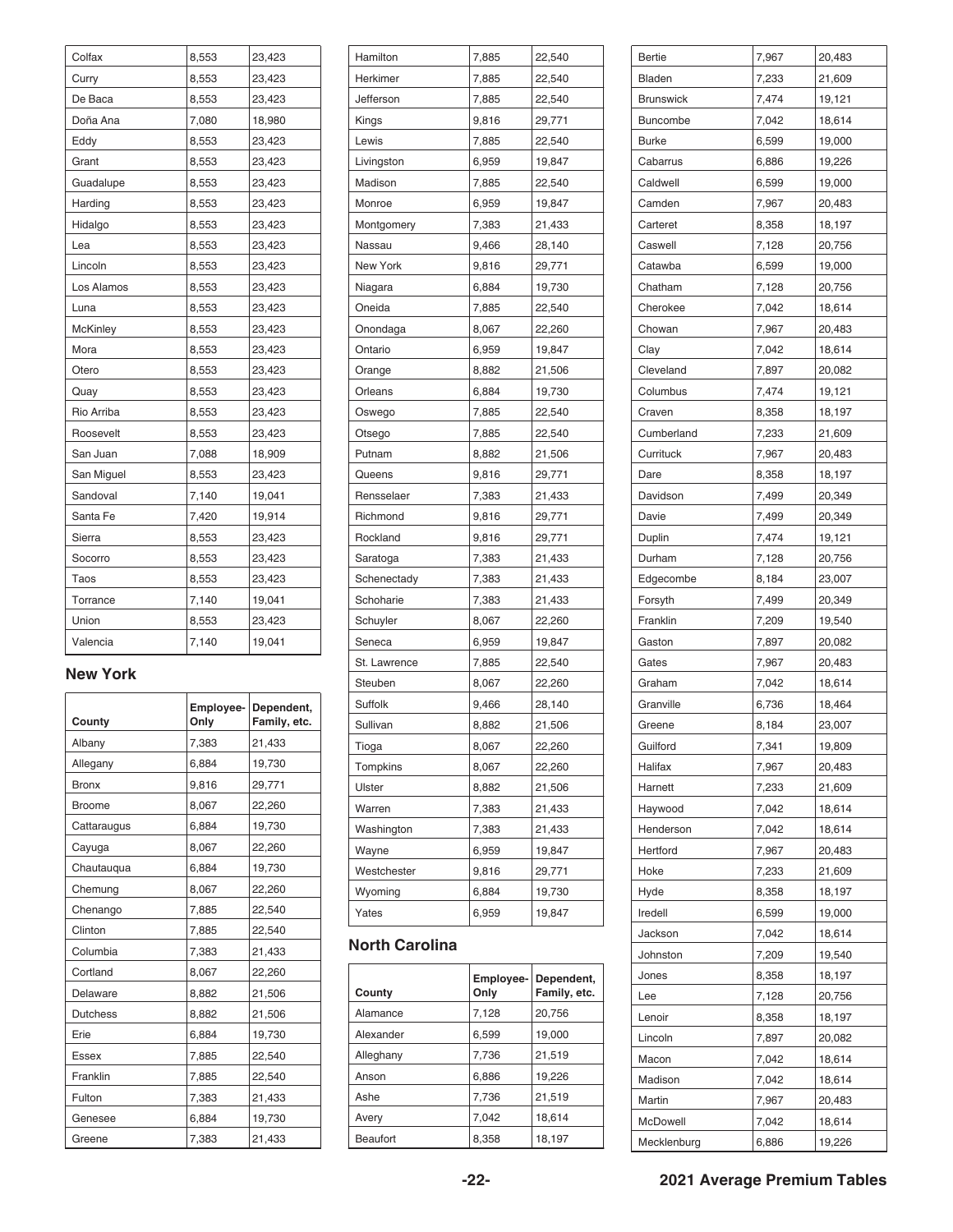| Mitchell      | 7,042 | 18,614 |
|---------------|-------|--------|
| Montgomery    | 9,030 | 19,601 |
| Moore         | 9,030 | 19,601 |
| Nash          | 8,184 | 23,007 |
| New Hanover   | 7,474 | 19,121 |
| Northampton   | 7,967 | 20,483 |
| Onslow        | 7,474 | 19,121 |
| Orange        | 7,128 | 20,756 |
| Pamlico       | 8,358 | 18,197 |
| Pasquotank    | 7,967 | 20,483 |
| Pender        | 7,474 | 19,121 |
| Perquimans    | 7,967 | 20,483 |
| Person        | 7,128 | 20,756 |
| Pitt          | 8,184 | 23,007 |
| Polk          | 7,042 | 18,614 |
| Randolph      | 7,341 | 19,809 |
| Richmond      | 7,233 | 21,609 |
| Robeson       | 7,233 | 21,609 |
| Rockingham    | 7,341 | 19,809 |
| Rowan         | 6,886 | 19,226 |
| Rutherford    | 7,042 | 18,614 |
| Sampson       | 7,233 | 21,609 |
| Scotland      | 7,233 | 21,609 |
| Stanly        | 6,886 | 19,226 |
| <b>Stokes</b> | 7,499 | 20,349 |
| Surry         | 7,499 | 20,349 |
| Swain         | 7,042 | 18,614 |
| Transylvania  | 7,042 | 18,614 |
| Tyrrell       | 8,358 | 18,197 |
| Union         | 6,886 | 19,226 |
| Vance         | 6,736 | 18,464 |
| Wake          | 7,209 | 19,540 |
| Warren        | 6,736 | 18,464 |
| Washington    | 8,358 | 18,197 |
| Watauga       | 7,736 | 21,519 |
| Wayne         | 8,184 | 23,007 |
| Wilkes        | 7,736 | 21,519 |
| Wilson        | 8,184 | 23,007 |
| Yadkin        | 7,499 | 20,349 |
| Yancey        | 7,042 | 18,614 |

#### **North Dakota**

| County           | Employee-<br>Only | Dependent,<br>Family, etc. |
|------------------|-------------------|----------------------------|
| Adams            | 7.694             | 21,610                     |
| <b>Barnes</b>    | 7,694             | 21,610                     |
| Benson           | 7,694             | 21,610                     |
| <b>Billings</b>  | 7,694             | 21,610                     |
| <b>Bottineau</b> | 7,694             | 21,610                     |
| Bowman           | 7,694             | 21,610                     |
| <b>Burke</b>     | 7,694             | 21,610                     |
| <b>Burleigh</b>  | 7,235             | 20,866                     |
| Cass             | 7.057             | 20.490                     |

| Cavalier           | 7,694 | 21,610 |
|--------------------|-------|--------|
| Dickey             | 7,694 | 21,610 |
| Divide             | 7,694 | 21,610 |
| Dunn               | 7,694 | 21,610 |
| Eddy               | 7,694 | 21,610 |
| Emmons             | 7,694 | 21,610 |
| Foster             | 7,694 | 21,610 |
| Golden Valley      | 7,694 | 21,610 |
| <b>Grand Forks</b> | 7,097 | 19,584 |
| Grant              | 7,694 | 21,610 |
| Griggs             | 7,694 | 21,610 |
| Hettinger          | 7,694 | 21,610 |
| Kidder             | 7,694 | 21,610 |
| La Moure           | 7,694 | 21,610 |
| Logan              | 7,694 | 21,610 |
| McHenry            | 7,694 | 21,610 |
| McIntosh           | 7,694 | 21,610 |
| McKenzie           | 7,694 | 21,610 |
| McLean             | 7,694 | 21,610 |
| Mercer             | 7,694 | 21,610 |
| Morton             | 7,235 | 20,866 |
| Mountrail          | 7,694 | 21,610 |
| Nelson             | 7,694 | 21,610 |
| Oliver             | 7,694 | 21,610 |
| Pembina            | 7,694 | 21,610 |
| Pierce             | 7,694 | 21,610 |
| Ramsey             | 7,694 | 21,610 |
| Ransom             | 7,694 | 21,610 |
| Renville           | 7,694 | 21,610 |
| Richland           | 7,694 | 21,610 |
| Rolette            | 7,694 | 21,610 |
| Sargent            | 7,694 | 21,610 |
| Sheridan           | 7,694 | 21,610 |
| Sioux              | 7,694 | 21,610 |
| Slope              | 7,694 | 21,610 |
| Stark              | 7,694 | 21,610 |
| Steele             | 7,694 | 21,610 |
| Stutsman           | 7,694 | 21,610 |
| Towner             | 7,694 | 21,610 |
| Traill             | 7,694 | 21,610 |
| Walsh              | 7,694 | 21,610 |
| Ward               | 7,694 | 21,610 |
| Wells              | 7,694 | 21,610 |
| Williams           | 7,694 | 21,610 |

#### **Ohio**

| County    | Employee-<br>Only | Dependent,<br>Family, etc. |
|-----------|-------------------|----------------------------|
| Adams     | 7,363             | 19,533                     |
| Allen     | 7.480             | 19,589                     |
| Ashland   | 7,297             | 22.924                     |
| Ashtabula | 7,530             | 21,580                     |
| Athens    | 7,051             | 21,428                     |

| Auglaize      | 7,480 | 19,589 |
|---------------|-------|--------|
| Belmont       | 7,496 | 19,458 |
| <b>Brown</b>  | 7,363 | 19,533 |
| <b>Butler</b> | 6,820 | 20,816 |
| Carroll       | 7,521 | 21,193 |
| Champaign     | 6,862 | 19,411 |
| Clark         | 6,862 | 19,411 |
| Clermont      | 7,363 | 19,533 |
| Clinton       | 7,363 | 19,533 |
| Columbiana    | 7,489 | 20,468 |
| Coshocton     | 7,496 | 19,458 |
| Crawford      | 7,128 | 19,831 |
| Cuyahoga      | 7,530 | 21,580 |
| Darke         | 6,862 | 19,411 |
| Defiance      | 8,137 | 21,370 |
| Delaware      | 6,996 | 22,087 |
| Erie          |       |        |
|               | 8,591 | 20,639 |
| Fairfield     | 6,996 | 22,087 |
| Fayette       | 6,996 | 22,087 |
| Franklin      | 6,996 | 22,087 |
| Fulton        | 8,137 | 21,370 |
| Gallia        | 8,906 | 23,548 |
| Geauga        | 7,530 | 21,580 |
| Greene        | 6,862 | 19,411 |
| Guernsey      | 7,496 | 19,458 |
| Hamilton      | 6,820 | 20,816 |
| Hancock       | 7,480 | 19,589 |
| Hardin        | 7,480 | 19,589 |
| Harrison      | 7,496 | 19,458 |
| Henry         | 8,137 | 21,370 |
| Highland      | 7,363 | 19,533 |
| Hocking       | 7,051 | 21,428 |
| Holmes        | 5,810 | 17,178 |
| Huron         | 8,591 | 20,639 |
| Jackson       | 8,906 | 23,548 |
| Jefferson     | 7,496 | 19,458 |
| Knox          | 6,996 | 22,087 |
| Lake          | 7,530 | 21,580 |
| Lawrence      | 8,906 | 23,548 |
| Licking       | 6,996 | 22,087 |
| Logan         | 6,996 | 22,087 |
| Lorain        | 7,530 | 21,580 |
| Lucas         | 8,137 | 21,370 |
| Madison       | 6,996 | 22,087 |
| Mahoning      | 7,489 | 20,468 |
| Marion        | 7,654 | 21,747 |
| Medina        | 7,297 | 22,924 |
| Meigs         | 7,051 | 21,428 |
| Mercer        | 7,480 | 19,589 |
| Miami         | 6,862 | 19,411 |
| Monroe        |       |        |
|               | 7,496 | 19,458 |
| Montgomery    | 6,862 | 19,411 |
| Morgan        | 7,496 | 19,458 |

#### **2021 Average Premium Tables -23-**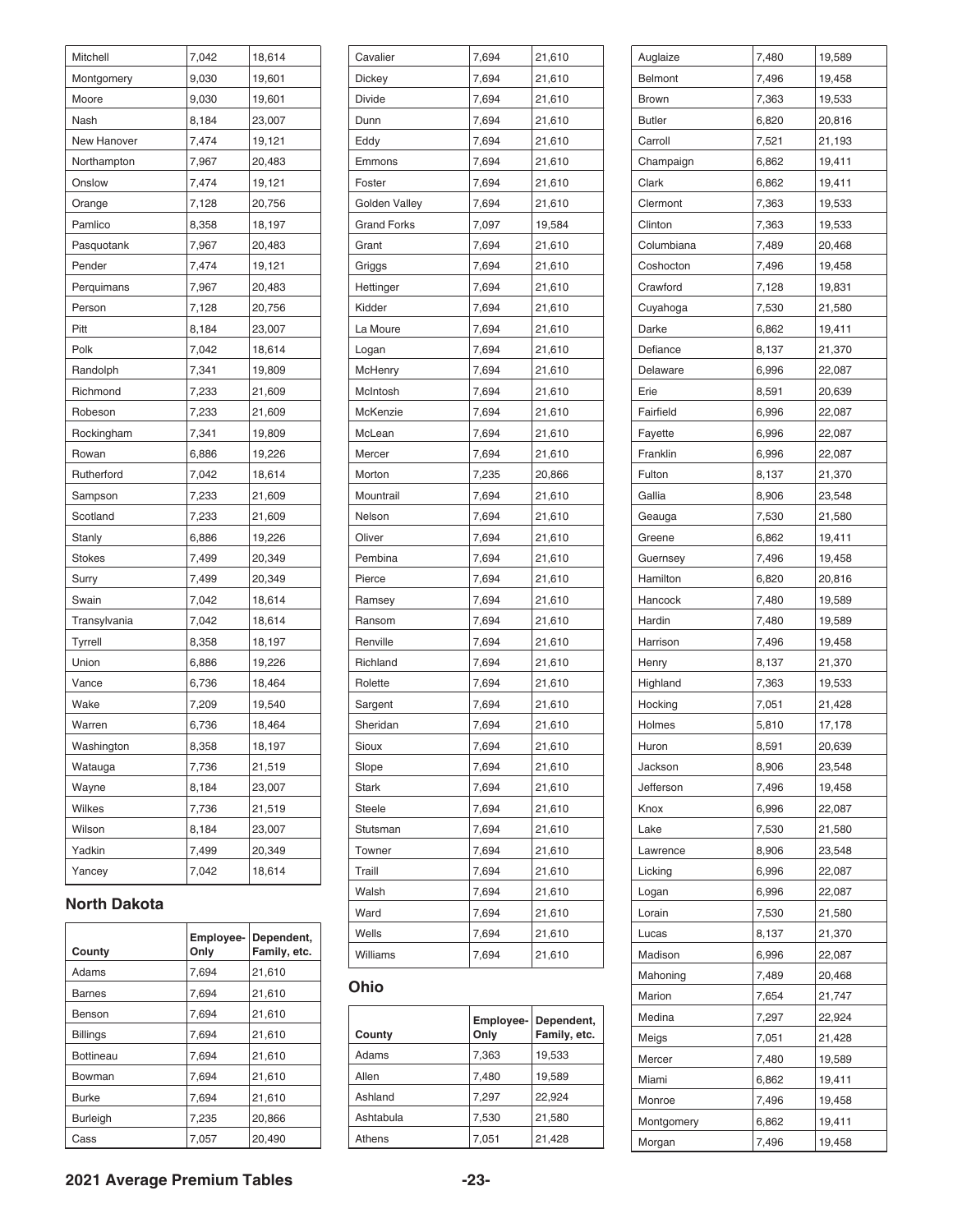| Morrow       | 7,654 | 21,747 |
|--------------|-------|--------|
| Muskingum    | 7,496 | 19,458 |
| Noble        | 7,496 | 19,458 |
| Ottawa       | 8,591 | 20,639 |
| Paulding     | 7,480 | 19,589 |
| Perry        | 7,496 | 19,458 |
| Pickaway     | 6,996 | 22,087 |
| Pike         | 8,906 | 23,548 |
| Portage      | 7,297 | 22,924 |
| Preble       | 6,862 | 19,411 |
| Putnam       | 7,480 | 19,589 |
| Richland     | 7,128 | 19,831 |
| Ross         | 8,906 | 23,548 |
| Sandusky     | 8,591 | 20,639 |
| Scioto       | 8,906 | 23,548 |
| Seneca       | 8,591 | 20,639 |
| Shelby       | 6,862 | 19,411 |
| <b>Stark</b> | 7,521 | 21,193 |
| Summit       | 7,297 | 22,924 |
| Trumbull     | 7,489 | 20,468 |
| Tuscarawas   | 7,496 | 19,458 |
| Union        | 6,996 | 22,087 |
| Van Wert     | 7,480 | 19,589 |
| Vinton       | 8,906 | 23,548 |
| Warren       | 6,820 | 20,816 |
| Washington   | 7,051 | 21,428 |
| Wayne        | 5,810 | 17,178 |
| Williams     | 8,137 | 21,370 |
| Wood         | 8,137 | 21,370 |
| Wyandot      | 8,591 | 20,639 |

#### **Oklahoma**

| County        | Employee-<br>Only | Dependent,<br>Family, etc. |
|---------------|-------------------|----------------------------|
| Adair         | 6,935             | 18,162                     |
| Alfalfa       | 6,935             | 18,162                     |
| Atoka         | 6,935             | 18,162                     |
| Beaver        | 6,935             | 18,162                     |
| Beckham       | 6,935             | 18,162                     |
| <b>Blaine</b> | 6,935             | 18,162                     |
| Bryan         | 6,935             | 18,162                     |
| Caddo         | 6,935             | 18,162                     |
| Canadian      | 6,983             | 18,124                     |
| Carter        | 6,935             | 18,162                     |
| Cherokee      | 6,935             | 18,162                     |
| Choctaw       | 6,935             | 18,162                     |
| Cimarron      | 6,935             | 18,162                     |
| Cleveland     | 6,983             | 18,124                     |
| Coal          | 6,935             | 18,162                     |
| Comanche      | 6,813             | 16,976                     |
| Cotton        | 6,935             | 18,162                     |
| Craig         | 6,935             | 18,162                     |
| Creek         | 7,193             | 18,948                     |

| Custer       | 6,935 | 18,162 |
|--------------|-------|--------|
| Delaware     | 6,935 | 18,162 |
| Dewey        | 6,935 | 18,162 |
| Ellis        | 6,935 | 18,162 |
| Garfield     | 6,935 | 18,162 |
| Garvin       | 6,935 | 18,162 |
| Grady        | 6,983 | 18,124 |
| Grant        | 6,935 | 18,162 |
| Greer        | 6,935 | 18,162 |
| Harmon       | 6,935 | 18,162 |
| Harper       | 6,935 | 18,162 |
| Haskell      | 6,935 | 18,162 |
| Hughes       | 6,935 | 18,162 |
| Jackson      | 6,935 | 18,162 |
| Jefferson    | 6,935 | 18,162 |
| Johnston     | 6,935 | 18,162 |
|              |       |        |
| Kay          | 6,935 | 18,162 |
| Kingfisher   | 6,935 | 18,162 |
| Kiowa        | 6,935 | 18,162 |
| Latimer      | 6,935 | 18,162 |
| Le Flore     | 6,359 | 16,749 |
| Lincoln      | 6,983 | 18,124 |
| Logan        | 6,983 | 18,124 |
| Love         | 6,935 | 18,162 |
| Major        | 6,935 | 18,162 |
| Marshall     | 6,935 | 18,162 |
| Mayes        | 6,935 | 18,162 |
| McClain      | 6,983 | 18,124 |
| McCurtain    | 6,935 | 18,162 |
| McIntosh     | 6,935 | 18,162 |
| Murray       | 6,935 | 18,162 |
| Muskogee     | 6,935 | 18,162 |
| Noble        | 6,935 | 18,162 |
| Nowata       | 6,935 | 18,162 |
| Okfuskee     | 6,935 | 18,162 |
| Oklahoma     | 6,983 | 18,124 |
| Okmulgee     | 7,193 | 18,948 |
| Osage        | 7,193 | 18,948 |
| Ottawa       | 6,935 | 18,162 |
| Pawnee       | 7,193 | 18,948 |
| Payne        | 6,935 | 18,162 |
| Pittsburg    | 6,935 | 18,162 |
| Pontotoc     | 6,935 | 18,162 |
| Pottawatomie | 6,935 | 18,162 |
| Pushmataha   | 6,935 | 18,162 |
| Roger Mills  | 6,935 | 18,162 |
| Rogers       | 7,193 | 18,948 |
| Seminole     | 6,935 | 18,162 |
| Sequoyah     | 6,359 | 16,749 |
| Stephens     | 6,935 | 18,162 |
| Texas        | 6,935 | 18,162 |
| Tillman      | 6,935 | 18,162 |
| Tulsa        | 7,193 | 18,948 |
|              |       |        |

| Wagoner    | 7,193 | 18,948 |
|------------|-------|--------|
| Washington | 6,935 | 18,162 |
| Washita    | 6,935 | 18,162 |
| Woods      | 6,935 | 18,162 |
| Woodward   | 6,935 | 18,162 |
|            |       |        |

### **Oregon**

| County            | Employee-<br>Only | Dependent,<br>Family, etc. |
|-------------------|-------------------|----------------------------|
| <b>Baker</b>      | 8,587             | 20,259                     |
| Benton            | 6,908             | 19,683                     |
| Clackamas         | 6,653             | 18,369                     |
| Clatsop           | 8,510             | 21,269                     |
| Columbia          | 8,510             | 21,269                     |
| Coos              | 8,510             | 21,269                     |
| Crook             | 8,587             | 20,259                     |
| Curry             | 8,510             | 21,269                     |
| <b>Deschutes</b>  | 6,685             | 21,185                     |
| Douglas           | 6,795             | 19,262                     |
| Gilliam           | 8,587             | 20,259                     |
| Grant             | 8,587             | 20,259                     |
| Harney            | 8,587             | 20,259                     |
| <b>Hood River</b> | 8,587             | 20,259                     |
| Jackson           | 6,795             | 19,262                     |
| Jefferson         | 8,587             | 20,259                     |
| Josephine         | 6,795             | 19,262                     |
| Klamath           | 6,685             | 21,185                     |
| Lake              | 6,685             | 21,185                     |
| Lane              | 6,908             | 19,683                     |
| Lincoln           | 8,510             | 21,269                     |
| Linn              | 6,908             | 19,683                     |
| Malheur           | 8,587             | 20,259                     |
| Marion            | 6,503             | 17,428                     |
| Morrow            | 8,587             | 20,259                     |
| Multnomah         | 6,653             | 18,369                     |
| Polk              | 6,503             | 17,428                     |
| Sherman           | 8,587             | 20,259                     |
| Tillamook         | 8,510             | 21,269                     |
| Umatilla          | 8,587             | 20,259                     |
| Union             | 8,587             | 20,259                     |
| Wallowa           | 8,587             | 20,259                     |
| Wasco             | 8,587             | 20,259                     |
| Washington        | 6,653             | 18,369                     |
| Wheeler           | 8,587             | 20,259                     |
| Yamhill           | 6,653             | 18,369                     |

### **Pennsylvania**

| County    | Only  | Employee- Dependent,<br>Family, etc. |
|-----------|-------|--------------------------------------|
| Adams     | 7.546 | 21,105                               |
| Allegheny | 6,933 | 19,582                               |
| Armstrong | 6,933 | 19,582                               |
| Beaver    | 6,933 | 19,582                               |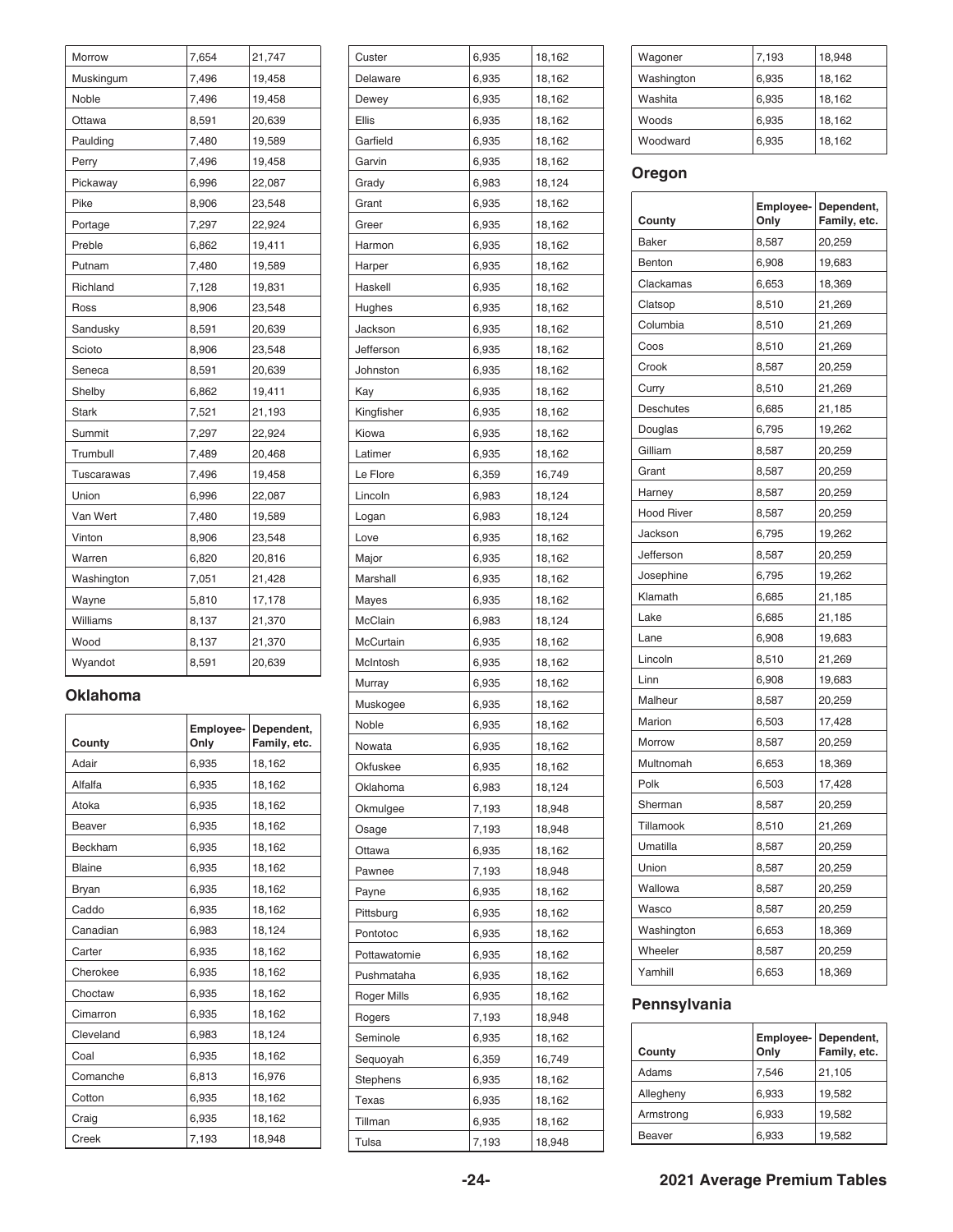| Bedford         | 7,397 | 17,192 |
|-----------------|-------|--------|
| <b>Berks</b>    | 7,546 | 21,105 |
| Blair           | 7,397 | 17,192 |
| <b>Bradford</b> | 7,282 | 19,690 |
| <b>Bucks</b>    | 7,839 | 22,060 |
| <b>Butler</b>   | 6,933 | 19,582 |
| Cambria         | 7,397 | 17,192 |
| Cameron         | 7,151 | 21,373 |
| Carbon          | 7,282 | 19,690 |
| Centre          | 7,272 | 23,760 |
| Chester         | 7,839 | 22,060 |
| Clarion         | 6,088 | 17,396 |
| Clearfield      | 7,397 | 17,192 |
| Clinton         | 7,282 | 19,690 |
| Columbia        | 7,272 | 23,760 |
| Crawford        |       |        |
|                 | 6,088 | 17,396 |
| Cumberland      | 6,997 | 20,639 |
| Dauphin         | 6,997 | 20,639 |
| Delaware        | 7,839 | 22,060 |
| Elk             | 7,151 | 21,373 |
| Erie            | 6,088 | 17,396 |
| Fayette         | 6,933 | 19,582 |
| Forest          | 6,088 | 17,396 |
| Franklin        | 6,997 | 20,639 |
| Fulton          | 6,997 | 20,639 |
| Greene          | 6,933 | 19,582 |
| Huntingdon      | 7,397 | 17,192 |
| Indiana         | 6,933 | 19,582 |
| Jefferson       | 7,397 | 17,192 |
| Juniata         | 6,997 | 20,639 |
| Lackawanna      | 7,282 | 19,690 |
| Lancaster       | 7,546 | 21,105 |
| Lawrence        | 6,933 | 19,582 |
| Lebanon         | 6,997 | 20,639 |
| Lehigh          | 7,272 | 23,760 |
| Luzerne         | 7,282 | 19,690 |
| Lycoming        | 7,282 | 19,690 |
| McKean          | 6,088 | 17,396 |
| Mercer          | 6,088 | 17,396 |
| Mifflin         | 7,272 | 23,760 |
| Monroe          | 7,282 | 19,690 |
| Montgomery      | 7,839 | 22,060 |
| Montour         | 7,272 | 23,760 |
| Northampton     | 7,272 | 23,760 |
| Northumberland  |       |        |
|                 | 7,272 | 23,760 |
| Perry           | 6,997 | 20,639 |
| Philadelphia    | 7,839 | 22,060 |
| Pike            | 7,282 | 19,690 |
| Potter          | 7,151 | 21,373 |
| Schuylkill      | 7,272 | 23,760 |
| Snyder          | 7,272 | 23,760 |
| Somerset        | 7,397 | 17,192 |
| Sullivan        | 7,282 | 19,690 |

| Susquehanna  | 7,282 | 19,690 |
|--------------|-------|--------|
| Tioga        | 7,282 | 19,690 |
| Union        | 7,272 | 23,760 |
| Venango      | 6,088 | 17,396 |
| Warren       | 6,088 | 17,396 |
| Washington   | 6,933 | 19,582 |
| Wayne        | 7,282 | 19,690 |
| Westmoreland | 6,933 | 19,582 |
| Wyoming      | 7.282 | 19,690 |
| York         | 7,546 | 21,105 |

#### **Rhode Island**

| County | <b>Only</b> | <b>Employee- Dependent,</b><br>Family, etc. |
|--------|-------------|---------------------------------------------|
| All    | 7.859       | 21.309                                      |

### **South Carolina**

| County          | Employee-<br>Only | Dependent,<br>Family, etc. |
|-----------------|-------------------|----------------------------|
| Abbeville       | 8,099             | 20,919                     |
| Aiken           | 7,541             | 20,086                     |
| Allendale       | 7,842             | 20,831                     |
| Anderson        | 7,847             | 20,959                     |
| Bamberg         | 6,954             | 20,530                     |
| Barnwell        | 6,912             | 19,914                     |
| <b>Beaufort</b> | 7,986             | 20,613                     |
| Berkeley        | 7,424             | 19,824                     |
| Calhoun         | 7,341             | 19,962                     |
| Charleston      | 7,415             | 21,744                     |
| Cherokee        | 7,379             | 19,592                     |
| Chester         | 8,071             | 21,109                     |
| Chesterfield    | 7,763             | 20,670                     |
| Clarendon       | 6,716             | 20,634                     |
| Colleton        | 7,919             | 20,163                     |
| Darlington      | 8,319             | 20,569                     |
| Dillon          | 8,040             | 19,816                     |
| Dorchester      | 9,023             | 20,762                     |
| Edgefield       | 6,523             | 19,546                     |
| Fairfield       | 7,982             | 20,184                     |
| Florence        | 8,165             | 21,485                     |
| Georgetown      | 8,100             | 19,278                     |
| Greenville      | 8,011             | 21,322                     |
| Greenwood       | 6,760             | 19,800                     |
| Hampton         | 8,281             | 20,203                     |
| Horry           | 7,012             | 21,673                     |
| Jasper          | 7,754             | 20,106                     |
| Kershaw         | 8,349             | 21,301                     |
| Lancaster       | 8,029             | 20,176                     |
| Laurens         | 7,618             | 20,138                     |
| Lee             | 7,703             | 20,075                     |
| Lexington       | 8,215             | 21,027                     |
| Marion          | 8,491             | 21,351                     |
| Marlboro        | 7,995             | 20,375                     |

| <b>McCormick</b> | 8,590 | 21,032 |
|------------------|-------|--------|
| Newberry         | 8,550 | 20,783 |
| Oconee           | 8,469 | 24,250 |
| Orangeburg       | 8,291 | 22,084 |
| Pickens          | 7,983 | 20,225 |
| Richland         | 8.074 | 22,788 |
| Saluda           | 8,422 | 20,345 |
| Spartanburg      | 7,709 | 22,370 |
| Sumter           | 7,679 | 17,932 |
| Union            | 6,837 | 19,565 |
| Williamsburg     | 7.261 | 20,304 |
| York             | 7,788 | 21,526 |
|                  |       |        |

### **South Dakota**

| County             | Employee-<br>Only | Dependent,<br>Family, etc. |
|--------------------|-------------------|----------------------------|
| Aurora             | 8,300             | 23,257                     |
| <b>Beadle</b>      | 7,514             | 22,096                     |
| <b>Bennett</b>     | 7,426             | 20,355                     |
| <b>Bon Homme</b>   | 8,300             | 23,257                     |
| <b>Brookings</b>   | 7,514             | 22,096                     |
| <b>Brown</b>       | 7,514             | 22,096                     |
| <b>Brule</b>       | 8,300             | 23,257                     |
| <b>Buffalo</b>     | 8,300             | 23,257                     |
| <b>Butte</b>       | 7,426             | 20,355                     |
| Campbell           | 7,514             | 22,096                     |
| <b>Charles Mix</b> | 8,300             | 23,257                     |
| Clark              | 7,514             | 22,096                     |
| Clay               | 7,262             | 20,479                     |
| Codington          | 7,514             | 22,096                     |
| Corson             | 7,426             | 20,355                     |
| Custer             | 7,426             | 20,355                     |
| Davison            | 8,300             | 23,257                     |
| Day                | 7,514             | 22,096                     |
| Deuel              | 7,514             | 22,096                     |
| Dewey              | 7,426             | 20,355                     |
| Douglas            | 8,300             | 23,257                     |
| Edmunds            | 7,514             | 22,096                     |
| <b>Fall River</b>  | 7,426             | 20,355                     |
| Faulk              | 7,514             | 22,096                     |
| Grant              | 7,514             | 22,096                     |
| Gregory            | 7,426             | 20,355                     |
| Haakon             | 7,426             | 20,355                     |
| Hamlin             | 7,514             | 22,096                     |
| Hand               | 8,300             | 23,257                     |
| Hanson             | 8,300             | 23,257                     |
| Harding            | 7,426             | 20,355                     |
| Hughes             | 8,300             | 23,257                     |
| Hutchinson         | 8,300             | 23,257                     |
| Hyde               | 8,300             | 23,257                     |
| Jackson            | 7,426             | 20,355                     |
| Jerauld            | 8,300             | 23,257                     |
| Jones              | 7,426             | 20,355                     |

**2021 Average Premium Tables -25-**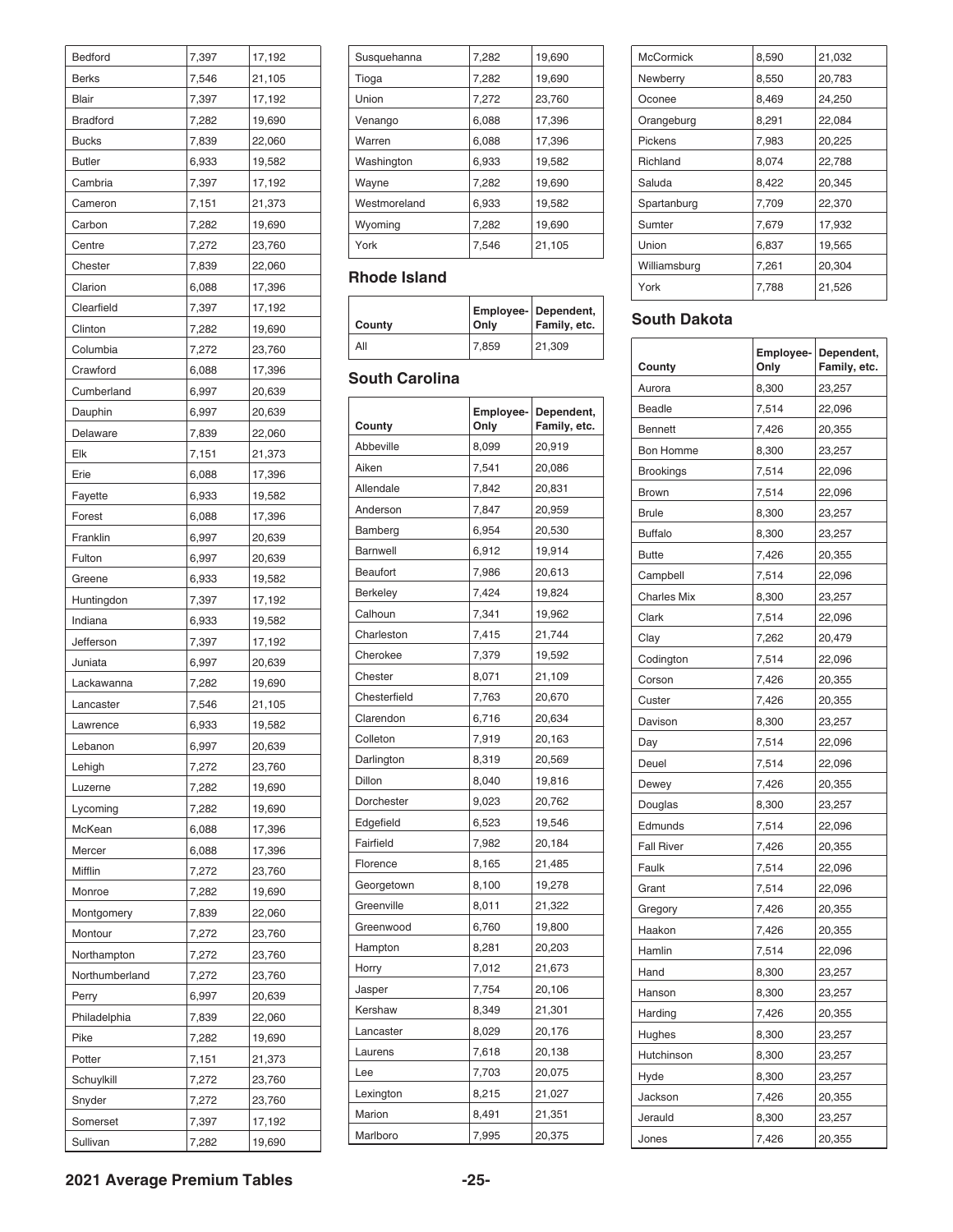| Kingsbury     | 7,514 | 22,096 |
|---------------|-------|--------|
| Lake          | 7,262 | 20,479 |
| Lawrence      | 7,426 | 20,355 |
| Lincoln       | 7,262 | 20,479 |
| Lyman         | 7,426 | 20,355 |
| Marshall      | 7,514 | 22,096 |
| <b>McCook</b> | 7,262 | 20,479 |
| McPherson     | 7,514 | 22,096 |
| Meade         | 7,426 | 20,355 |
| Mellette      | 7,426 | 20,355 |
| Miner         | 8,300 | 23,257 |
| Minnehaha     | 7,262 | 20,479 |
| Moody         | 7,262 | 20,479 |
| Pennington    | 7,426 | 20,355 |
| Perkins       | 7,426 | 20,355 |
| Potter        | 7,514 | 22,096 |
| Roberts       | 7,514 | 22,096 |
| Sanborn       | 8,300 | 23,257 |
| Shannon       | 7,426 | 20,355 |
| Spink         | 7,514 | 22,096 |
| Stanley       | 7,426 | 20,355 |
| Sully         | 8,300 | 23,257 |
| Todd          | 7,426 | 20,355 |
| Tripp         | 7,426 | 20,355 |
| Turner        | 7,262 | 20,479 |
| Union         | 7,262 | 20,479 |
| Walworth      | 7,514 | 22,096 |
| Yankton       | 8,300 | 23,257 |
| Ziebach       | 7,426 | 20,355 |

#### **Tennessee**

| County         | Employee-<br>Only | Dependent,<br>Family, etc. |
|----------------|-------------------|----------------------------|
| Anderson       | 6,173             | 17,996                     |
| Bedford        | 6,673             | 15,728                     |
| Benton         | 6,825             | 20,883                     |
| <b>Bledsoe</b> | 6,780             | 18,618                     |
| <b>Blount</b>  | 6,173             | 17,996                     |
| <b>Bradley</b> | 6,780             | 18,618                     |
| Campbell       | 6,173             | 17,996                     |
| Cannon         | 6,067             | 16,567                     |
| Carroll        | 6,825             | 20,883                     |
| Carter         | 6,052             | 18,355                     |
| Cheatham       | 6,583             | 18,999                     |
| Chester        | 6,825             | 20,883                     |
| Claiborne      | 6,173             | 17,996                     |
| Clay           | 6,067             | 16,567                     |
| Cocke          | 6,173             | 17,996                     |
| Coffee         | 6,673             | 15,728                     |
| Crockett       | 6,825             | 20,883                     |
| Cumberland     | 6,067             | 16,567                     |
| Davidson       | 6,583             | 18,999                     |
| Decatur        | 6,825             | 20,883                     |

| DeKalb     | 6,067 | 16,567 |
|------------|-------|--------|
| Dickson    | 6,673 | 15,728 |
| Dyer       | 6,825 | 20,883 |
| Fayette    | 6,415 | 18,799 |
| Fentress   | 6,067 | 16,567 |
| Franklin   | 6,780 | 18,618 |
| Gibson     | 6,825 | 20,883 |
| Giles      | 6,673 | 15,728 |
| Grainger   | 6,173 | 17,996 |
| Greene     | 6,052 | 18,355 |
| Grundy     | 6,780 | 18,618 |
| Hamblen    | 6,173 | 17,996 |
| Hamilton   | 6,780 | 18,618 |
| Hancock    | 6,052 | 18,355 |
| Hardeman   | 6,825 | 20,883 |
| Hardin     | 6,825 | 20,883 |
| Hawkins    | 6,052 | 18,355 |
| Haywood    | 6,415 | 18,799 |
| Henderson  | 6,825 | 20,883 |
|            |       |        |
| Henry      | 6,825 | 20,883 |
| Hickman    | 6,673 | 15,728 |
| Houston    | 6,673 | 15,728 |
| Humphreys  | 6,673 | 15,728 |
| Jackson    | 6,067 | 16,567 |
| Jefferson  | 6,173 | 17,996 |
| Johnson    | 6,052 | 18,355 |
| Knox       | 6,173 | 17,996 |
| Lake       | 6,825 | 20,883 |
| Lauderdale | 6,415 | 18,799 |
| Lawrence   | 6,673 | 15,728 |
| Lewis      | 6,673 | 15,728 |
| Lincoln    | 6,673 | 15,728 |
| Loudon     | 6,173 | 17,996 |
| Macon      | 6,067 | 16,567 |
| Madison    | 6,825 | 20,883 |
| Marion     | 6,780 | 18,618 |
| Marshall   | 6,673 | 15,728 |
| Maury      | 6,673 | 15,728 |
| McMinn     | 6,780 | 18,618 |
| McNairy    | 6,825 | 20,883 |
| Meigs      | 6,780 | 18,618 |
| Monroe     | 6,173 | 17,996 |
| Montgomery | 6,583 | 18,999 |
| Moore      | 6,673 | 15,728 |
| Morgan     | 6,173 | 17,996 |
| Obion      | 6,825 | 20,883 |
| Overton    | 6,067 | 16,567 |
| Perry      | 6,673 | 15,728 |
| Pickett    | 6,067 | 16,567 |
| Polk       | 6,780 | 18,618 |
| Putnam     | 6,067 | 16,567 |
| Rhea       | 6,780 | 18,618 |
| Roane      | 6,173 | 17,996 |
|            |       |        |

| Robertson      | 6,583 | 18,999 |
|----------------|-------|--------|
| Rutherford     | 6,583 | 18,999 |
| Scott          | 6,173 | 17,996 |
| Sequatchie     | 6,780 | 18,618 |
| Sevier         | 6,173 | 17,996 |
| Shelby         | 6,415 | 18,799 |
| Smith          | 6,067 | 16,567 |
| <b>Stewart</b> | 6,673 | 15,728 |
| Sullivan       | 6,052 | 18,355 |
| Sumner         | 6,583 | 18,999 |
| Tipton         | 6,415 | 18,799 |
| Trousdale      | 6,583 | 18,999 |
| Unicoi         | 6,052 | 18,355 |
| Union          | 6,173 | 17,996 |
| Van Buren      | 6,067 | 16,567 |
| Warren         | 6,067 | 16,567 |
| Washington     | 6,052 | 18,355 |
| Wayne          | 6,673 | 15,728 |
| Weakley        | 6,825 | 20,883 |
| White          | 6,067 | 16,567 |
| Williamson     | 6,583 | 18,999 |
| Wilson         | 6,583 | 18,999 |
|                |       |        |

#### **Texas**

| County          | Employee-<br>Only | Dependent,<br>Family, etc. |
|-----------------|-------------------|----------------------------|
| Anderson        | 7,549             | 18,696                     |
| Andrews         | 7,549             | 18,696                     |
| Angelina        | 7,549             | 18,696                     |
| Aransas         | 7,523             | 23,184                     |
| Archer          | 8,440             | 19,625                     |
| Armstrong       | 9,936             | 22,167                     |
| Atascosa        | 6,869             | 17,544                     |
| Austin          | 6,858             | 22,358                     |
| Bailey          | 7,549             | 18,696                     |
| Bandera         | 6,869             | 17,544                     |
| Bastrop         | 6,830             | 20,191                     |
| Baylor          | 7,549             | 18,696                     |
| Bee             | 7,549             | 18,696                     |
| Bell            | 7,339             | 16,416                     |
| Bexar           | 6,869             | 17,544                     |
| Blanco          | 7,549             | 18,696                     |
| <b>Borden</b>   | 7,549             | 18,696                     |
| <b>Bosque</b>   | 7,549             | 18,696                     |
| <b>Bowie</b>    | 6,460             | 17,651                     |
| <b>Brazoria</b> | 6,858             | 22,358                     |
| <b>Brazos</b>   | 6,856             | 19,688                     |
| <b>Brewster</b> | 7,549             | 18,696                     |
| <b>Briscoe</b>  | 7,549             | 18,696                     |
| <b>Brooks</b>   | 7,549             | 18,696                     |
| <b>Brown</b>    | 7,549             | 18,696                     |
| Burleson        | 6,856             | 19,688                     |
| <b>Burnet</b>   | 7,549             | 18,696                     |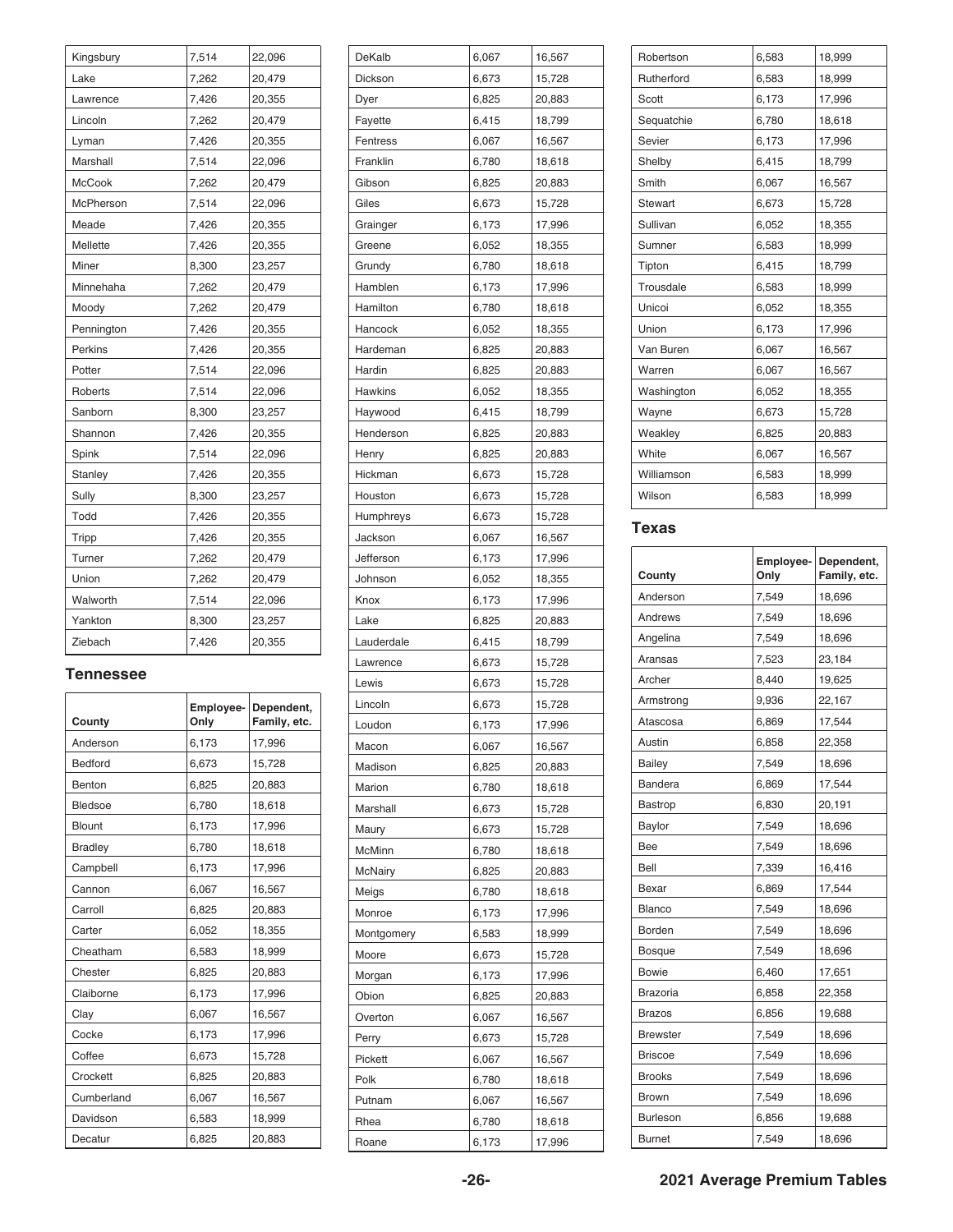| Caldwell      | 6,830 | 20,191 |
|---------------|-------|--------|
| Calhoun       | 7,778 | 19,083 |
| Callahan      | 7,399 | 19,412 |
| Cameron       | 6,716 | 16,903 |
| Camp          | 7,549 | 18,696 |
| Carson        | 9,936 | 22,167 |
| Cass          | 7,549 | 18,696 |
| Castro        | 7,549 | 18,696 |
| Chambers      | 6,858 | 22,358 |
| Cherokee      | 7,549 | 18,696 |
| Childress     | 7,549 | 18,696 |
| Clay          | 8,440 | 19,625 |
| Cochran       | 7,549 | 18,696 |
| Coke          | 7,549 | 18,696 |
| Coleman       | 7,549 | 18,696 |
| Collin        | 7,839 | 22,047 |
| Collingsworth | 7,549 | 18,696 |
| Colorado      | 7,549 | 18,696 |
| Comal         | 6,869 | 17,544 |
| Comanche      | 7,549 | 18,696 |
| Concho        | 7,549 | 18,696 |
| Cooke         | 7,549 | 18,696 |
| Coryell       | 7,339 | 16,416 |
| Cottle        | 7,549 | 18,696 |
| Crane         | 7,549 | 18,696 |
| Crockett      | 7,549 | 18,696 |
| Crosby        | 6,117 | 20,071 |
| Culberson     | 7,549 | 18,696 |
| Dallam        | 7,549 | 18,696 |
| Dallas        | 7,839 | 22,047 |
| Dawson        | 7,549 | 18,696 |
| Deaf Smith    | 7,549 | 18,696 |
| Delta         | 7,839 | 22,047 |
|               | 7,839 | 22,047 |
| Denton        |       |        |
| DeWitt        | 7,549 | 18,696 |
| Dickens       | 7,549 | 18,696 |
| Dimmit        | 7,549 | 18,696 |
| Donley        | 7,549 | 18,696 |
| Duval         | 7,549 | 18,696 |
| Eastland      | 7,549 | 18,696 |
| Ector         | 8,911 | 19,166 |
| Edwards       | 7,549 | 18,696 |
| El Paso       | 7,581 | 16,149 |
| Ellis         | 7,839 | 22,047 |
| Erath         | 7,549 | 18,696 |
| Falls         | 7,549 | 18,696 |
| Fannin        | 7,549 | 18,696 |
| Fayette       | 7,549 | 18,696 |
| Fisher        | 7,549 | 18,696 |
| Floyd         | 7,549 | 18,696 |
| Foard         | 7,549 | 18,696 |
| Fort Bend     | 6,858 | 22,358 |
| Franklin      | 7,549 | 18,696 |

| Freestone         | 7,549 | 18,696 |
|-------------------|-------|--------|
| Frio              | 7,549 | 18,696 |
| Gaines            | 7,549 | 18,696 |
| Galveston         | 6,858 | 22,358 |
| Garza             | 7,549 | 18,696 |
| Gillespie         | 7,549 | 18,696 |
| Glasscock         | 7,549 | 18,696 |
| Goliad            | 7,778 | 19,083 |
| Gonzales          | 7,549 | 18,696 |
| Gray              | 7,549 | 18,696 |
| Grayson           | 7,707 | 18,670 |
| Gregg             | 6,073 | 22,987 |
| Grimes            | 7,549 | 18,696 |
| Guadalupe         | 6,869 | 17,544 |
| Hale              | 7,549 | 18,696 |
| Hall              | 7,549 | 18,696 |
| Hamilton          | 7,549 | 18,696 |
| Hansford          | 7,549 | 18,696 |
| Hardeman          | 7,549 | 18,696 |
| Hardin            | 8,776 | 22,480 |
| Harris            | 6,858 | 22,358 |
| Harrison          | 7,549 | 18,696 |
| Hartley           | 7,549 | 18,696 |
| Haskell           | 7,549 | 18,696 |
| Hays              | 6,830 | 20,191 |
| Hemphill          | 7,549 | 18,696 |
| Henderson         | 7,549 | 18,696 |
| Hidalgo           | 7,941 | 19,219 |
| Hill              | 7,549 | 18,696 |
| Hockley           | 7,549 | 18,696 |
| Hood              | 7,549 | 18,696 |
| Hopkins           | 7,549 | 18,696 |
| Houston           | 7,549 | 18,696 |
| Howard            | 7,549 | 18,696 |
| Hudspeth          | 7,549 | 18,696 |
| Hunt              | 7,839 | 22,047 |
| Hutchinson        | 7,549 | 18,696 |
| Irion             | 9,685 | 18,365 |
| Jack              | 7,549 | 18,696 |
| Jackson           | 7,549 | 18,696 |
| Jasper            | 7,549 | 18,696 |
| <b>Jeff Davis</b> | 7,549 | 18,696 |
| Jefferson         | 8,776 | 22,480 |
| Jim Hogg          | 7,549 | 18,696 |
| Jim Wells         | 7,549 | 18,696 |
| Johnson           | 7,839 | 22,047 |
| Jones             | 7,399 | 19,412 |
| Karnes            | 7,549 | 18,696 |
| Kaufman           | 7,839 | 22,047 |
| Kendall           | 6,869 | 17,544 |
| Kenedy            | 7,549 | 18,696 |
| Kent              | 7,549 | 18,696 |
| Kerr              | 7,549 | 18,696 |

| Kimble            | 7,549 | 18,696           |
|-------------------|-------|------------------|
| King              | 7,549 | 18,696           |
| Kinney            | 7,549 | 18,696           |
| Kleberg           | 7,549 | 18,696           |
| Knox              | 7,549 | 18,696           |
| Lamar             | 7,549 | 18,696           |
| Lamb              | 7,549 | 18,696           |
| Lampasas          | 7,339 | 16,416           |
| LaSalle           | 7,549 | 18,696           |
| Lavaca            | 7,549 | 18,696           |
| Lee               | 7,549 | 18,696           |
| Leon              | 7,549 | 18,696           |
| Liberty           | 6,858 | 22,358           |
| Limestone         | 7,549 | 18,696           |
| Lipscomb          | 7,549 | 18,696           |
| Live Oak          | 7,549 | 18,696           |
| Llano             | 7,549 | 18,696           |
| Loving            | 7,549 | 18,696           |
| Lubbock           | 6,117 | 20,071           |
| Lynn              | 7,549 | 18,696           |
| Madison           | 7,549 | 18,696           |
| Marion            | 7,549 | 18,696           |
| Martin            | 7,549 | 18,696           |
| Mason             | 7,549 | 18,696           |
| Matagorda         | 7,549 | 18,696           |
| Maverick          | 7,549 | 18,696           |
| McCulloch         | 7,549 | 18,696           |
| McLennan          | 5,696 | 15,474           |
| McMullen          | 7,549 | 18,696           |
| Medina            | 6,869 | 17,544           |
| Menard            | 7,549 | 18,696           |
| Midland           | 6,720 | 18,951           |
| Milam             | 7,549 | 18,696           |
|                   |       |                  |
| Mills<br>Mitchell | 7,549 | 18,696<br>18,696 |
|                   | 7,549 |                  |
| Montague          | 7,549 | 18,696           |
| Montgomery        | 6,858 | 22,358           |
| Moore             | 7,549 | 18,696<br>18,696 |
| Morris            | 7,549 |                  |
| Motley            | 7,549 | 18,696           |
| Nacogdoches       | 7,549 | 18,696           |
| Navarro           | 7,549 | 18,696           |
| Newton            | 7,549 | 18,696           |
| Nolan             | 7,549 | 18,696           |
| Nueces            | 7,523 | 23,184           |
| Ochiltree         | 7,549 | 18,696           |
| Oldham            | 7,549 | 18,696           |
| Orange            | 8,776 | 22,480           |
| Palo Pinto        | 7,549 | 18,696           |
| Panola            | 7,549 | 18,696           |
| Parker            | 7,839 | 22,047           |
| Parmer            | 7,549 | 18,696           |
| Pecos             | 7,549 | 18,696           |

#### **2021 Average Premium Tables -27-**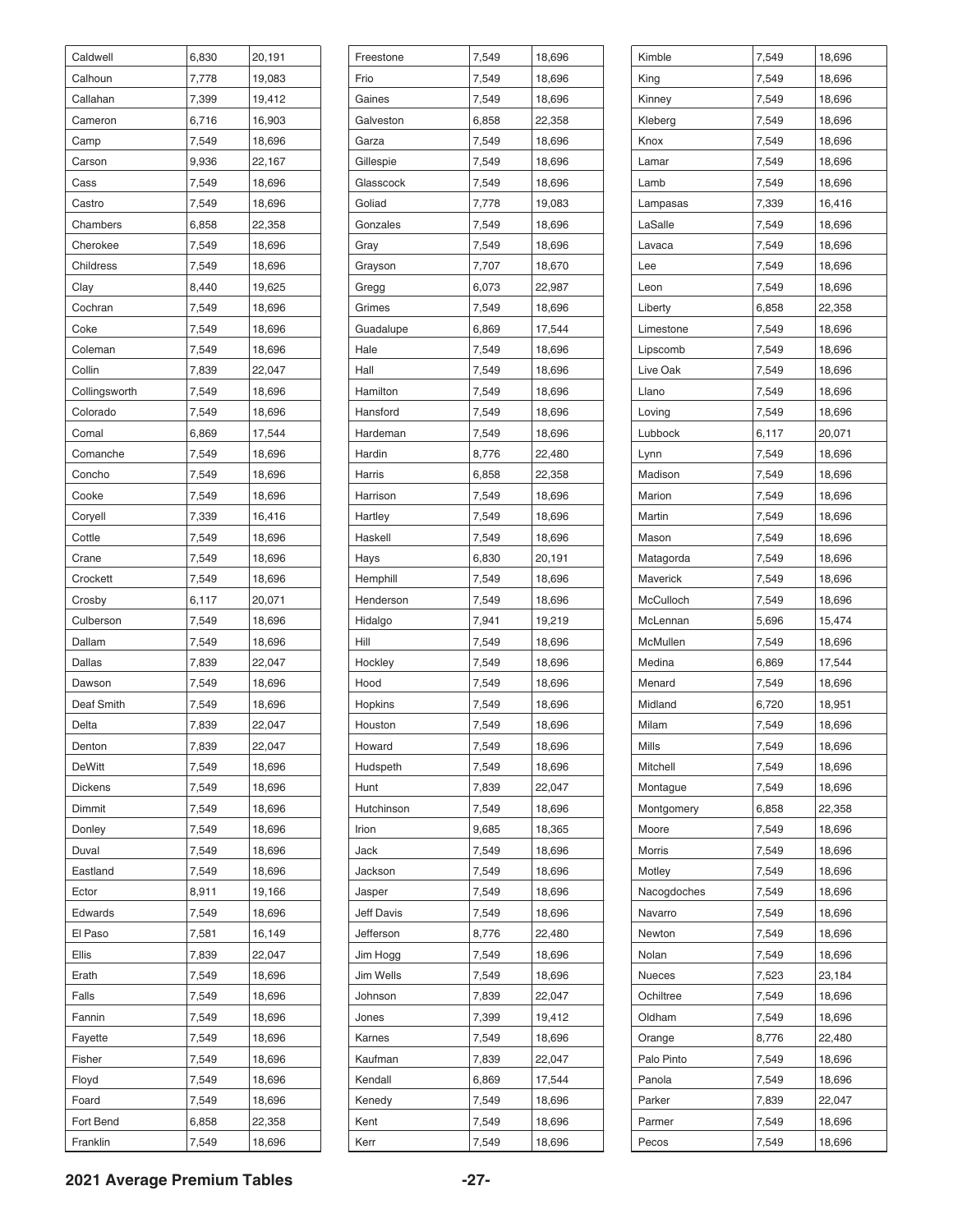| Polk             | 7,549 | 18,696 |
|------------------|-------|--------|
| Potter           | 9,936 | 22,167 |
| Presidio         | 7,549 | 18,696 |
| Rains            | 7,549 | 18,696 |
| Randall          | 9,936 | 22,167 |
| Reagan           | 7,549 | 18,696 |
| Real             | 7,549 | 18,696 |
| <b>Red River</b> | 7,549 | 18,696 |
| Reeves           | 7,549 | 18,696 |
| Refugio          | 7,549 | 18,696 |
| Roberts          | 7,549 | 18,696 |
| Robertson        | 6,856 | 19,688 |
| Rockwall         | 7,839 | 22,047 |
| Runnels          | 7,549 | 18,696 |
| Rusk             | 6,073 | 22,987 |
| Sabine           | 7,549 | 18,696 |
| San Augustine    | 7,549 | 18,696 |
| San Jacinto      | 6,858 | 22,358 |
| San Patricio     | 7,523 | 23,184 |
| San Saba         | 7,549 | 18,696 |
| Schleicher       | 7,549 | 18,696 |
| Scurry           | 7,549 | 18,696 |
| Shackelford      | 7,549 | 18,696 |
| Shelby           | 7,549 | 18,696 |
| Sherman          | 7,549 | 18,696 |
| Smith            | 7,149 | 22,893 |
| Somervell        | 7,549 | 18,696 |
| Starr            | 7,549 | 18,696 |
| Stephens         | 7,549 | 18,696 |
| Sterling         | 7,549 | 18,696 |
| Stonewall        | 7,549 | 18,696 |
| Sutton           | 7,549 | 18,696 |
| Swisher          | 7,549 | 18,696 |
| Tarrant          | 7,839 | 22,047 |
| Taylor           | 7,399 | 19,412 |
|                  |       |        |
| Terrell          | 7,549 | 18,696 |
| Terry            | 7,549 | 18,696 |
| Throckmorton     | 7,549 | 18,696 |
| Titus            | 7,549 | 18,696 |
| Tom Green        | 9,685 | 18,365 |
| Travis           | 6,830 | 20,191 |
| Trinity          | 7,549 | 18,696 |
| Tyler            | 7,549 | 18,696 |
| Upshur           | 6,073 | 22,987 |
| Upton            | 7,549 | 18,696 |
| Uvalde           | 7,549 | 18,696 |
| Val Verde        | 7,549 | 18,696 |
| Van Zandt        | 7,549 | 18,696 |
| Victoria         | 7,778 | 19,083 |
| Walker           | 7,549 | 18,696 |
| Waller           | 6,858 | 22,358 |
| Ward             | 7,549 | 18,696 |
| Washington       | 7,549 | 18,696 |

| Webb       | 7,455 | 20,274 |
|------------|-------|--------|
| Wharton    | 7,549 | 18,696 |
| Wheeler    | 7,549 | 18,696 |
| Wichita    | 8,440 | 19,625 |
| Wilbarger  | 7,549 | 18,696 |
| Willacy    | 7,549 | 18,696 |
| Williamson | 6,830 | 20,191 |
| Wilson     | 6,869 | 17,544 |
| Winkler    | 7,549 | 18,696 |
| Wise       | 7,839 | 22,047 |
| Wood       | 7,549 | 18,696 |
| Yoakum     | 7,549 | 18,696 |
| Young      | 7,549 | 18,696 |
| Zapata     | 7,549 | 18,696 |
| Zavala     | 7,549 | 18,696 |

#### **Utah**

| County           | Employee-<br>Only | Dependent,<br>Family, etc. |
|------------------|-------------------|----------------------------|
| Beaver           | 6,852             | 20,098                     |
| <b>Box Elder</b> | 6,892             | 18,718                     |
| Cache            | 7,110             | 20,044                     |
| Carbon           | 6,852             | 20,098                     |
| Daggett          | 6,852             | 20,098                     |
| Davis            | 6,373             | 19,108                     |
| Duchesne         | 6,852             | 20,098                     |
| Emery            | 6,852             | 20,098                     |
| Garfield         | 6,852             | 20,098                     |
| Grand            | 6,852             | 20,098                     |
| Iron             | 7,759             | 18,607                     |
| Juab             | 6,852             | 20,098                     |
| Kane             | 6,852             | 20,098                     |
| Millard          | 6,852             | 20,098                     |
| Morgan           | 6,892             | 18,718                     |
| Piute            | 6,852             | 20,098                     |
| Rich             | 7,110             | 20,044                     |
| Salt Lake        | 6,373             | 19,108                     |
| San Juan         | 6,852             | 20,098                     |
| Sanpete          | 6,852             | 20,098                     |
| Sevier           | 6,852             | 20,098                     |
| Summit           | 6,373             | 19,108                     |
| Tooele           | 6,373             | 19,108                     |
| Uintah           | 6,852             | 20,098                     |
| Utah             | 5,832             | 19,513                     |
| Wasatch          | 6,373             | 19,108                     |
| Washington       | 7,759             | 18,607                     |
| Wayne            | 6,852             | 20,098                     |
| Weber            | 6,892             | 18,718                     |

#### **Vermont**

| County | Only  | <b>Employee- Dependent,</b><br>Family, etc. |
|--------|-------|---------------------------------------------|
| All    | 7.718 | 21.717                                      |

#### **Virginia**

| County                       | <b>Employee-</b><br>Only | Dependent,<br>Family, etc. |
|------------------------------|--------------------------|----------------------------|
| Accomack                     | 7,346                    | 19,191                     |
| Albemarle                    | 8,418                    | 21,460                     |
| Alexandria City              | 7,542                    | 23,327                     |
| Alleghany                    | 7,346                    | 19,191                     |
| Amelia                       | 7,131                    | 22,408                     |
| Amherst                      | 6,596                    | 18,936                     |
|                              |                          |                            |
| Appomattox                   | 6,596                    | 18,936                     |
| Arlington                    | 7,542                    | 23,327                     |
| Augusta                      | 7,346                    | 19,191                     |
| Bath                         | 7,346                    | 19,191                     |
| Bedford                      | 6,596                    | 18,936                     |
| <b>Bedford City</b>          | 6,596                    | 18,936                     |
| Bland                        | 7,346                    | 19,191                     |
| <b>Botetourt</b>             | 7,502                    | 22,437                     |
| <b>Bristol City</b>          | 7,629                    | 18,046                     |
| <b>Brunswick</b>             | 7,346                    | 19,191                     |
| Buchanan                     | 7,346                    | 19,191                     |
| Buckingham                   | 7,346                    | 19,191                     |
| <b>Buena Vista City</b>      | 7,346                    | 19,191                     |
| Campbell                     | 6,596                    | 18,936                     |
| Caroline                     | 7,131                    | 22,408                     |
| Carroll                      | 7,346                    | 19,191                     |
| <b>Charles City</b>          | 7,131                    | 22,408                     |
| Charlotte                    | 7,346                    | 19,191                     |
| <b>Charlottesville City</b>  | 8,418                    | 21,460                     |
| Chesapeake City              | 7,659                    | 21,119                     |
| Chesterfield                 | 7,131                    | 22,408                     |
| Clarke                       | 7,542                    | 23,327                     |
| <b>Colonial Heights City</b> | 7,131                    | 22,408                     |
| Covington City               | 7,346                    | 19,191                     |
| Craig                        | 7,502                    | 22,437                     |
| Culpeper                     | 7,346                    | 19,191                     |
| Cumberland                   | 7,131                    | 22,408                     |
| Danville City                | 8,956                    | 21,176                     |
| Dickenson                    | 7,346                    | 19,191                     |
| Dinwiddie                    | 7,131                    | 22,408                     |
| <b>Emporia City</b>          | 7,346                    | 19,191                     |
| <b>Essex</b>                 | 7,346                    | 19,191                     |
| Fairfax                      | 7,542                    | 23,327                     |
| Fairfax City                 | 7,542                    | 23,327                     |
| <b>Falls Church City</b>     | 7,542                    | 23,327                     |
| Fauquier                     | 7,542                    | 23,327                     |
| Floyd                        | 7,346                    | 19,191                     |
| Fluvanna                     | 8,418                    | 21,460                     |
| Franklin                     | 7,502                    | 22,437                     |
| <b>Franklin City</b>         | 7,346                    | 19,191                     |
| Frederick                    | 7,139                    | 19,737                     |
| Fredericksburg City          | 7,542                    | 23,327                     |
| Galax City                   | 7,346                    | 19,191                     |
|                              |                          |                            |
| Giles                        | 6,887                    | 20,744                     |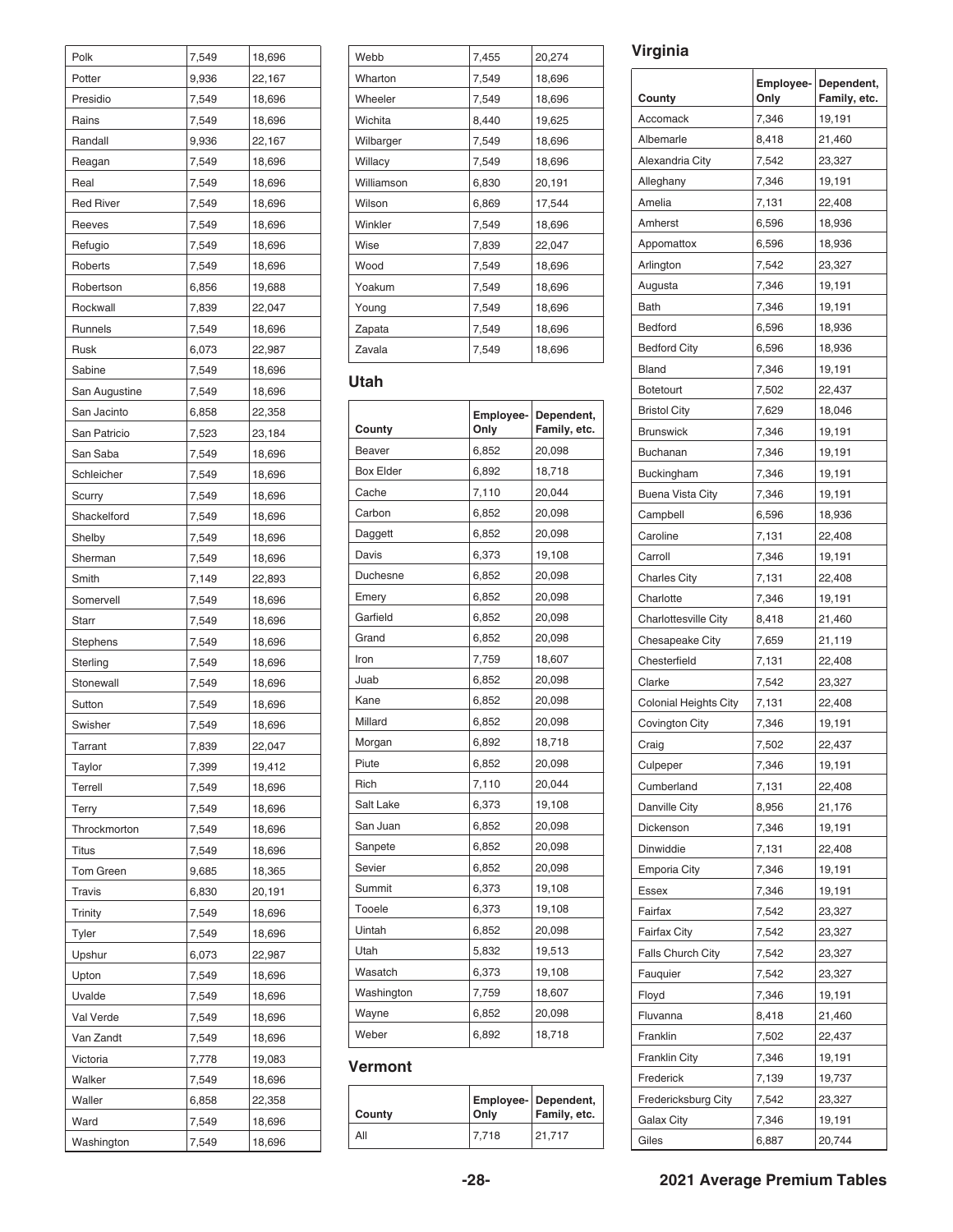| Gloucester               | 7,659          | 21,119 |
|--------------------------|----------------|--------|
| Goochland                | 7,131          | 22,408 |
| Grayson                  | 7,346          | 19,191 |
| Greene                   | 8,418          | 21,460 |
| Greensville              | 7,346          | 19,191 |
| Halifax                  | 7,346          | 19,191 |
| <b>Hampton City</b>      | 7,659          | 21,119 |
| Hanover                  | 7,131          | 22,408 |
| Harrisonburg City        | 7,202          | 21,742 |
| Henrico                  | 7,131          | 22,408 |
| Henry                    | 7,346          | 19,191 |
| Highland                 | 7,346          | 19,191 |
| <b>Hopewell City</b>     | 7,131          | 22,408 |
| Isle of Wight            | 7,659          | 21,119 |
| <b>James City</b>        | 7,659          | 21,119 |
| King and Queen           | 7,131          | 22,408 |
| King George              | 7,346          | 19,191 |
| King William             | 7,131          | 22,408 |
| Lancaster                | 7,346          | 19,191 |
| Lee                      | 7,346          | 19,191 |
| Lexington City           | 7,346          | 19,191 |
| Loudoun                  | 7,542          | 23,327 |
| Louisa                   | 7,131          | 22,408 |
| Lunenburg                | 7,346          | 19,191 |
| Lynchburg City           | 6,596          | 18,936 |
| Madison                  | 7,346          | 19,191 |
| Manassas City            | 7,542          | 23,327 |
| Manassas Park City       | 7,542          | 23,327 |
| <b>Martinsville City</b> | 7,346          | 19,191 |
| <b>Mathews</b>           | 7,659          | 21,119 |
| Mecklenburg              | 7,346          | 19,191 |
| Middlesex                | 7,346          | 19,191 |
|                          | 6,887          | 20,744 |
| Montgomery<br>Nelson     | 8,418          | 21,460 |
| New Kent                 | 7,131          | 22,408 |
|                          |                |        |
| <b>Newport News City</b> | 7,659          | 21,119 |
| Norfolk City             | 7,659<br>7,346 | 21,119 |
| Northampton              |                | 19,191 |
| Northumberland           | 7,346          | 19,191 |
| Norton City              | 7,346          | 19,191 |
| Nottoway                 | 7,346          | 19,191 |
| Orange                   | 7,346          | 19,191 |
| Page                     | 7,346          | 19,191 |
| Patrick                  | 7,346          | 19,191 |
| Petersburg City          | 7,131          | 22,408 |
| Pittsylvania             | 8,956          | 21,176 |
| Poquoson                 | 7,659          | 21,119 |
| Portsmouth City          | 7,659          | 21,119 |
| Powhatan                 | 7,131          | 22,408 |
| Prince Edward            | 7,346          | 19,191 |
| Prince George            | 7,131          | 22,408 |
| Prince William           | 7,542          | 23,327 |
| Pulaski                  | 6,887          | 20,744 |

| <b>Radford City</b>    | 6,887 | 20,744 |
|------------------------|-------|--------|
| Rappahannock           | 7,346 | 19,191 |
| Richmond               | 7,346 | 19,191 |
| <b>Richmond City</b>   | 7,131 | 22,408 |
| Roanoke                | 7,502 | 22,437 |
| <b>Roanoke City</b>    | 7,502 | 22,437 |
| Rockbridge             | 7,346 | 19,191 |
| Rockingham             | 7,202 | 21,742 |
| Russell                | 7,346 | 19,191 |
| Salem City             | 7,502 | 22,437 |
| Scott                  | 7,629 | 18,046 |
| Shenandoah             | 7,346 | 19,191 |
| Smyth                  | 7,346 | 19,191 |
| Southampton            | 7,346 | 19,191 |
| Spotsylvania           | 7,542 | 23,327 |
| Stafford               | 7,542 | 23,327 |
| <b>Staunton City</b>   | 7,346 | 19,191 |
| <b>Suffolk City</b>    | 7,659 | 21,119 |
| Surry                  | 7,659 | 21,119 |
| <b>Sussex</b>          | 7,131 | 22,408 |
| <b>Tazewell</b>        | 7,346 | 19,191 |
| Virginia Beach City    | 7,659 | 21,119 |
| Warren                 | 7,542 | 23,327 |
| Washington             | 7,629 | 18,046 |
| <b>Waynesboro City</b> | 7,346 | 19,191 |
| Westmoreland           | 7,346 | 19,191 |
| Williamsburg City      | 7,659 | 21,119 |
| Winchester City        | 7,139 | 19,737 |
| Wise                   | 7,346 | 19,191 |
| Wythe                  | 7,346 | 19,191 |
| York                   | 7,659 | 21,119 |

### **Washington**

| County       | Employee-<br>Only | Dependent,<br>Family, etc. |
|--------------|-------------------|----------------------------|
| Adams        | 7,178             | 18,564                     |
| Asotin       | 7,178             | 18,564                     |
| Benton       | 7,178             | 18,564                     |
| Chelan       | 7,178             | 18,564                     |
| Clallam      | 7,920             | 19,530                     |
| Clark        | 7,145             | 18,452                     |
| Columbia     | 7.178             | 18,564                     |
| Cowlitz      | 7,920             | 19,530                     |
| Douglas      | 7,178             | 18,564                     |
| Ferry        | 6,427             | 16,070                     |
| Franklin     | 7,178             | 18,564                     |
| Garfield     | 7,178             | 18,564                     |
| Grant        | 7,178             | 18,564                     |
| Grays Harbor | 7,920             | 19,530                     |
| Island       | 7,920             | 19,530                     |
| Jefferson    | 7,920             | 19,530                     |
| King         | 7,650             | 20,561                     |
| Kitsap       | 7,920             | 19,530                     |

| Kittitas            | 7,178 | 18,564 |
|---------------------|-------|--------|
| Klickitat           | 7,145 | 18,452 |
| Lewis               | 7,920 | 19,530 |
| Lincoln             | 6,427 | 16,070 |
| Mason               | 7,920 | 19,530 |
| Okanogan            | 7,178 | 18,564 |
| Pacific             | 7,920 | 19,530 |
| <b>Pend Oreille</b> | 6,427 | 16,070 |
| Pierce              | 7,920 | 19,530 |
| San Juan            | 7,920 | 19,530 |
| Skagit              | 7,920 | 19,530 |
| Skamania            | 7,145 | 18,452 |
| Snohomish           | 7,920 | 19,530 |
| Spokane             | 6,427 | 16,070 |
| <b>Stevens</b>      | 6,427 | 16,070 |
| Thurston            | 7,920 | 19,530 |
| Wahkiakum           | 7,920 | 19,530 |
| Walla Walla         | 7,178 | 18,564 |
| Whatcom             | 7,920 | 19,530 |
| Whitman             | 7,178 | 18,564 |
| Yakima              | 7,178 | 18,564 |
|                     |       |        |

### **West Virginia**

| County          | Employee-<br>Only | Dependent,<br>Family, etc. |
|-----------------|-------------------|----------------------------|
| <b>Barbour</b>  | 8,041             | 20,190                     |
| Berkeley        | 7,226             | 21,137                     |
| Boone           | 7,779             | 25,595                     |
| <b>Braxton</b>  | 7,918             | 22,618                     |
| <b>Brooke</b>   | 7,541             | 22,840                     |
| Cabell          | 6,855             | 21,267                     |
| Calhoun         | 7,918             | 22,618                     |
| Clay            | 7,918             | 22,618                     |
| Doddridge       | 6,995             | 20,375                     |
| Fayette         | 7,918             | 22,618                     |
| Gilmer          | 6,995             | 20,375                     |
| Grant           | 6,607             | 18,713                     |
| Greenbrier      | 7,918             | 22,618                     |
| Hampshire       | 6,607             | 18,713                     |
| Hancock         | 7,541             | 22,840                     |
| Hardy           | 6,607             | 18,713                     |
| Harrison        | 8,041             | 20,190                     |
| Jackson         | 8,689             | 22,655                     |
| Jefferson       | 7,226             | 21,137                     |
| Kanawha         | 8,584             | 21,661                     |
| Lewis           | 6,995             | 20,375                     |
| Lincoln         | 7,779             | 25,595                     |
| Logan           | 7,779             | 25,595                     |
| Marion          | 6,995             | 20,375                     |
| Marshall        | 7,541             | 22,840                     |
| Mason           | 6,855             | 21,267                     |
| <b>McDowell</b> | 7,779             | 25,595                     |
| Mercer          | 7,406             | 20,390                     |

#### **2021 Average Premium Tables -29-**